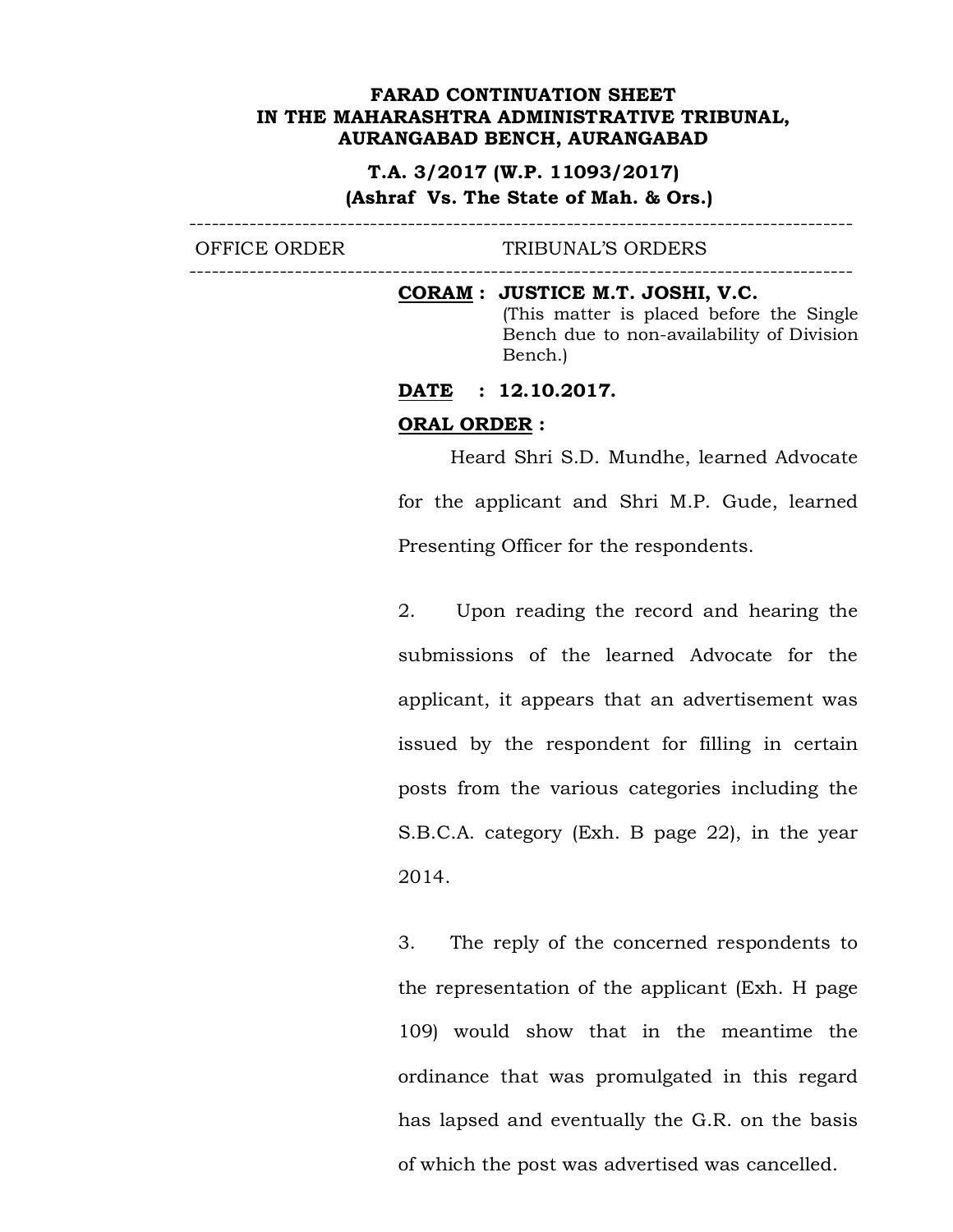# **::-2-:: T.A. 3/2017 (W.P. 11093/2017)**

The learned Advocate for the applicant, therefore, seeks time to advance his submissions on the above issues. At his request S.O. to 15.11.2017 for making submissions by the learned Advocate for the applicant on the above lines.

## **VICE CHAIRMAN.**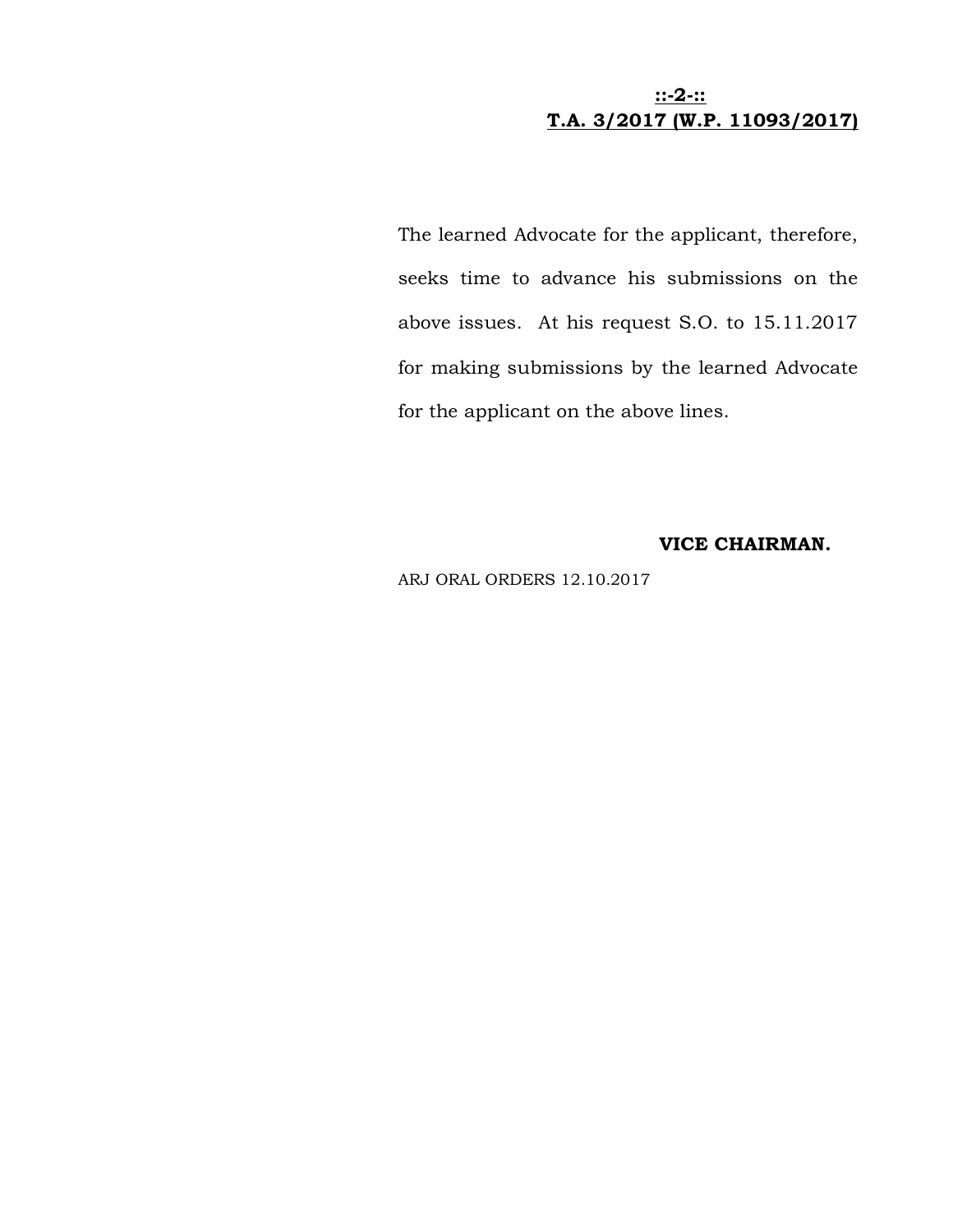# **O.A. NOS. 489 & 492 BOTH OF 2017 (Mahadu & Badri Vs. The State of Mah. & Ors.)**

----------------------------------------------------------------------------------------

OFFICE ORDER TRIBUNAL'S ORDERS

----------------------------------------------------------------------------------------

**CORAM : JUSTICE M.T. JOSHI, V.C.** (This matter is placed before the Single Bench due to non-availability of Division Bench.)

**DATE : 12.10.2017.** 

# **ORAL ORDER :**

Heard Ms. Ashlesha Raut, learned Advocate holding for Shri S.B. Talekar, learned Advocate for the applicants in both the matters and Smt. Priya R. Bharaswadkar, learned Presenting Officer for the respondents in both the matters.

2. The learned P.O. submits that the results are yet to be declared and both the applicants were allowed to participate in the selection process. In the circumstances, only after declaration of the result, it can be further decided as to whether the present O.As. needs to be heard on merit. In the circumstances S.O. to 20.12.2017, awaiting the result.

**VICE CHAIRMAN.**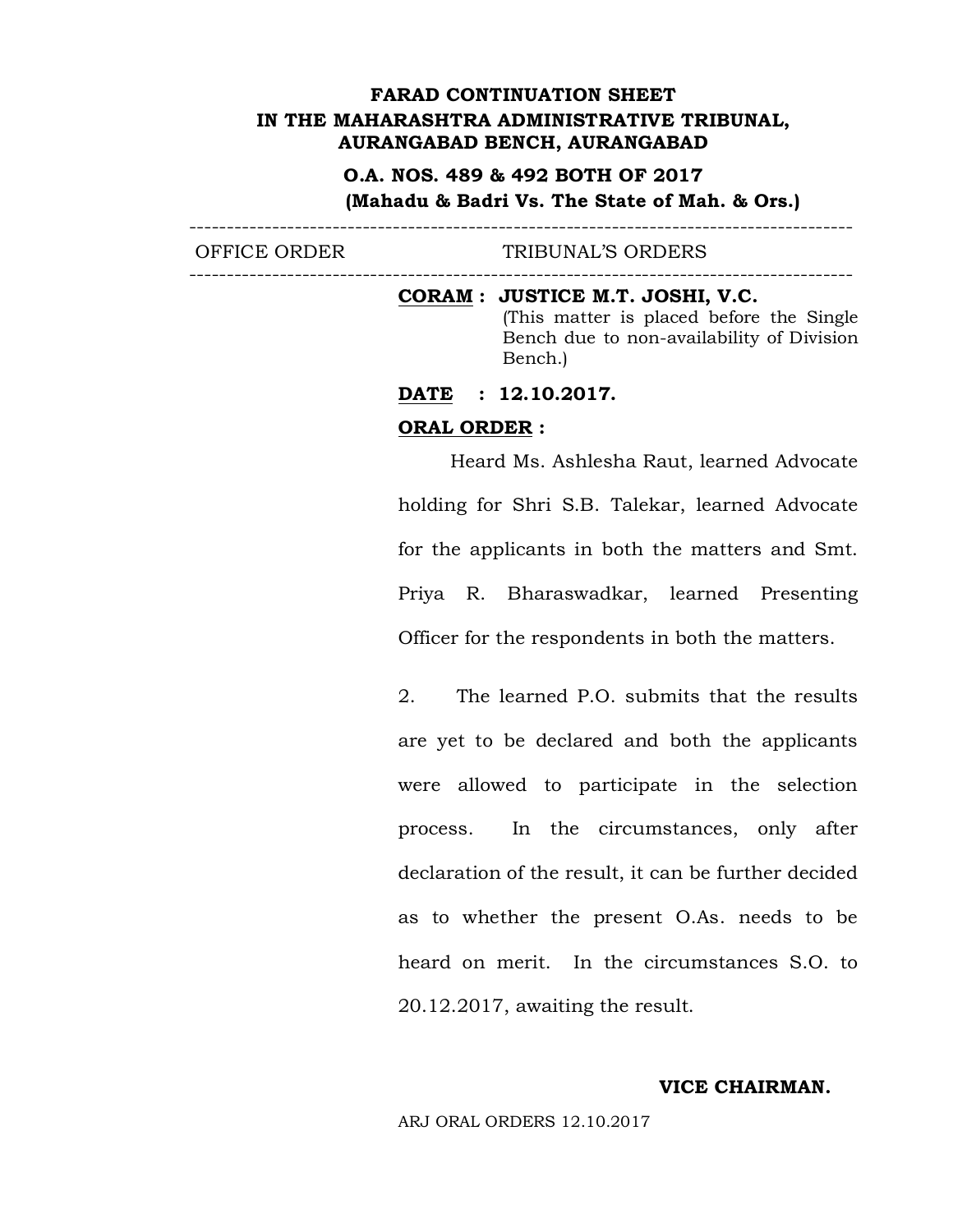#### **O.A. NO. 743/2017**

**(Subhash Vs. The State of Mah. & Ors.)**

----------------------------------------------------------------------------------------

OFFICE ORDER TRIBUNAL'S ORDERS ----------------------------------------------------------------------------------------

#### **CORAM : JUSTICE M.T. JOSHI, V.C.**

(This matter is placed before the Single Bench due to non-availability of Division Bench.)

**DATE : 12.10.2017.** 

#### **ORAL ORDER :**

Heard Shri A.S. Deshmukh, learned Advocate for the applicant and Smt. Priya R. Bharaswadkar, learned Presenting Officer for the respondents.

2. Issue notices to the respondents in the present O.A., returnable on 16.11.2017.

3. Tribunal may take the case for final disposal at this stage and separate notice for final disposal shall not be issued.

4. Applicant is authorized and directed to serve on respondents intimation/notice of date of hearing duly authenticated by Registry, along with complete paper book of O.A. Respondent is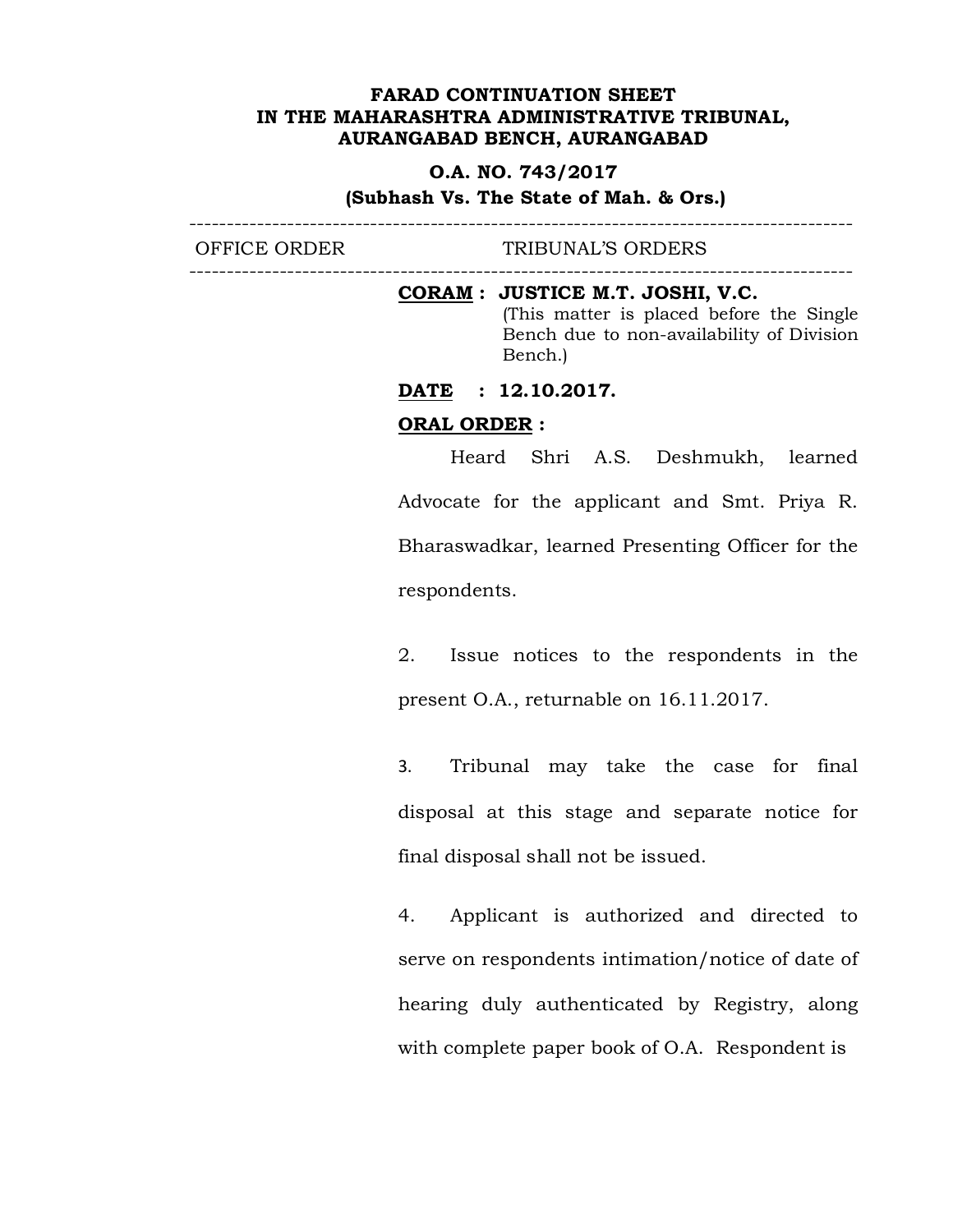**::-2-:: O.A. NO. 743/2017**

put to notice that the case would be taken up for final disposal at the stage of admission hearing.

5. This intimation/notice is ordered under Rule 11 of the Maharashtra Administrative Tribunal (Procedure) Rules, 1988, and the question such as limitation and alternate remedy are kept open.

6. The service may be done by hand delivery, speed post, courier and acknowledgment be obtained and produced along with affidavit of compliance in the Registry before due date. Applicant is directed to file affidavit of compliance and notice.

**7. Instead of filing detailed affidavit in reply, the res. no. 3 is hereby directed to consider as to under what provisions an employee can be dismissed with retrospective effect and in case if he comes to the conclusion that there is no such provision then corrective steps may be taken in respect of retrospective effect for dismissal of the**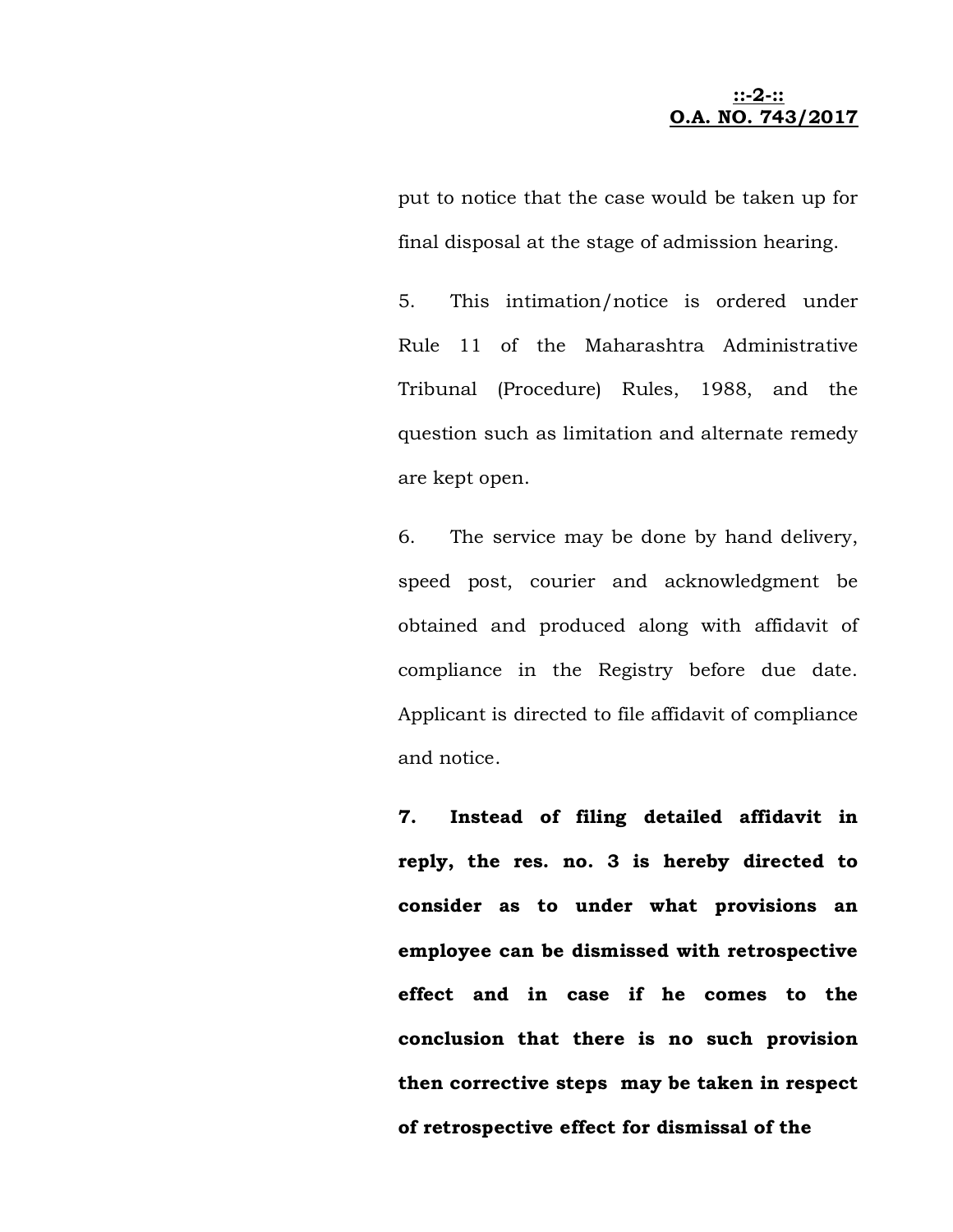**::-3-:: O.A. NO. 743/2017**

**applicant and report thereof be filed before the Tribunal on the next date. In case the res. no. 3 comes to the conclusion that due to some provision no corrective steps can be taken in the matter, then a short affidavit explaining those provisions be filed on the next date.** 

**8. In the circumstances, the issue of grant of interim relief to the recovery shall be considered on the next date.** 

9. S.O. to 16.11.2017.

10. Steno copy & hamdast allowed to both the sides.

**VICE CHAIRMAN.**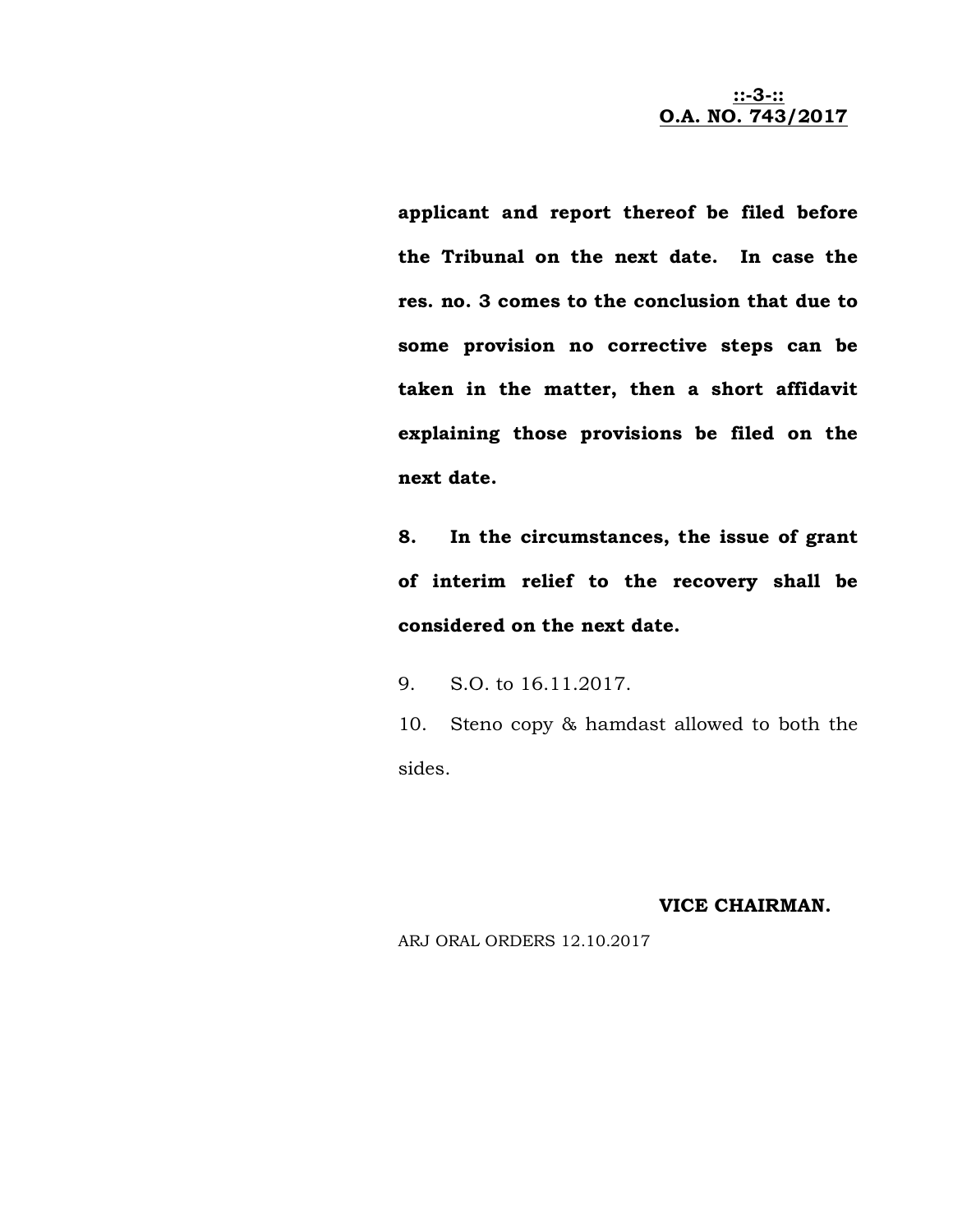#### **O.A. NO. 540/2016**

**(Raghunandan Vs. The State of Mah. & Ors.)**

----------------------------------------------------------------------------------------

----------------------------------------------------------------------------------------

OFFICE ORDER TRIBUNAL'S ORDERS

**CORAM : JUSTICE M.T. JOSHI, V.C.** (This matter is placed before the Single Bench due to non-availability of Division Bench.)

**DATE : 12.10.2017.** 

#### **ORAL ORDER :**

Heard Shri S.Y. Shinde, learned Advocate holding for Shri M.B. Sandanshiv, learned Advocate for the applicant and Shri I.S. Thorat, learned Presenting Officer for the respondents.

2. The learned Advocate for the applicant seeks time. Read the order dtd. 13.6.2017. It is to be noted that thereafter on 4 occasions time was sought by the learned Advocate for the applicant. In the circumstances, in the interest of justice as a last chance S.O. to 13.11.2017 either for hearing on the query of the Tribunal dtd. 13.6.2017 or for passing necessary order.

#### **VICE CHAIRMAN.**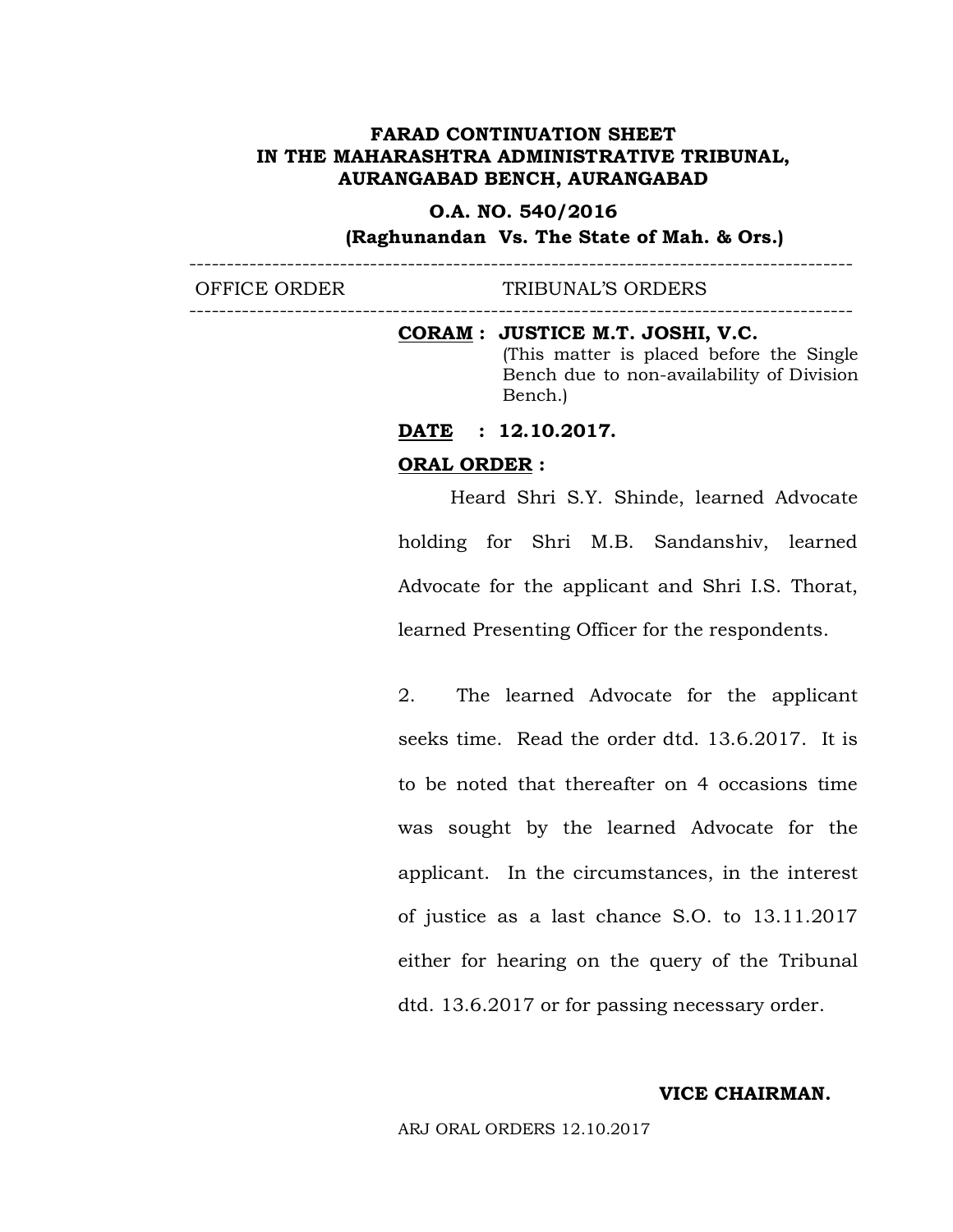#### **O.A. NO. 74/2017**

----------------------------------------------------------------------------------------

**(Vijaysing Vs. The State of Mah. & Ors.)**

----------------------------------------------------------------------------------------

## OFFICE ORDER TRIBUNAL'S ORDERS

#### **CORAM : JUSTICE M.T. JOSHI, V.C.**

(This matter is placed before the Single Bench due to non-availability of Division Bench.)

# **DATE : 12.10.2017.**

## **ORAL ORDER :**

Heard Shri D.J. Patil, learned Advocate for the applicants and Smt. Priya R. Bharaswadkar, learned Presenting Officer for the respondents.

2. The learned P.O. submits that the decision of the Enquiry Officer regarding continuation of Defence Assistant of the applicant is awaited. She seeks 2 weeks time for having consultation with the Enquiry Officer on the line of order dtd. 20.9.2017. It can be prima-facie seen that the Circular from the superior of the Enquiry Officer is subsequent to the appointment of the Defence Assistant in the present case. In the circumstances, the learned P.O. wants time to see that corrective steps can be taken by the Enquiry Officer regarding withdrawal of objection for continuation of the present Defence Assistant. At her request, S.O. to 15.11.2017. The interim relief to continue till then.

#### **VICE CHAIRMAN.**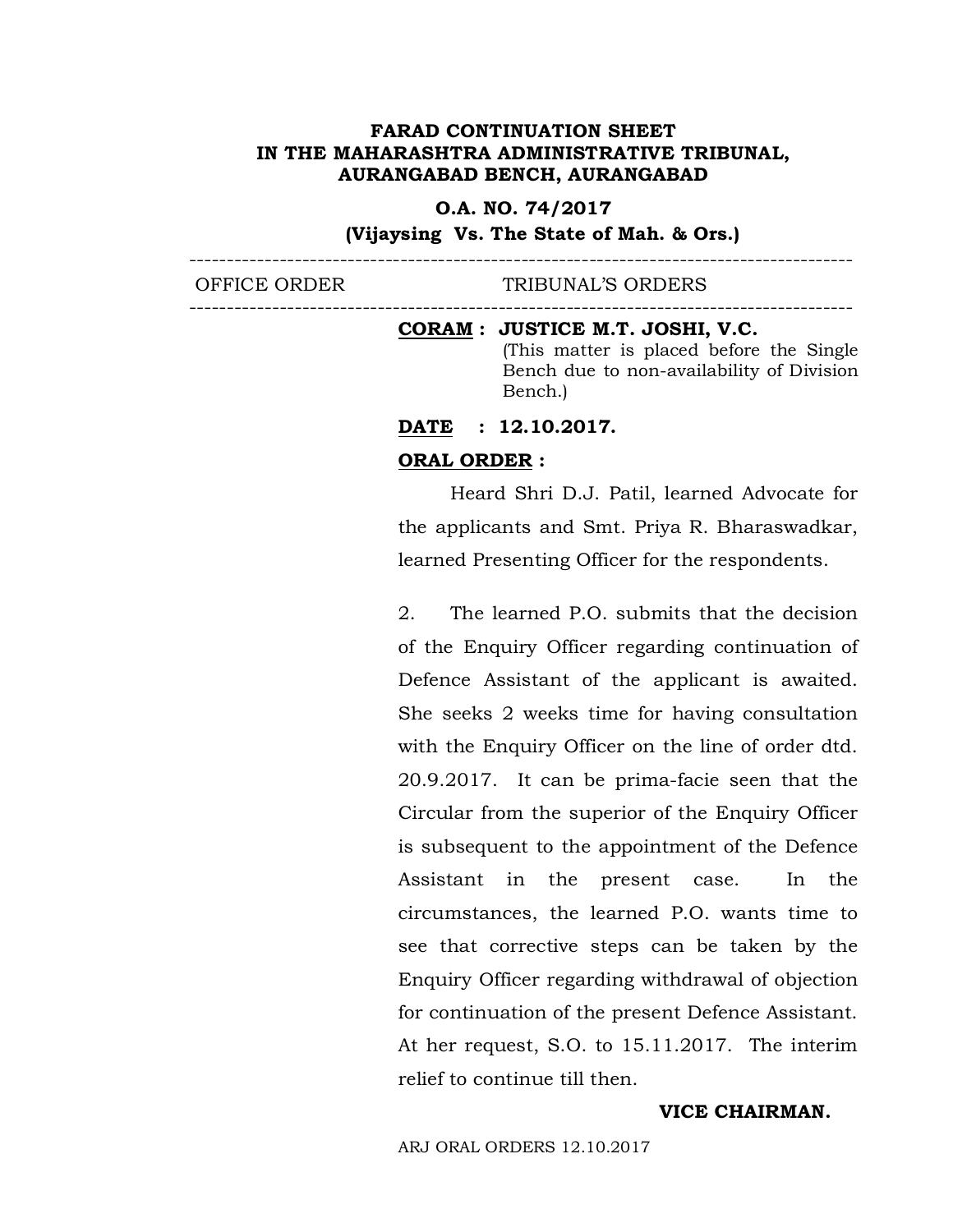#### **O.A. NO. 301/2017**

**(Dr. Seema Vs. The State of Mah. & Ors.)**

---------------------------------------------------------------------------------------- OFFICE ORDER TRIBUNAL'S ORDERS

----------------------------------------------------------------------------------------

#### **CORAM : JUSTICE M.T. JOSHI, V.C.**

(This matter is placed before the Single Bench due to non-availability of Division Bench.)

#### **DATE : 12.10.2017.**

## **ORAL ORDER :**

Heard Shri V.B. Wagh, learned Advocate for the applicant, Shri D.R. Patil, learned Presenting Officer for the respondent nos. 1 & 2 and Smt. J.S. Aute, learned Advocate holding for Shri B.S. Mundhe, learned Advocate for respondent no. 3.

2. The learned P.O. seeks time to take instructions on the line of order dtd. 25.9.2017. It is to be noted that the issue of interim relief was kept in abeyance with a hope that corrective steps would be taken by the respondents in the meantime.

**3. In the circumstances, considering the fact on record, the interim relief in terms of prayer clause 19 (a) is hereby granted, which reads thus :-** 

> **"19 (a) Pending hearing and final disposal of this Original Application, the order dated 20.5.2017 issued by the respondent no. 1 may kindly be stayed and the applicant may be continued on**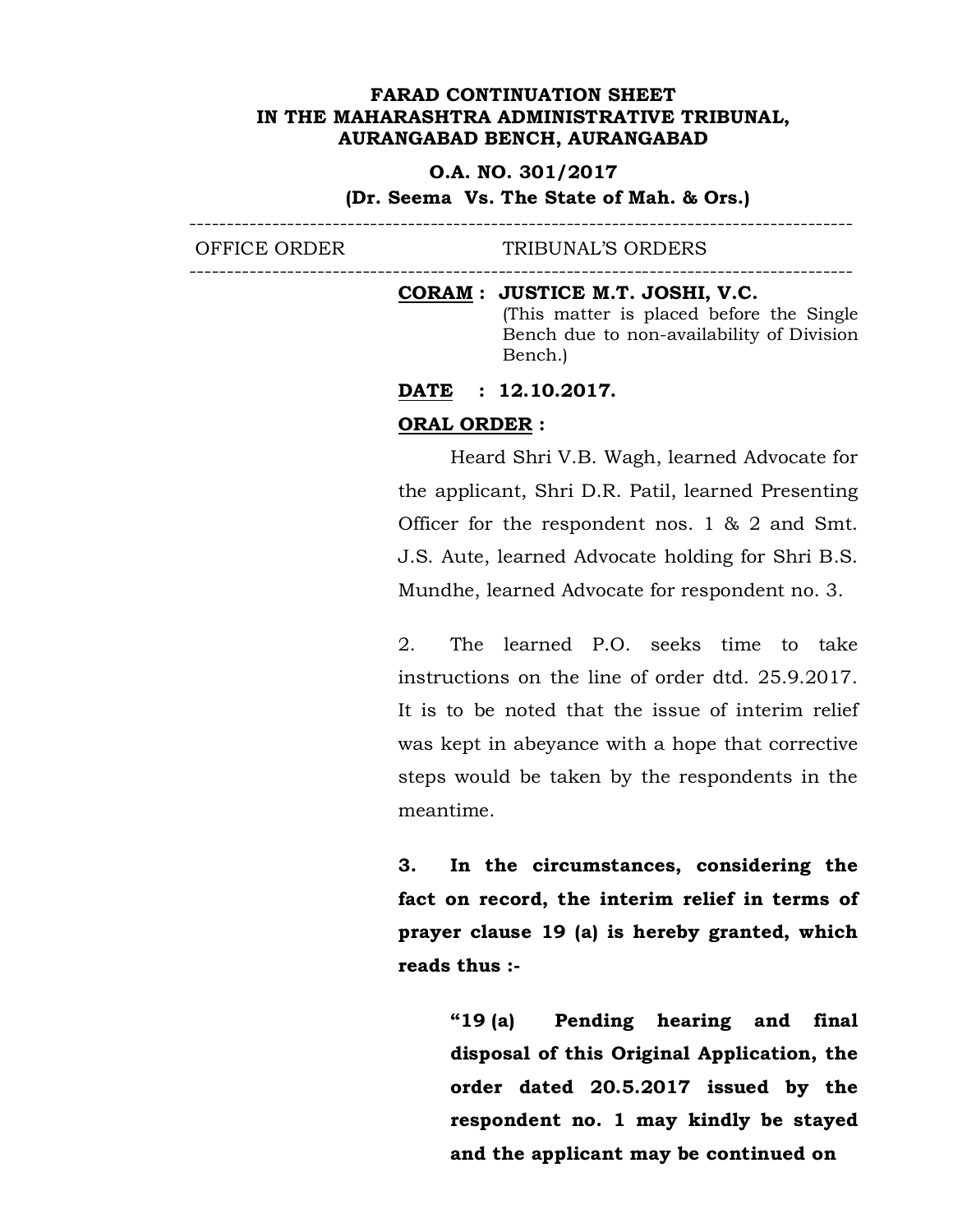**::-2-:: O.A. NO. 301/2017**

**the post of Medical Officer (Group A), Primary Health Centre, Asegaon, Tq. Jintur, Dist. Parbhani."**

3. At the request of learned P.O., S.O. to 15.11.2017 for taking corrective step/s or for filing affidavit in reply.

## **VICE CHAIRMAN.**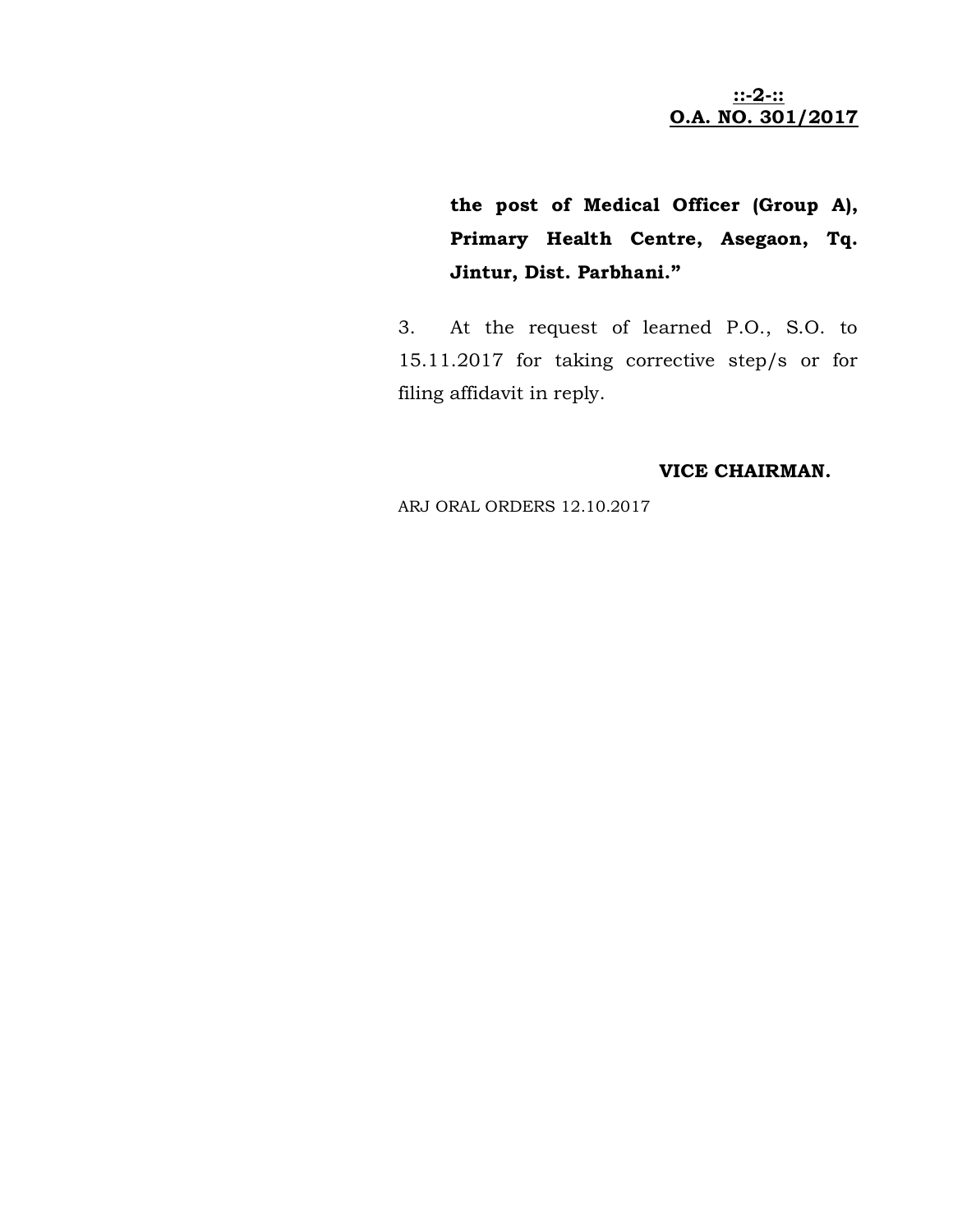#### **O.A. NO. 339/2017**

----------------------------------------------------------------------------------------

----------------------------------------------------------------------------------------

**(Ravasaheb & Ors. Vs. The State of Mah. & Ors.)**

OFFICE ORDER TRIBUNAL'S ORDERS

#### **CORAM : JUSTICE M.T. JOSHI, V.C.**

(This matter is placed before the Single Bench due to non-availability of Division Bench.)

# **DATE : 12.10.2017.**

#### **ORAL ORDER :**

Heard Shri A.S. Deshmukh, learned Advocate for the applicants, Smt. Priya R. Bharaswadkar, learned Presenting Officer for the respondent nos. 1 & 2, Shri M.R. Kulkarni, learned Advocate for respondent no. 3 and Shri M.R. Deshmukh, learned Advocate holding for Shri S.G. Chapalgaonkar, learned Advocate for respondent nos. 4 to 38.

2. The learned P.O. submits that there are no instructions for making submissions before this Tribunal reference of which is made in the order dtd. 11.10.2017. In the circumstances, this matter be placed for hearing on interim relief on 13.10.2017.

#### **VICE CHAIRMAN.**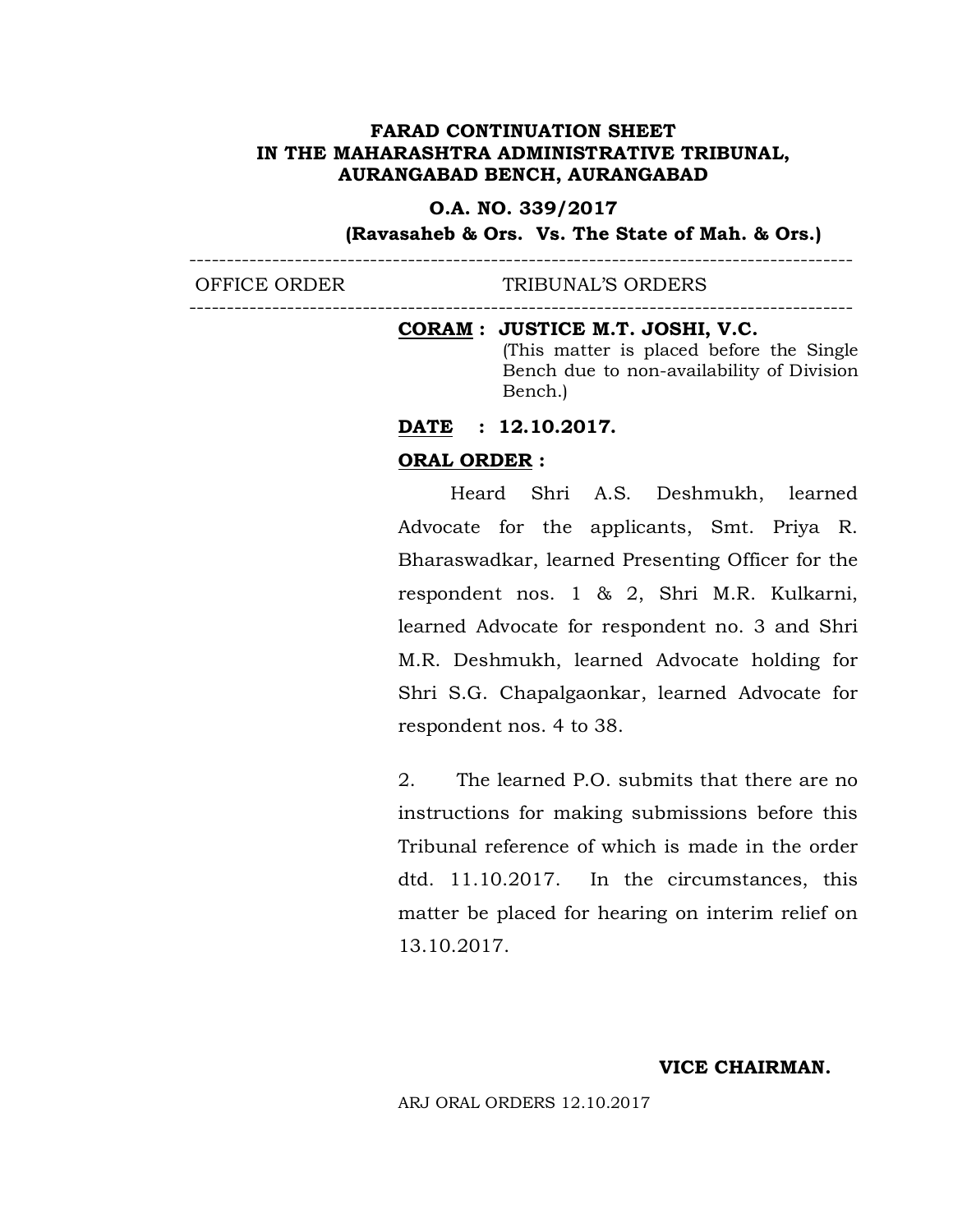## **O.A. NO. 404/2017**

----------------------------------------------------------------------------------------

----------------------------------------------------------------------------------------

## **(Ravindra Vs. The State of Mah. & Ors.)**

OFFICE ORDER TRIBUNAL'S ORDERS

#### **CORAM : JUSTICE M.T. JOSHI, V.C.**

(This matter is placed before the Single Bench due to non-availability of Division Bench.)

## **DATE : 12.10.2017.**

#### **ORAL ORDER :**

Heard Shri Prafulla Bodade, learned Advocate holding for Shri J.B. Choudhary, learned Advocate for the applicant and Smt. Priya R. Bharaswadkar, learned Presenting Officer for the respondents.

2. At the request of learned P.O., S.O. to 21.11.2017 for filing reply on the line of order dtd. 10.7.2017.

#### **VICE CHAIRMAN.**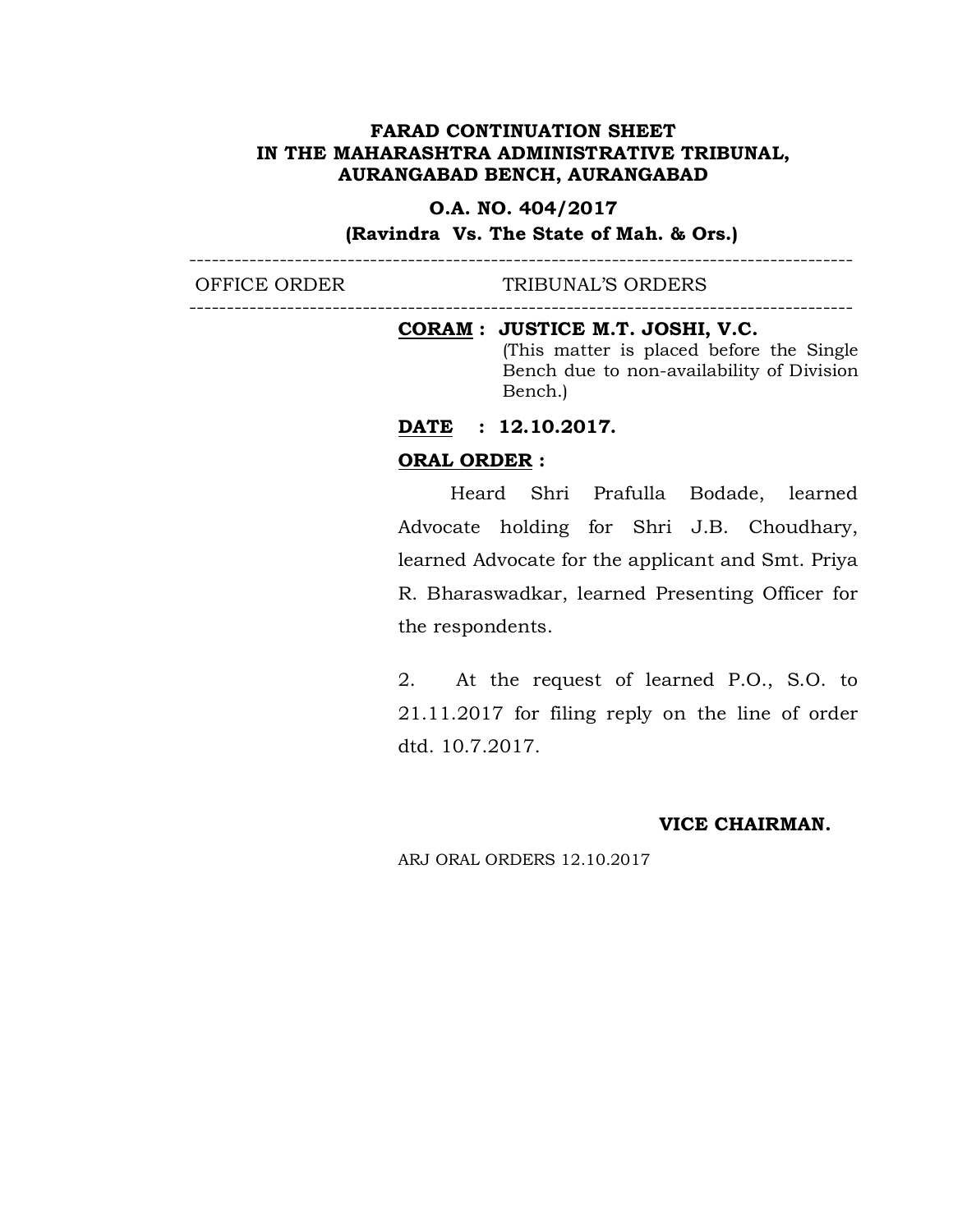## **O.A. NO. 513/2017**

----------------------------------------------------------------------------------------

----------------------------------------------------------------------------------------

## **(Dinkar Vs. The State of Mah. & Ors.)**

OFFICE ORDER TRIBUNAL'S ORDERS

## **CORAM : JUSTICE M.T. JOSHI, V.C.**

(This matter is placed before the Single Bench due to non-availability of Division Bench.)

## **DATE : 12.10.2017.**

## **ORAL ORDER :**

Heard Shri V.B. Wagh, learned Advocate for the applicant and Shri M.S. Mahajan, learned Chief Presenting Officer for the respondents.

2. At the request of learned P.O., S.O. to 20.11.2017 for filing reply of the respondents.

#### **VICE CHAIRMAN.**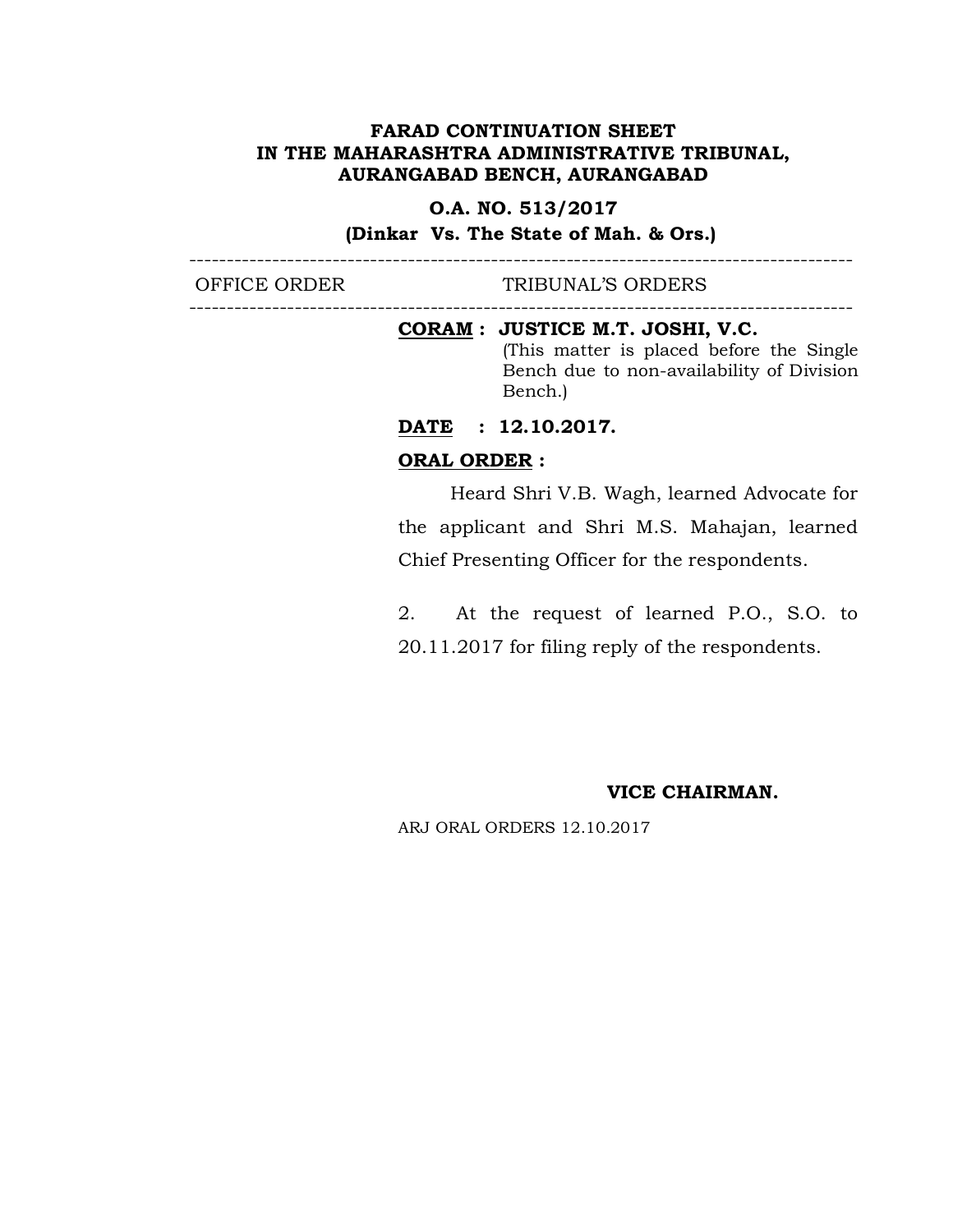## **O.A. NO. 619/2017**

----------------------------------------------------------------------------------------

----------------------------------------------------------------------------------------

**(Siddheshwar Vs. The State of Mah. & Ors.)**

OFFICE ORDER TRIBUNAL'S ORDERS

#### **CORAM : JUSTICE M.T. JOSHI, V.C.**

(This matter is placed before the Single Bench due to non-availability of Division Bench.)

# **DATE : 12.10.2017.**

#### **ORAL ORDER :**

None appears for the applicant. Shri M.S.

Mahajan, learned Chief Presenting Officer for the

respondents, is present.

2. At the request of learned C.P.O., S.O. to

16.11.2017 for filing reply of the respondents.

#### **VICE CHAIRMAN.**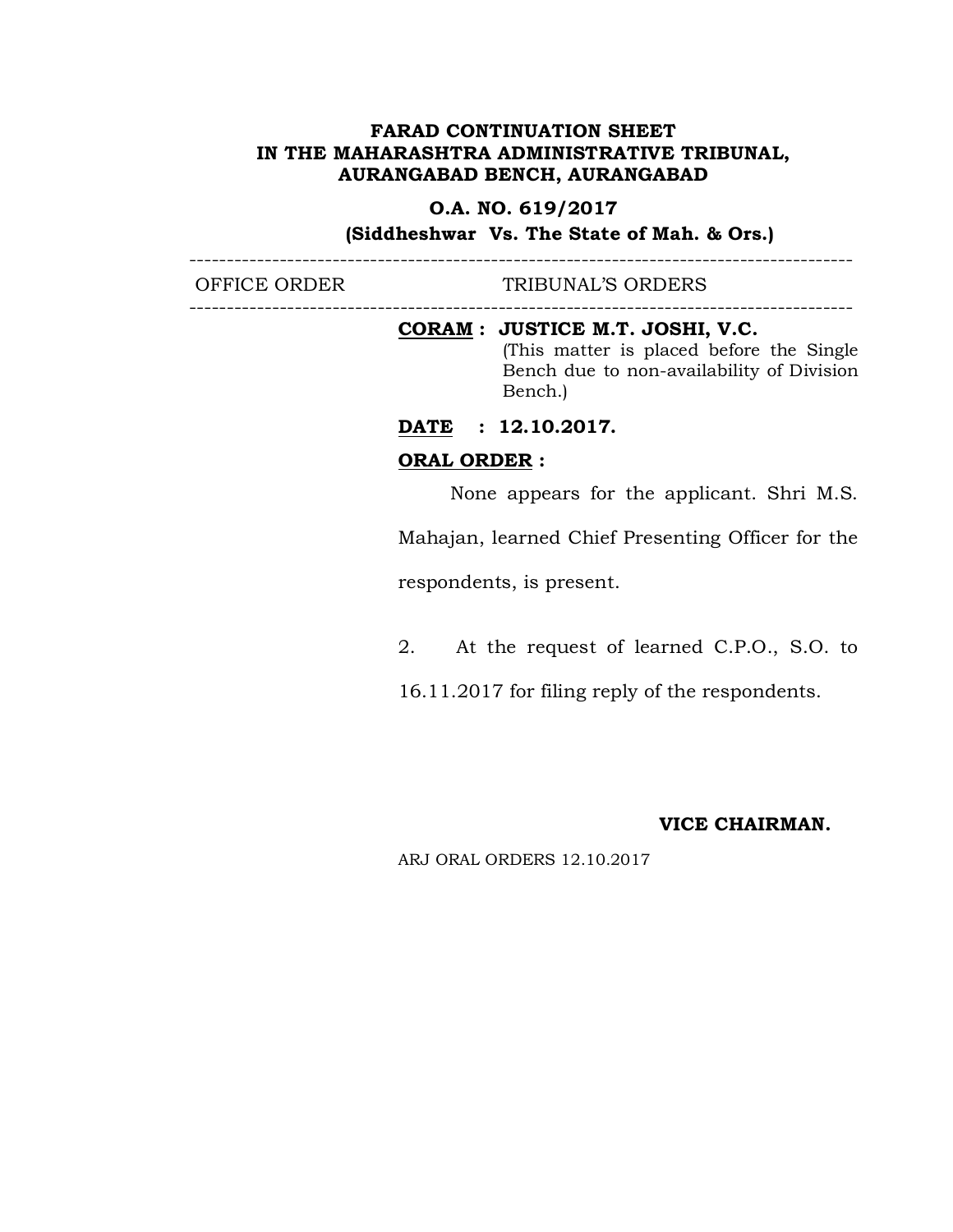#### **O.A. NO. 623/2016**

#### **(Anil P. Katkar Vs. The State of Mah. & Ors.)**

---------------------------------------------------------------------------------------- OFFICE ORDER TRIBUNAL'S ORDERS ----------------------------------------------------------------------------------------

#### **CORAM : B.P. PATIL, MEMBER (J)**

(This matter is placed before the Single Bench due to non-availability of Division Bench.)

## **DATE : 12.10.2017.**

#### **ORAL ORDER :**

Heard Shri Ajay S. Deshpande, learned Advocate for the applicant, Shri N.U. Yadav, learned Presenting Officer for the respondent no. 1 and Shri G.N. Patil, learned Advocate for respondent no. 2.

2. The learned Advocate for the applicant submits that while issuing impugned order of of promotion in all 9 posts were vacant region and the said posts were kept vacant in view of the letter dtd. 16.7.2016 issued by the Under Secretary of the Govt. of Maharashtra. He has submitted that the respondents have not followed the provisions of rule 6 (b) of the Maharashtra Government Group 'A' and Group 'B' (Gazetted & Non-Gazetted) Allocation of Revenue Divisions while making appointment by Direct Recruitment to the applicant by applying the circular posting.

3. The learned P.O. submits that he will take instructions from the concerned respondents as to how many posts were available on the date of issuance of impugned order in the Region. He,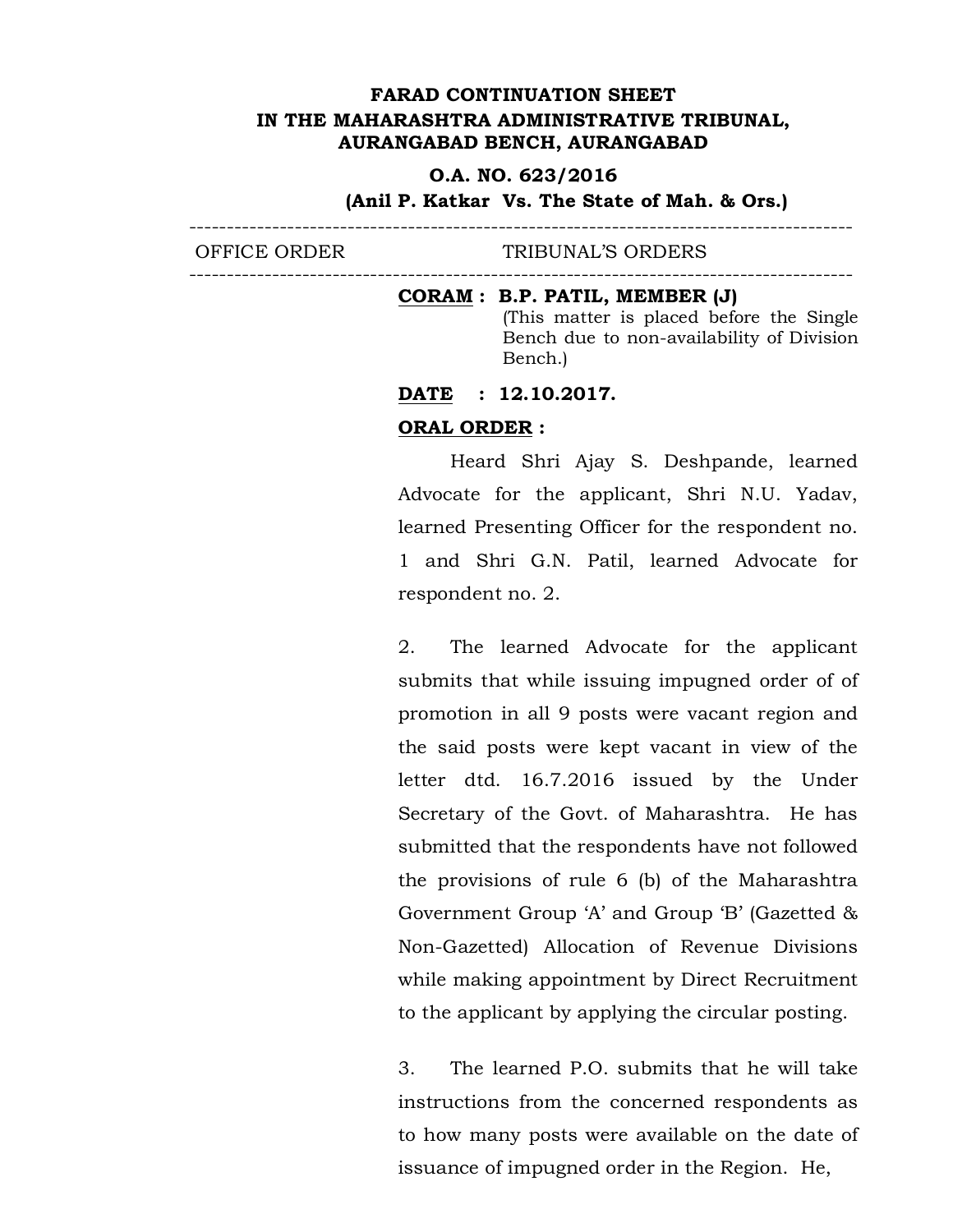## **::-2-:: O.A. NO. 623/2016**

therefore, seeks time for filing short affidavit of res. no. 1 in that regard.

4. In the circumstances the res. no. 1 the Principal Secretary, Water Resources Department, Mantralaya, Mumbai is directed to file short affidavit mentioning as to how many posts were available on the date of issuance of impugned order in the Region and whether he has followed the provisions of rule 6 (b) of the Maharashtra Government Group 'A' and Group 'B' (Gazetted & Non-Gazetted) Allocation of Revenue Divisions while making appointment by Direct Recruitment and Promotion Rules, 2015 while issuing the impugned order. It is also made clear that, if he comes to conclusion that no such rule is followed while issuing the impugned order, corrective steps, if any, be taken in the meantime.

5. S.O. to 16.11.2017.

6. Steno copy allowed for the use of learned P.O.

#### **MEMBER (J)**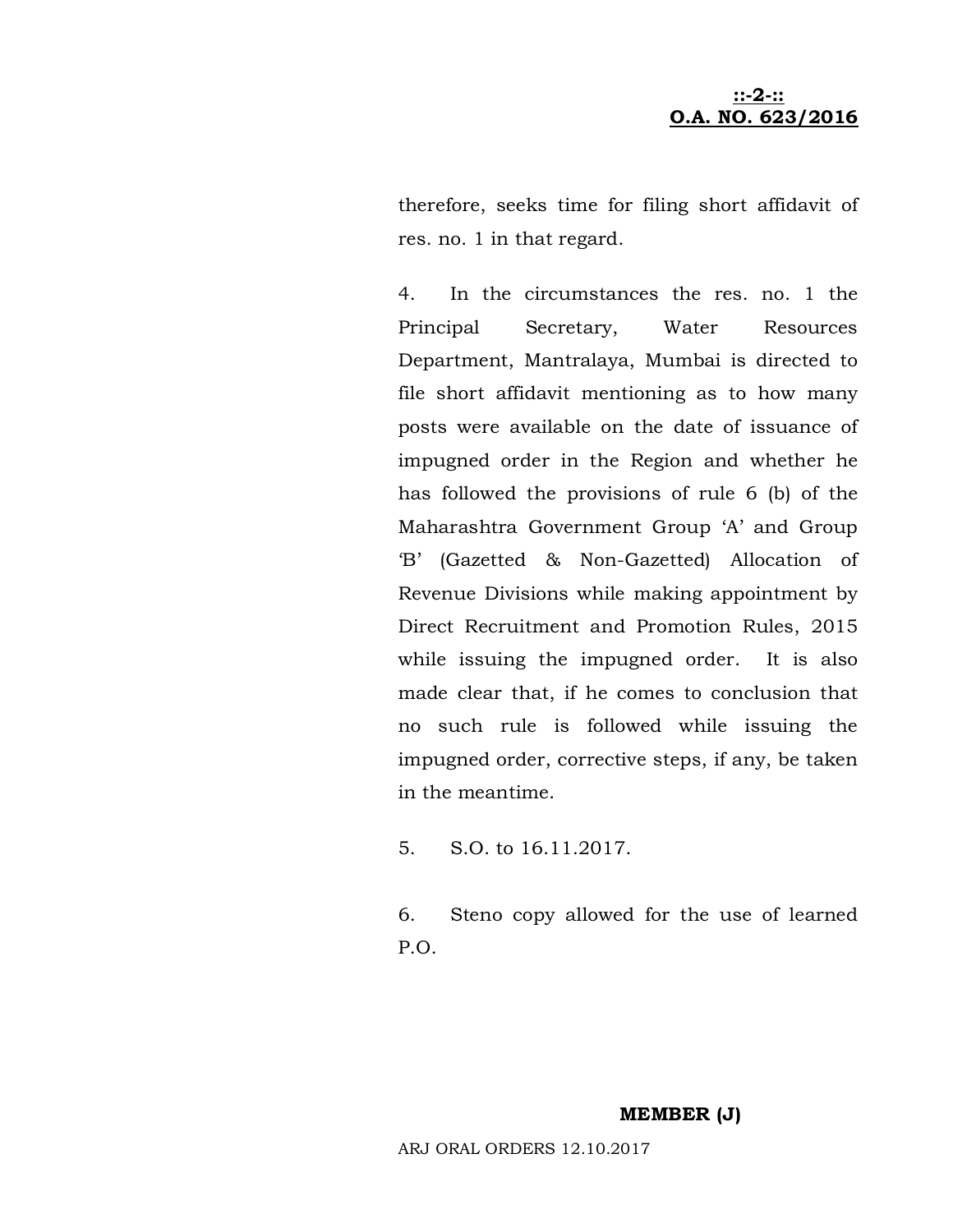#### **O.A. NO. 371/2017**

## **(Vasant G. Patil Vs. The State of Mah. & Ors.)**

---------------------------------------------------------------------------------------- OFFICE ORDER TRIBUNAL'S ORDERS ----------------------------------------------------------------------------------------

#### **CORAM : B.P. PATIL, MEMBER (J)**

(This matter is placed before the Single Bench due to non-availability of Division Bench.)

#### **DATE : 12.10.2017.**

#### **ORAL ORDER :**

Heard Shri Avinash S. Deshmukh, learned Advocate for the applicant and Shri I.S. Thorat, learned Presenting Officer for the respondents.

2. On perusal of the record, it appears that the Superintendent of Police, Dhule constituted Police Establishment Board at District Level consisting of 4 Members. He has included name of Shri Prakash Suryawanshi, Office Superintendent as one of the additional Member of the said Committee. Prima-facie, inclusion of additional Member is against the provisions of sec. 22J1 of the Maharashtra Police Act, 2015 and therefore the very constitution of the said Committee is against the said provision.

3. In the circumstances, the res. no. 2 The Superintendent of Police, Dhule is directed to file short affidavit mentioning whether he is going to take any corrective measures so far as the transfer of the present applicant or to state the reasons under which provisions he has included the name of Shri Prakash Suryawanshi, Office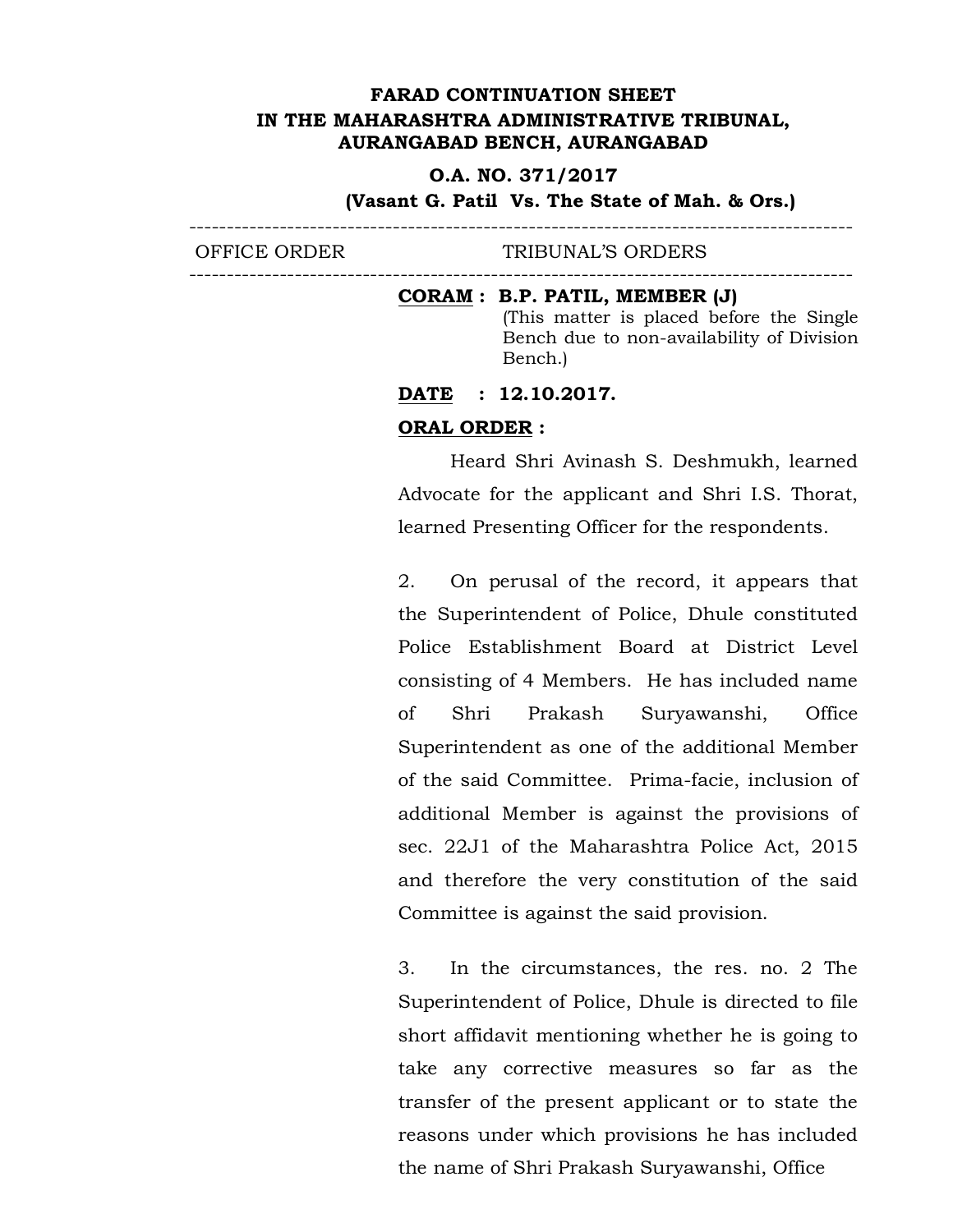## **::-2-:: O.A. NO. 371/2017**

Superintendent as a Additional Member in the Committee.

- 4. S.O. to 10.11.2017.
- 5. Steno copy is allowed for the use of learned P.O.

## **MEMBER (J)**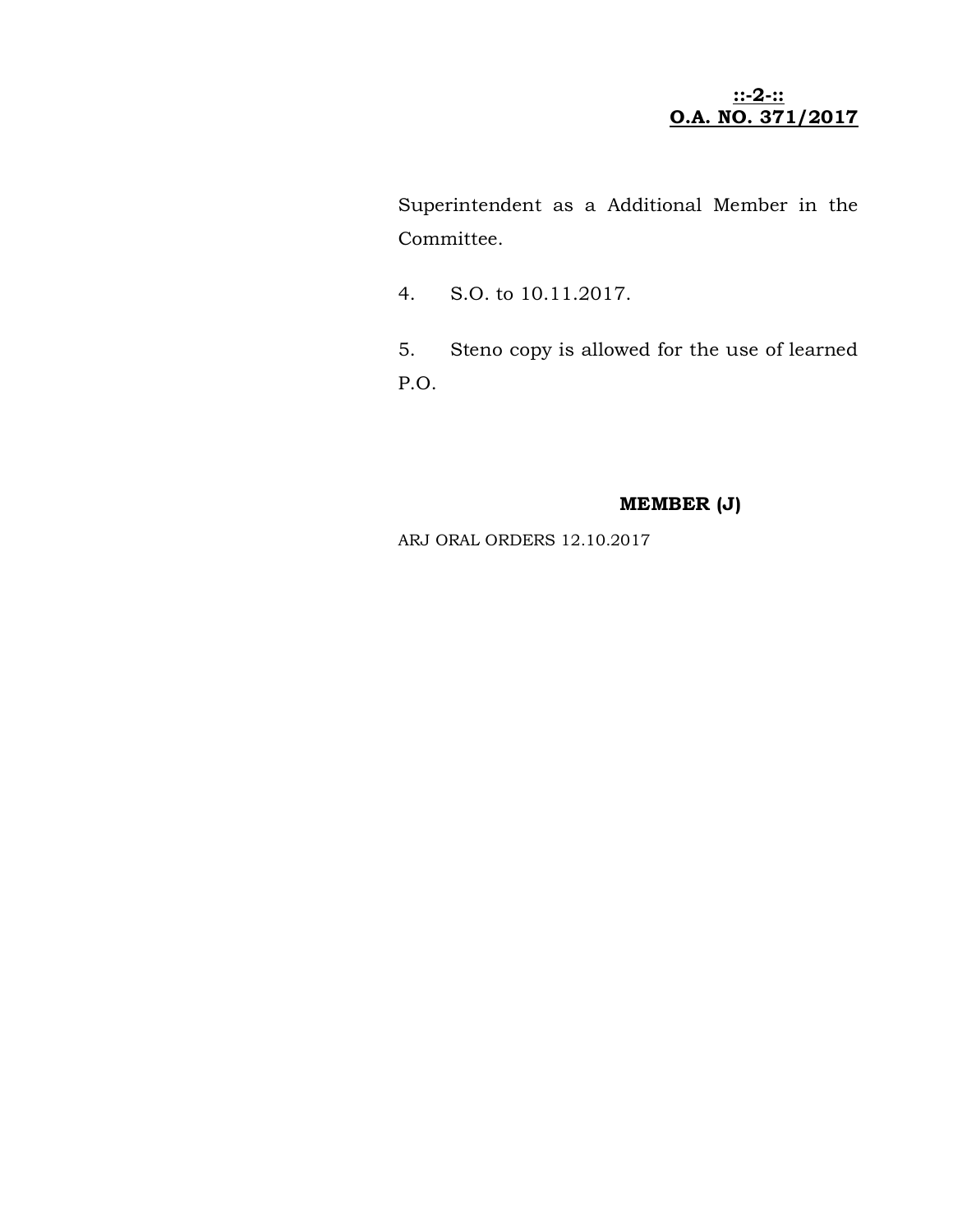## **O.A. NO. 400/2017**

**(Vrushali S. Doifode Vs. The State of Mah. & Ors.)** ----------------------------------------------------------------------------------------

OFFICE ORDER TRIBUNAL'S ORDERS ----------------------------------------------------------------------------------------

## **CORAM : B.P. PATIL, MEMBER (J)**

(This matter is placed before the Single Bench due to non-availability of Division Bench.)

## **DATE : 12.10.2017.**

#### **ORAL ORDER :**

Heard Shri Ajay S. Deshpande, learned Advocate for the applicant, Shri D.R. Patil, learned Presenting Officer for the respondent nos. 1 to 3 and Shri N.P. Dube, learned Advocate for respondent no. 4 and holding for Shri Yogesh V. Dhoble, learned Advocate for respondent no. 4 5.

2. The learned P.O. has produced on record the communication dtd. 15.7.2017 sent by the Deputy Director of Health Services, Aurangabad to Commissioner, Health Services, Mumbai, wherein the proposal for considering the request of the applicant for transfer to Fulambri has been recommended.

3. The learned P.O. has submitted that the res. no. 3 has assured that the res. no. 2 Shri (Dr.) Ravikiran Tukaram Chavan, Director, Health Services (Nursing), Mumbai will take decision on the said proposal within 3 weeks from today. Therefore, he seeks time to produce copy of the decision of res. no. 2 on the said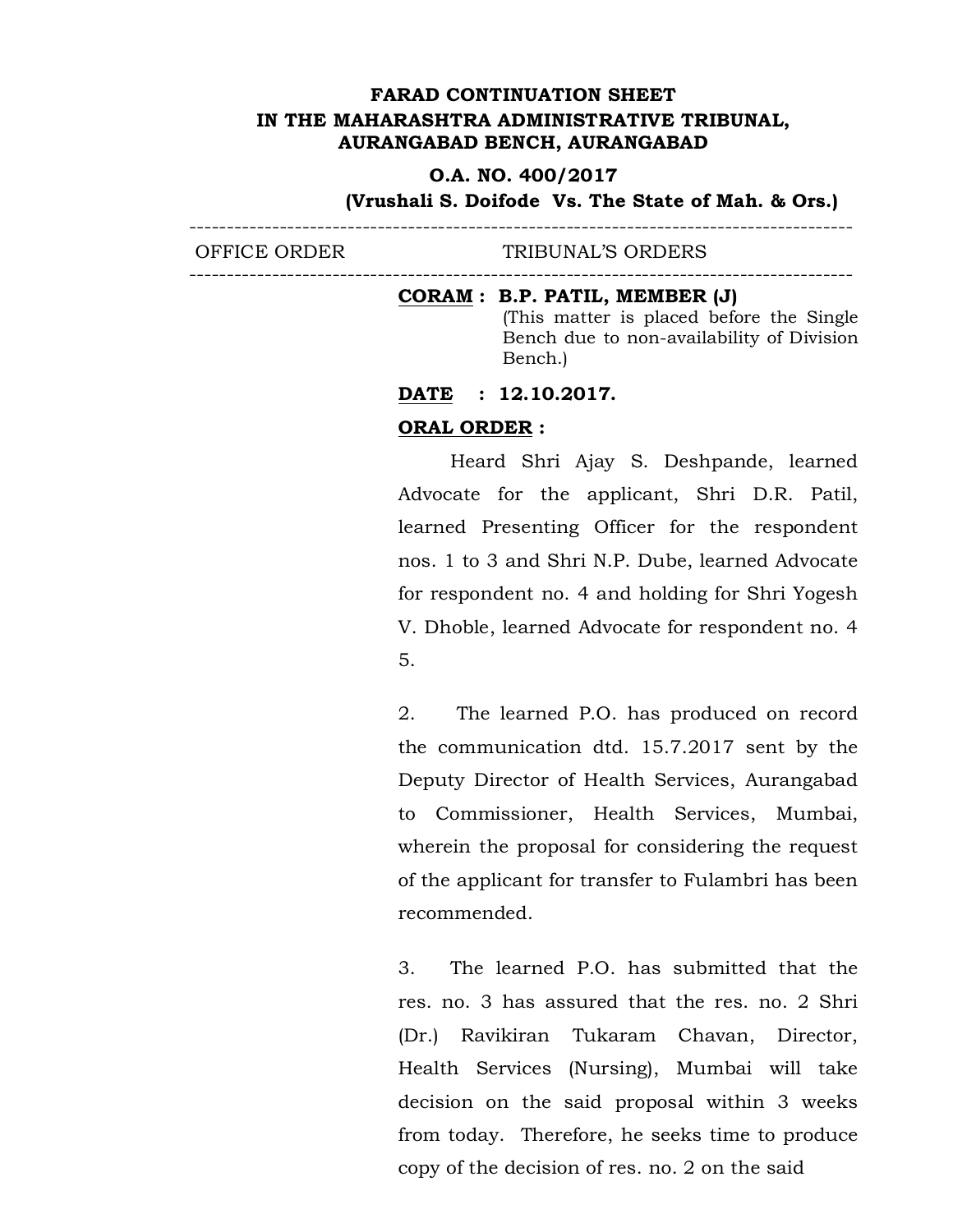**::-2-:: O.A. NO. 400/2017**

proposal so far as request transfer of the applicant.

4. In the circumstances, the matter be posted on 7.11.2017.

5. Steno copy allowed for the use of learned P.O.

# **MEMBER (J)**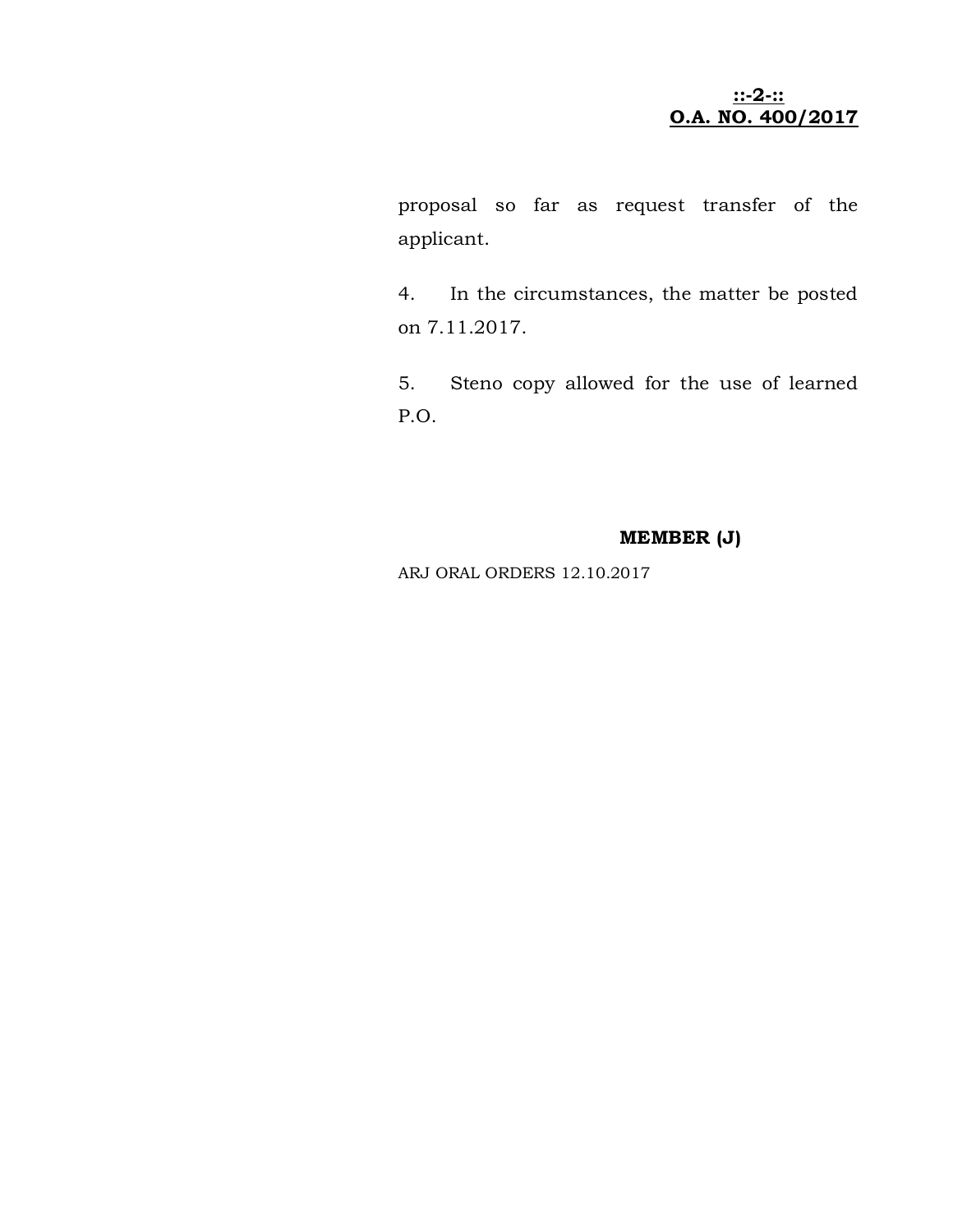**O.A.St.No.1560/2017 (Shri Keshav Kute V/s. State of Maharashtra & Ors.)** ----------------------------------------------------------------------------------------

**OFFICE ORDER TRIBUNAL'S ORDERS**  ----------------------------------------------------------------------------------------

#### **CORAM: JUSTICE M.T.JOSHI, V.C.**

 (This case is placed before the Single Bench due to non-availability of Division Bench) **DATE : 12.10.2017. ORAL ORDER :**

Heard Shri A.R.Tapse learned Advocate holding for Shri Appasahe Shelke learned Advocate for the applicant and Shri M.S.Mahajan learned Chief Presenting Officer for respondents.

2. Heard with consent of both the parties.

3. It appears that the applicant is seeking stay to the process of departmental enquiry on the ground that no adjournment is granted for filing reply before the Enquiry Officer. The applicant has sought the same on the ground of non-availability of certain documents.

4. This issue can very well be sorted out by the Enquiry Officer and cannot be a ground for stay to the further proceedings of the departmental enquiry. It can, however, be observed that principles of natural justice are required to be followed by the Enquiry Officer.

5. With these observations, O.A. stands disposed of without any order as to costs.

6. Parties to act on the steno copy and authenticated copy of the order.

#### **VICE CHAIRMAN**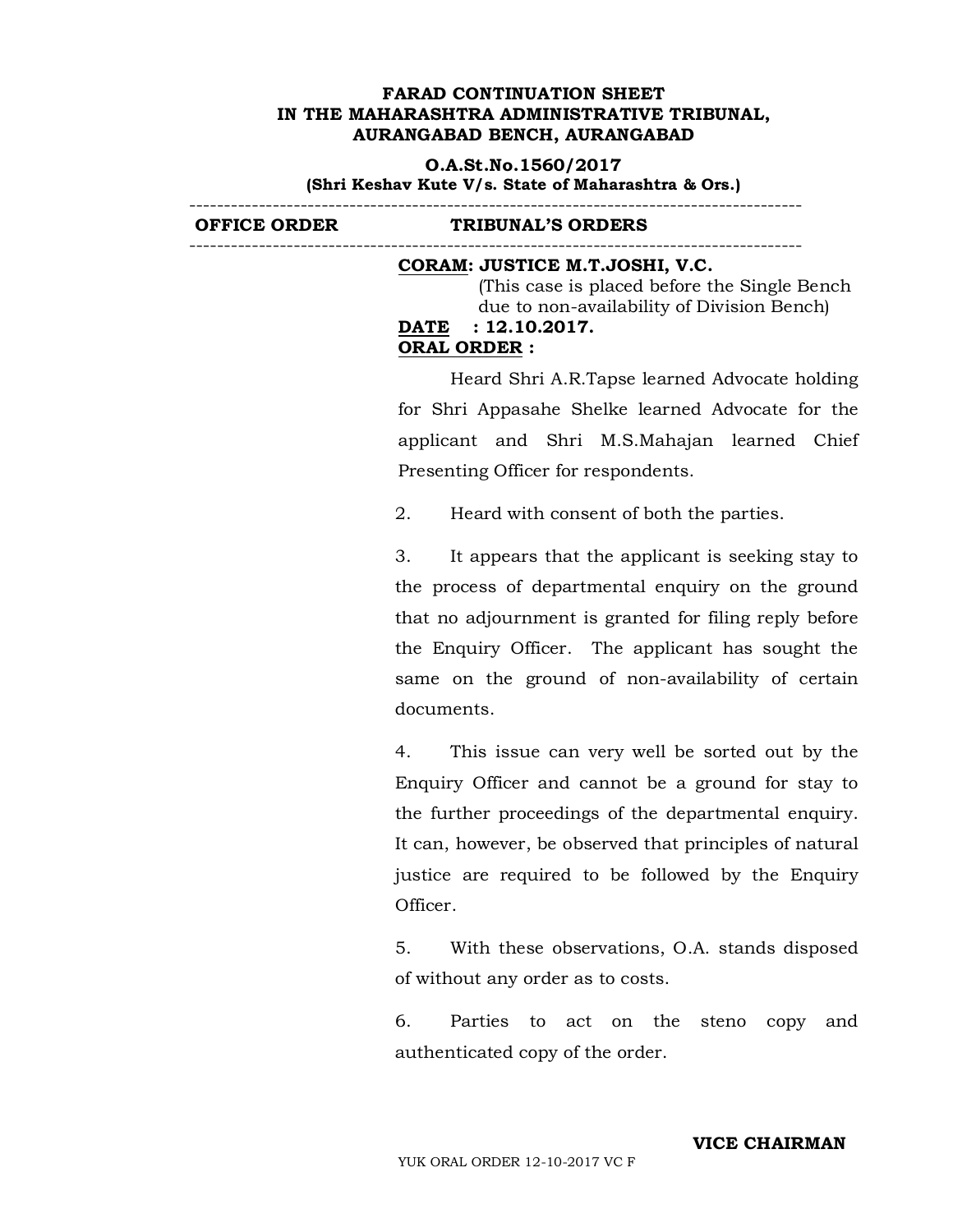## **ORIGINAL APPLICATION ST.NO.1561/2017 (Shri Manoranjan Dhas V/s. State of Maharashtra & Ors.)**

----------------------------------------------------------------------------------------

**OFFICE ORDER TRIBUNAL'S ORDERS**  ----------------------------------------------------------------------------------------

#### **CORAM: JUSTICE M.T.JOSHI, V.C.**

 (This case is placed before the Single Bench due to non-availability of Division Bench)

#### **DATE : 12.10.2017. ORAL ORDER :**

Heard Shri A.R.Tapse learned Advocate holding for holding for Shri A.N.Nagargoje learned Advocate for the applicant and Smt. Priya Bharaswadkar learned Presenting Officer for respondents.

2. Issue notices to the respondents, returnable on 7th November, 2017.

3. Tribunal may take the case for final disposal at this stage and separate notice for final disposal shall not be issued.

4. Applicant is authorized and directed to serve on Respondents intimation/notice of date of hearing duly authenticated by Registry, along with complete paper book of O.A.. Respondents are put to notice that the case would be taken up for final disposal at the stage of admission hearing.

5. This intimation/notice is ordered under Rule 11 of the Maharashtra Administrative Tribunal (Procedure) Rules, 1988, and the questions such as limitation and alternate remedy are kept open.

6. The service may be done by Hand delivery, speed post, courier and acknowledgement be obtained and produced along with affidavit of compliance in the Registry within one week.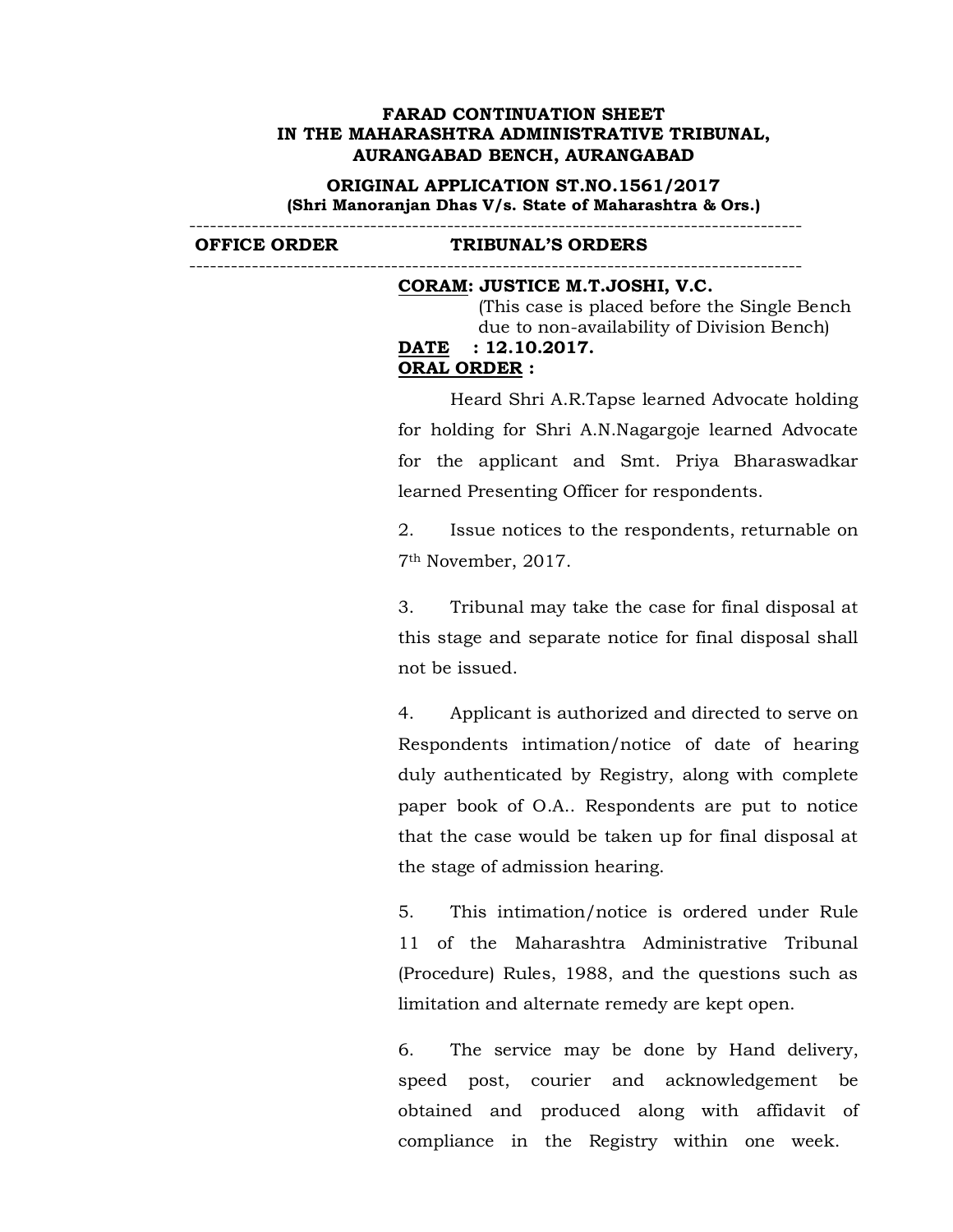Applicant is directed to file Affidavit of compliance and notice.

7. Learned Advocate for the applicant insisted for hearing the present case for grant of interim relief.

8. Heard both sides on the point of interim relief.

9. Considering the fact that the present applicant was appointed to the present post in the year 1998 on the basis of purported nomination by his deceased maternal uncle viz. Kisan Sole, and the dispute as to whether the said nomination is genuine or not has arisen now only one year back, presently, without going into the merits of the case, interim relief in terms of prayer clause (11) 'A' is hereby granted until further orders. The said prayer clause (11) 'A' reads as under: -

*"(11) (A) Pending the hearing and final disposal of this Original Application, the effect, execution and implementation of the impugned order / letter dated 29.8.2017 and 16.9.2017 issued by the respondent no.3 may kindly be stayed."*

10. S.O. to 7th November, 2017.

11. Steno copy and hamdust is allowed to both the parties.

**VICE CHAIRMAN**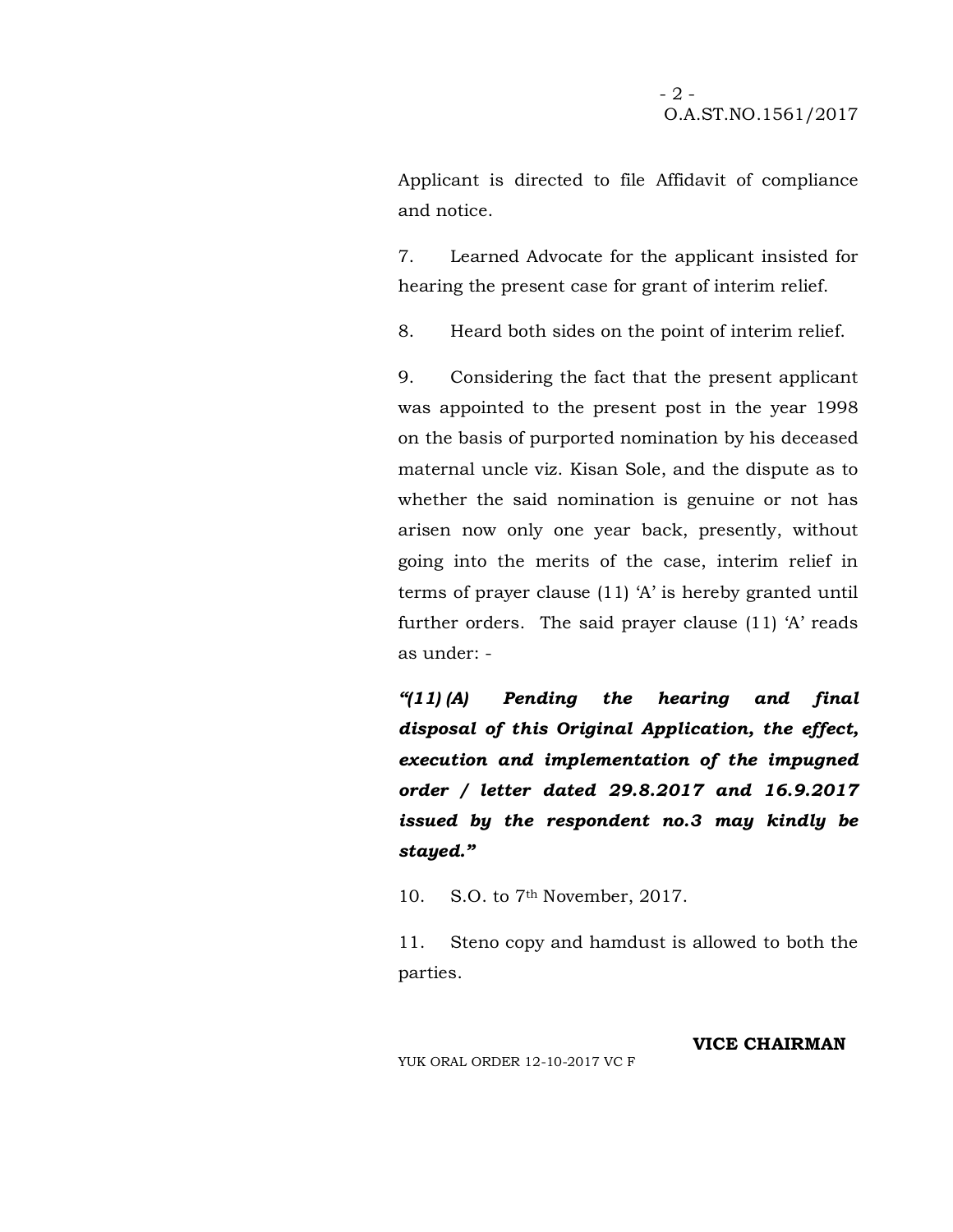#### **ORIGINAL APPLICATION NO.663/2017 (Shri Shubham Pakhale V/s. State of Maharashtra & Ors.)** ----------------------------------------------------------------------------------------

**OFFICE ORDER TRIBUNAL'S ORDERS** 

#### ---------------------------------------------------------------------------------------- **CORAM: JUSTICE M.T.JOSHI, V.C.**

 (This case is placed before the Single Bench due to non-availability of Division Bench) **DATE : 12.10.2017. ORAL ORDER :**

Heard Smt. Vidya Taksal learned Advocate holding for Shri A.S.Deshmukh learned Advocate for the applicant and Smt. Priya Bhraswadkar learned Presenting Officer for respondents.

2. Learned P.O. seeks time to file affidavit in reply

on behalf of the respondents. Time granted.

3. At her request, S.O. to 21-11-2017.

## **VICE CHAIRMAN**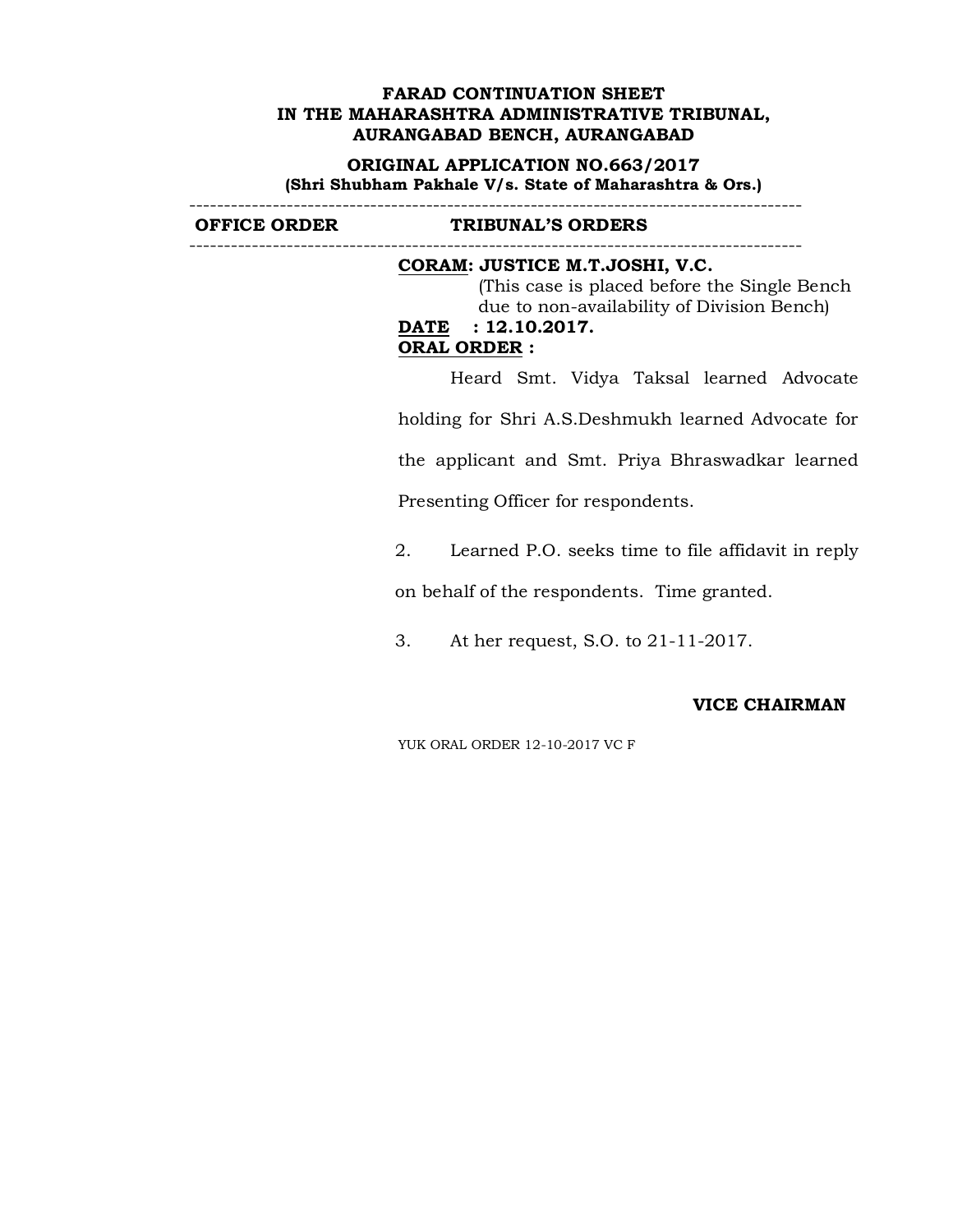**M.A.No.197/2017 IN O.A.St.No.526/2017 (Shri Chetan Thakur V/s. State of Maharashtra & Ors.)** ----------------------------------------------------------------------------------------

**OFFICE ORDER TRIBUNAL'S ORDERS**  ----------------------------------------------------------------------------------------

#### **CORAM: JUSTICE M.T.JOSHI, V.C.**

 (This case is placed before the Single Bench due to non-availability of Division Bench) **DATE : 12.10.2017. ORAL ORDER :**

Heard Shri S.P.Dhoble holding for Shri N.L.Choudhary learned Advocate for the applicant and Smt. Priya Bharaswadkar learned Presenting Officer for respondents.

2. Learned P.O. seeks time to file affidavit in reply

on behalf of the respondents. Time granted.

3. At her request, S.O. to 22-11-2017.

#### **VICE CHAIRMAN**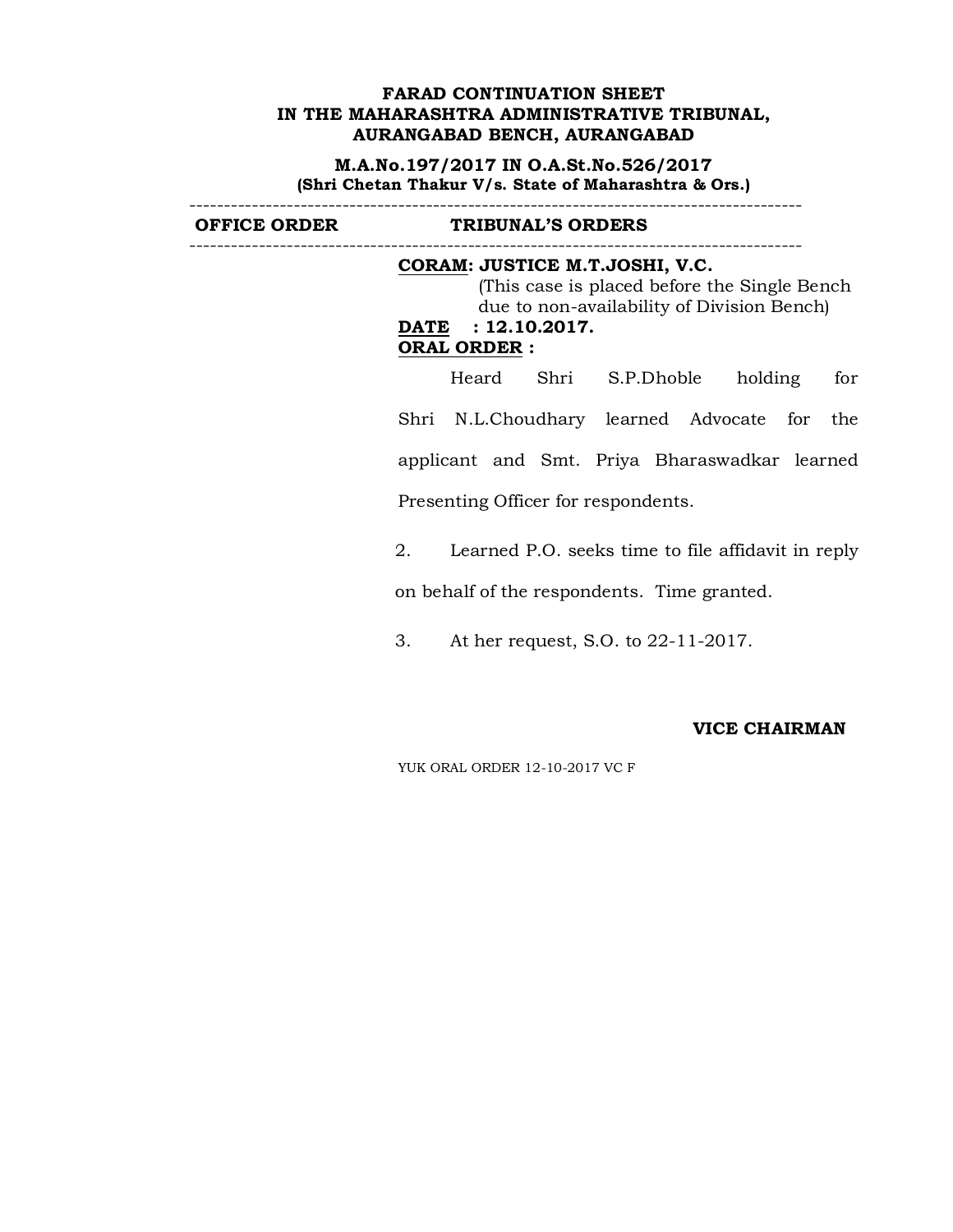**M.A.No.303/2017 IN O.A.St.No.1040/2017 (Shri Ravi Rathod V/s. State of Maharashtra & Ors.)** ----------------------------------------------------------------------------------------

**OFFICE ORDER TRIBUNAL'S ORDERS** 

## ----------------------------------------------------------------------------------------

# **CORAM: JUSTICE M.T.JOSHI, V.C.**

 (This case is placed before the Single Bench due to non-availability of Division Bench) **DATE : 12.10.2017. ORAL ORDER :**

Heard Shri D.R.Irale Patil learned Advocate for

the applicant and Shri I.S.Thorat learned Presenting

Officer for respondents.

2. Learned P.O. seeks time to file affidavit in reply

on behalf of the respondents. Time granted.

3. At his request, S.O. to 15-11-2017.

#### **VICE CHAIRMAN**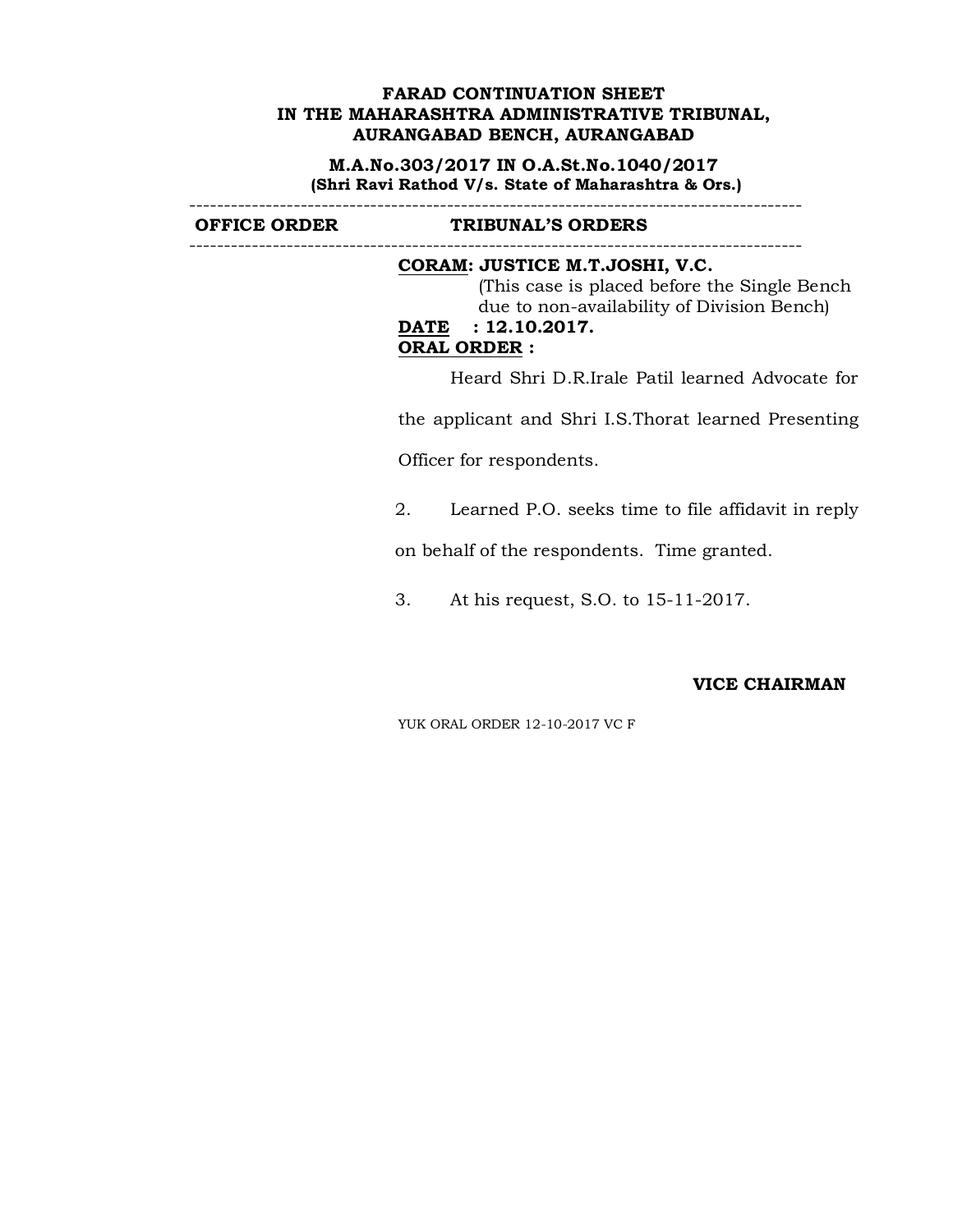**M.A.No.436/2017 IN O.A.St.429/2017 (Shri Krushna Basar V/s. State of Maharashtra & Ors.)**

----------------------------------------------------------------------------------------

**OFFICE ORDER TRIBUNAL'S ORDERS**  ----------------------------------------------------------------------------------------

## **CORAM: JUSTICE M.T.JOSHI, V.C.** (This case is placed before the Single Bench due to non-availability of Division Bench) **DATE : 12.10.2017. ORAL ORDER :**

Heard Shri F.R.Tandale learned Advocate for the applicant and Shri V.R.Bhumkar learned Presenting Officer for respondents.

2. Learned Advocate for the applicant submits that further developments are being brought on record by the proposed amendment.

3. In the circumstances, M.A. for amendment is allowed and disposed of accordingly with no order as to costs. Amendment be carried out on or before 30-10-2017.

4. S.O. to 30-10-2017.

5. Copy of the amended O.A. be supplied to the learned P.O.

#### **VICE CHAIRMAN**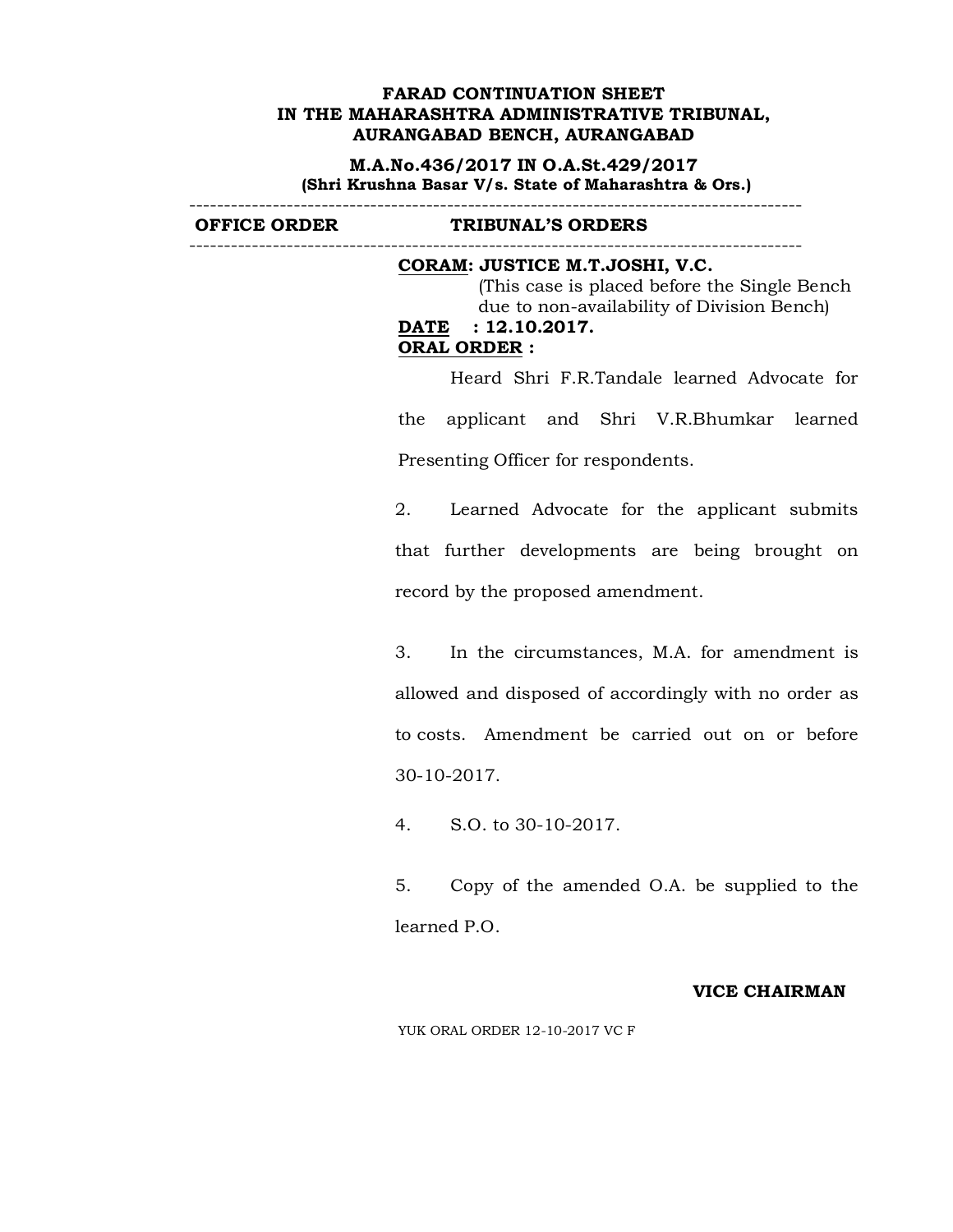#### **ORIGINAL APPLICATION NO.295/2003 (Shri Pradeep More & Ors. V/s. State of Maharashtra & Ors.)** ----------------------------------------------------------------------------------------

**OFFICE ORDER TRIBUNAL'S ORDERS** 

----------------------------------------------------------------------------------------

# **CORAM: JUSTICE M.T.JOSHI, V.C.**

 (This case is placed before the Single Bench due to non-availability of Division Bench) **DATE : 12.10.2017. ORAL ORDER :**

Heard Smt. Vidya Taksal learned Advocate holding for Shri A.S.Deshmukh learned Advocate for the applicant and Shri N.U.Yadav learned Presenting Officer for respondents.

2. Learned Advocate for the applicant submits that Writ Petition No.1467/2017 is pending before the Hon'ble High Court, and there are chances of decision very shortly.

3. At her request, S.O. to 23-11-2017.

# **VICE CHAIRMAN**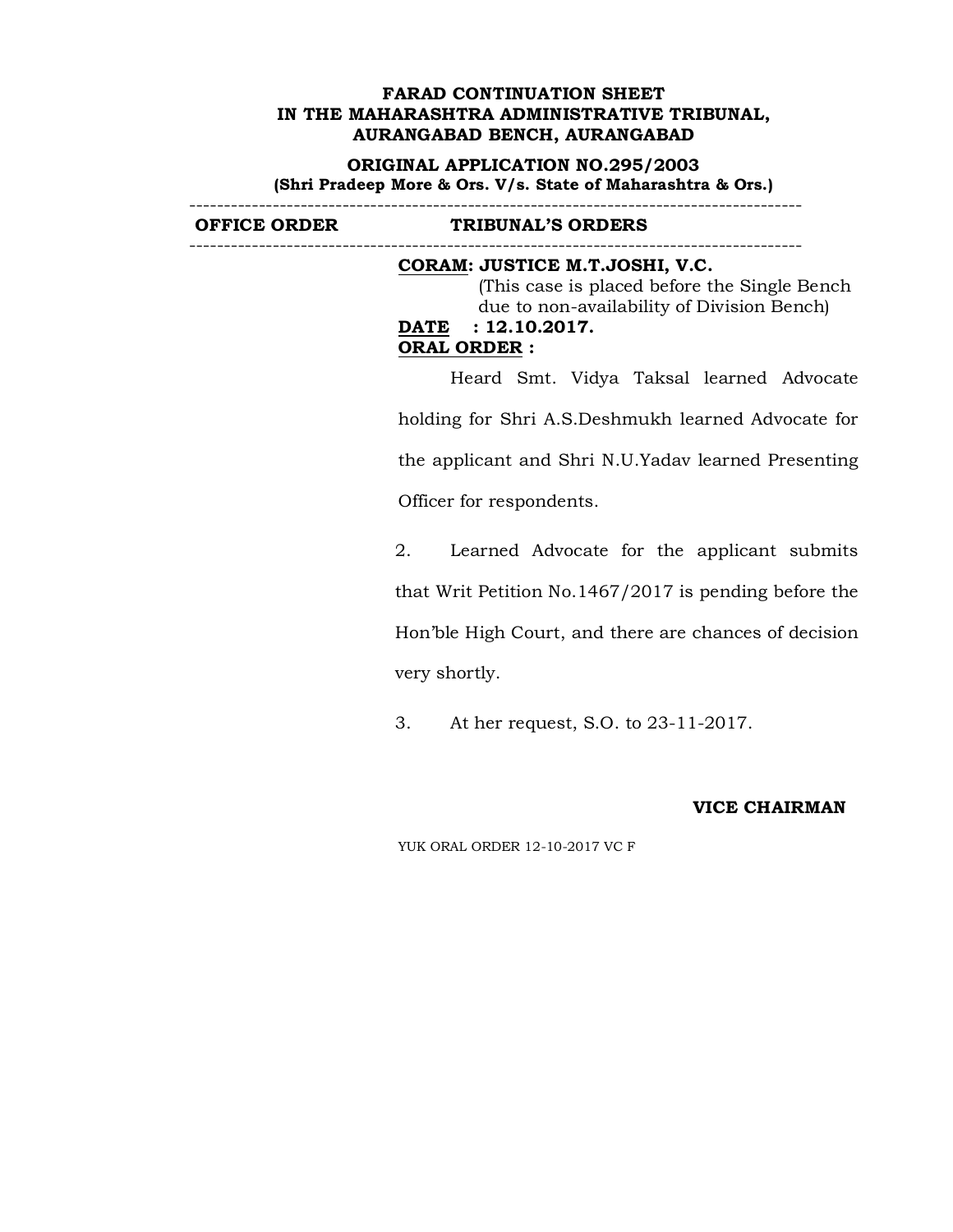#### **ORIGINAL APPLICATION NO.41/2014 (Shri Sunil Bargaje V/s. State of Maharashtra & Ors.)** ----------------------------------------------------------------------------------------

**OFFICE ORDER TRIBUNAL'S ORDERS**  ----------------------------------------------------------------------------------------

# **CORAM: JUSTICE M.T.JOSHI, V.C.**

 (This case is placed before the Single Bench due to non-availability of Division Bench) **DATE : 12.10.2017. ORAL ORDER :**

Heard B.U.Gunjal learned Advocate for the applicant and Smt. Sanjivani Ghate learned Presenting Officer for respondents.

2. Learned P.O. seeks time to file reply on the line

of earlier order of the Tribunal dated 01-08-2017.

3. At her request, S.O. to 17-11-2017 for filing affidavit on the above line.

#### **VICE CHAIRMAN**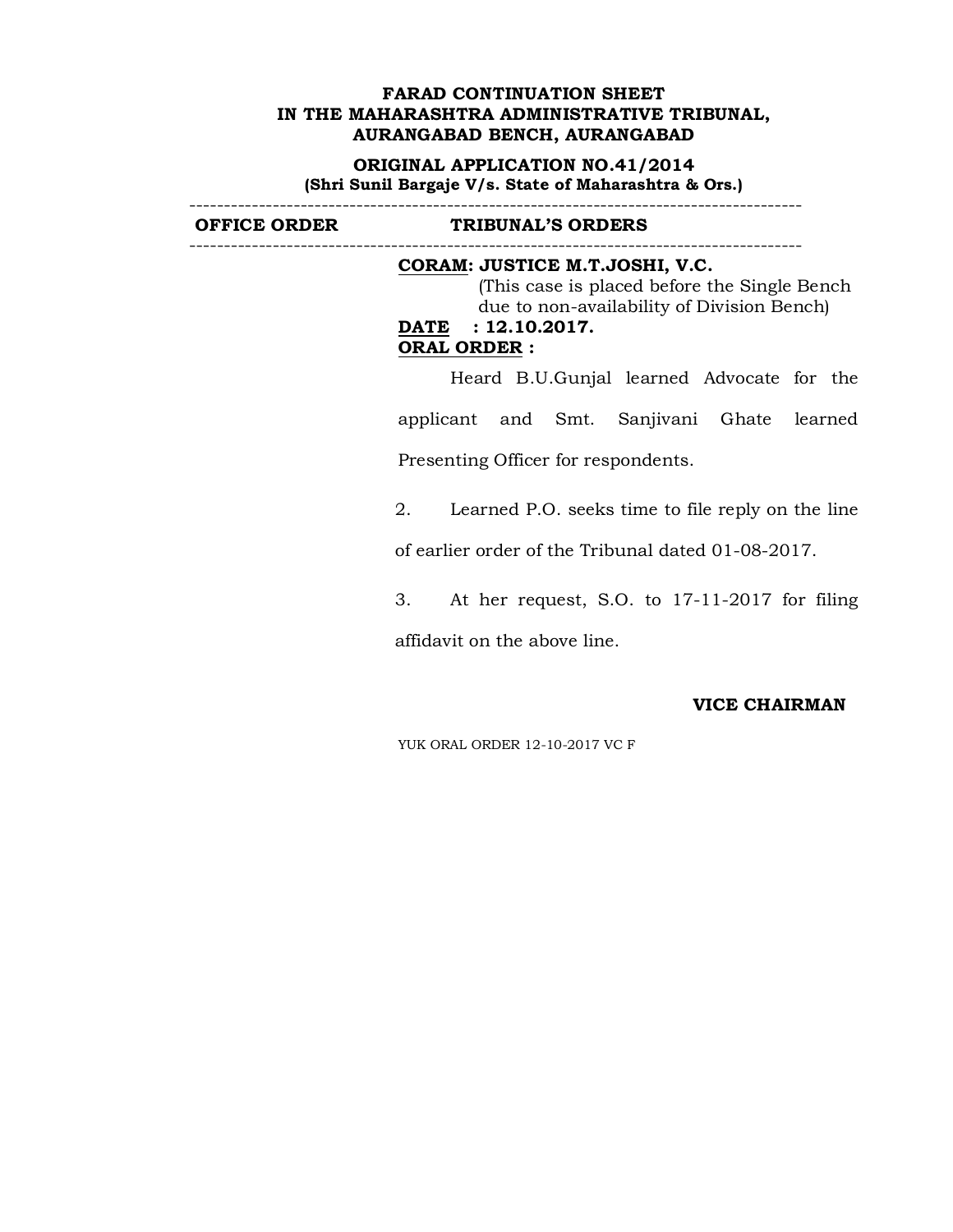**ORIGINAL APPLICATION NO.363/2015 (Shri Prabhu Ambad V/s. State of Maharashtra & Ors.)**

 $-$ 

**OFFICE ORDER TRIBUNAL'S ORDERS**  ----------------------------------------------------------------------------------------

## **CORAM: JUSTICE M.T.JOSHI, V.C.** (This case is placed before the Single Bench due to non-availability of Division Bench) **DATE : 12.10.2017. ORAL ORDER :**

Heard Shri Vishwas Solanke learned Advocate holding for Shri R.D.Khadap learned Advocate for the applicant and Smt. Resha Deshmukh learned Presenting Officer for respondents.

2. Learned Advocate for the applicant requests for adjournment.

3. Learned P.O. also seeks time to file reply on behalf of the respondents.

4. Learned P.O. submitted that she has heard that there is certain decision on the issue involved in the present O.A. passed by the Hon'ble High Court.

5. Both sides, are therefore, directed to make statement on the above issue also on S.O. to 09-11-2017.

YUK ORAL ORDER 12-10-2017 VC F

**VICE CHAIRMAN**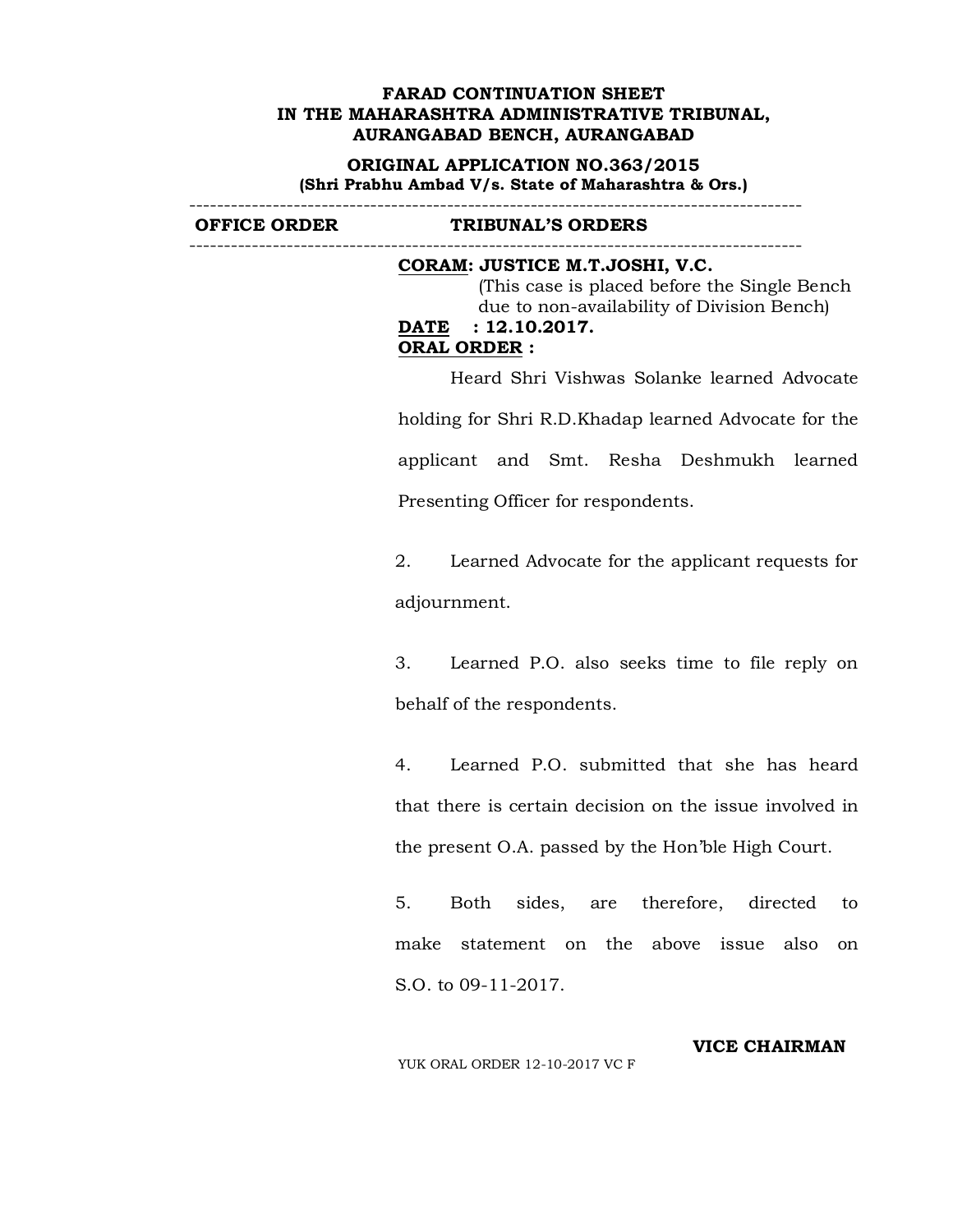**ORIGINAL APPLICATION NO.369/2015 (Shri K.D.Patle V/s. State of Maharashtra & Ors.)**

----------------------------------------------------------------------------------------

**OFFICE ORDER TRIBUNAL'S ORDERS**  ----------------------------------------------------------------------------------------

## **CORAM: JUSTICE M.T.JOSHI, V.C.** (This case is placed before the Single Bench due to non-availability of Division Bench) **DATE : 12.10.2017. ORAL ORDER :**

Shri J.M.Murkute learned Advocate for the applicant is **absent**. Shri D.R.Patil learned Presenting Officer for respondents is present.

2. None is present for the applicant. Record would show that on the date of admission of the original application also nobody appeared on behalf of the applicant.

3. In the circumstances, office is directed to issue notice to the learned Advocate Shri Murkute to remain present before the Tribunal on 17-11-2017 in the proceedings of present O.A.

4. S.O. to 17-11-2017.

#### **VICE CHAIRMAN**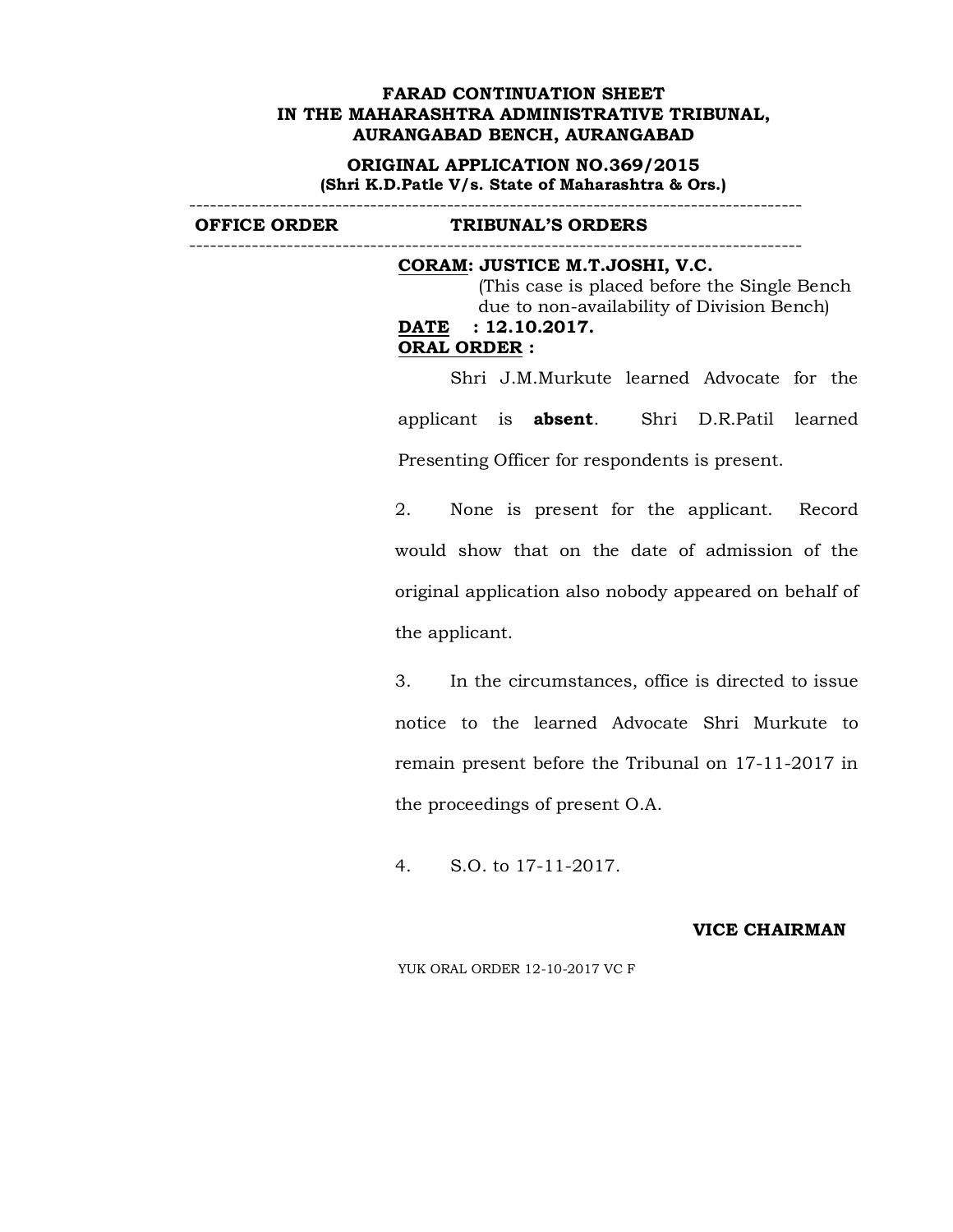**M.A.No.378/2016 WITH M.A.St.No.1633/2016 IN O.A.St.No.1634/2016 (Shri Vyankat More & Ors. V/s. State of Maharashtra & Ors.)**

----------------------------------------------------------------------------------------

**OFFICE ORDER TRIBUNAL'S ORDERS** 

----------------------------------------------------------------------------------------

**CORAM: JUSTICE M.T.JOSHI, V.C. DATE : 12.10.2017. ORAL ORDER :**

Heard Shri T.B.Bhosale learned Advocate for

the applicant and Shri S.K.Shirse learned Presenting

Officer for respondents.

2. Learned P.O. seeks time to file sur-rejoinder.

3. At his request, S.O. to 15-11-2017 either for

filing sur-rejoinder or for hearing.

## **VICE CHAIRMAN**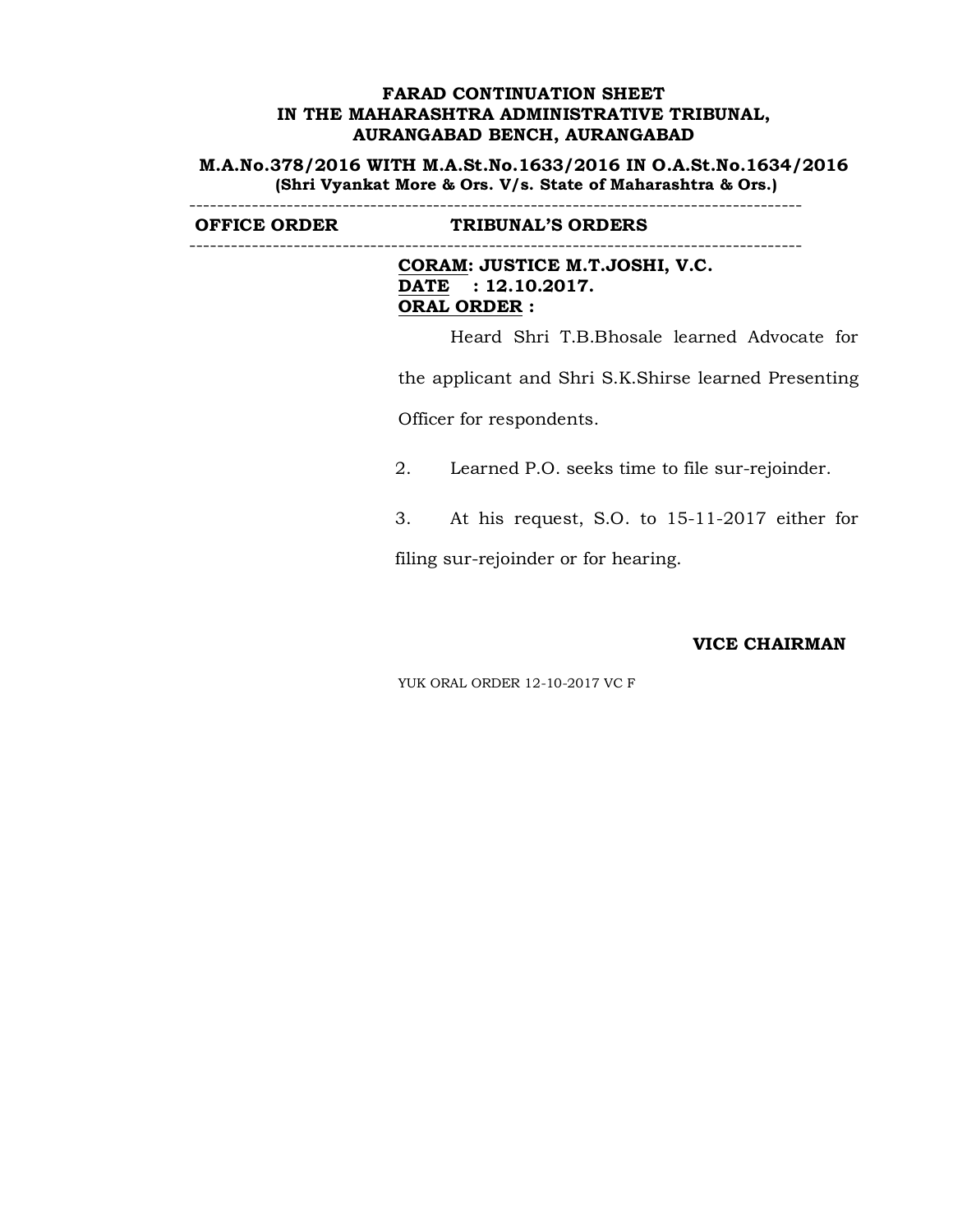**M.A.No.308/2016 IN O.A.St.No.975/2016 (Shri Waman Bondar V/s. State of Maharashtra & Ors.)**

----------------------------------------------------------------------------------------

**OFFICE ORDER TRIBUNAL'S ORDERS** 

----------------------------------------------------------------------------------------

**CORAM: JUSTICE M.T.JOSHI, V.C. DATE : 12.10.2017. ORAL ORDER :**

Heard Shri M.A.Kulkarni learned Advocate for

the applicant and Shri M.P.Gude learned Presenting

Officer for respondents.

2. At the request of learned Advocate for the

applicant, S.O. to 16-11-2017.

## **VICE CHAIRMAN**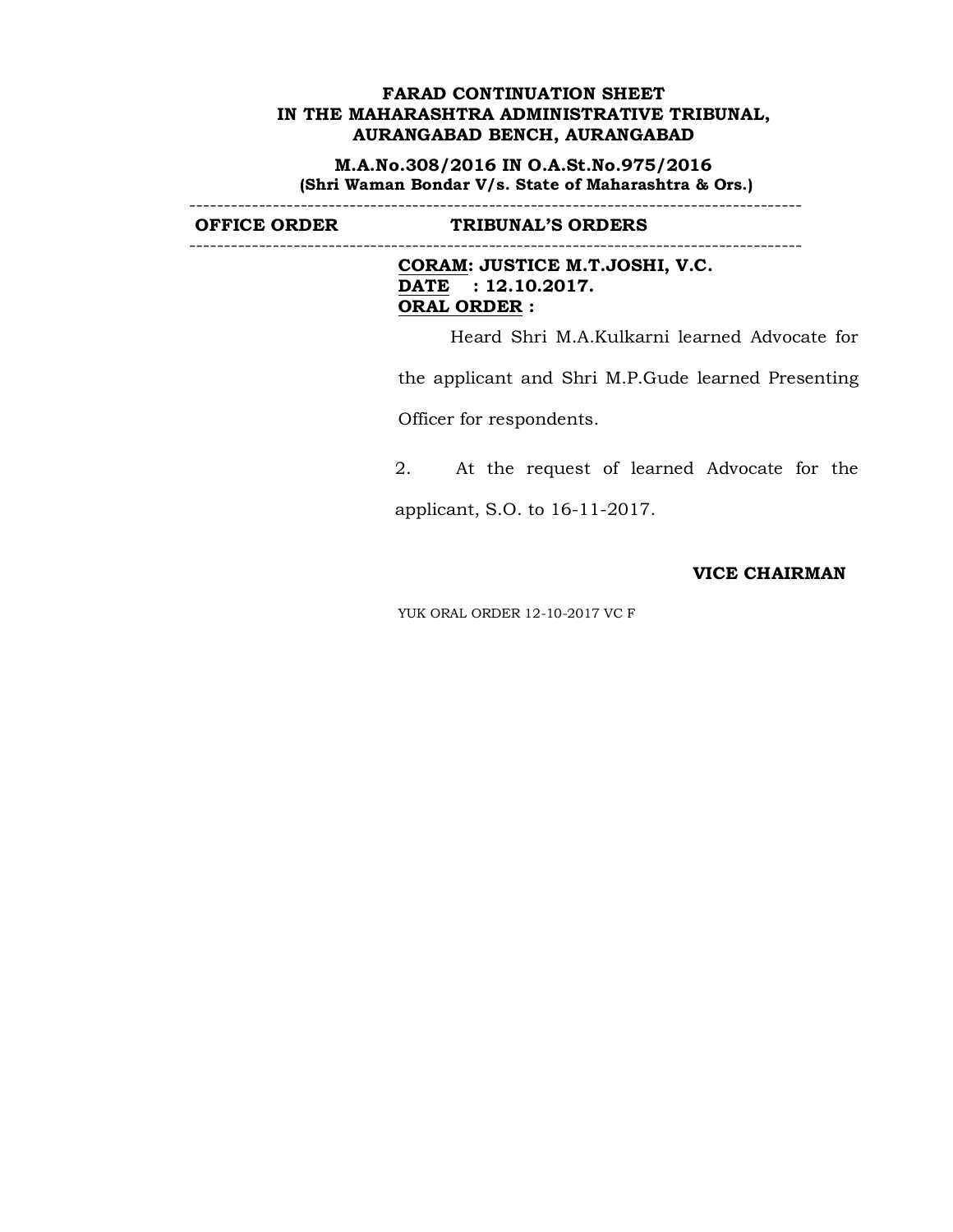**M.A.No.422/2016 IN O.A.St.No.1713/2016 (Shri Baburao Randive V/s. State of Maharashtra & Ors.)**

**OFFICE ORDER TRIBUNAL'S ORDERS** 

----------------------------------------------------------------------------------------

**CORAM: JUSTICE M.T.JOSHI, V.C. DATE : 12.10.2017. ORAL ORDER :**

----------------------------------------------------------------------------------------

Heard Shri P.A.Bharat learned Advocate holding for Shri G.J.Kore learned Advocate for the applicant and Smt. Deepali Deshpande learned Presenting Officer for respondents.

2. Learned P.O. seeks time to file reply on behalf of other respondents.

3. It is to be noted that Shri G.J.Kore was required to make submissions on query made by the Tribunal as per order dated 02-08-2017. Thereafter, time and again, adjournments are sought and on last many dates nobody had appeared for applicant.

4. In the circumstances, S.O. to 20-11-2017 either for satisfying the query made by the Tribunal or for passing necessary orders.

**VICE CHAIRMAN**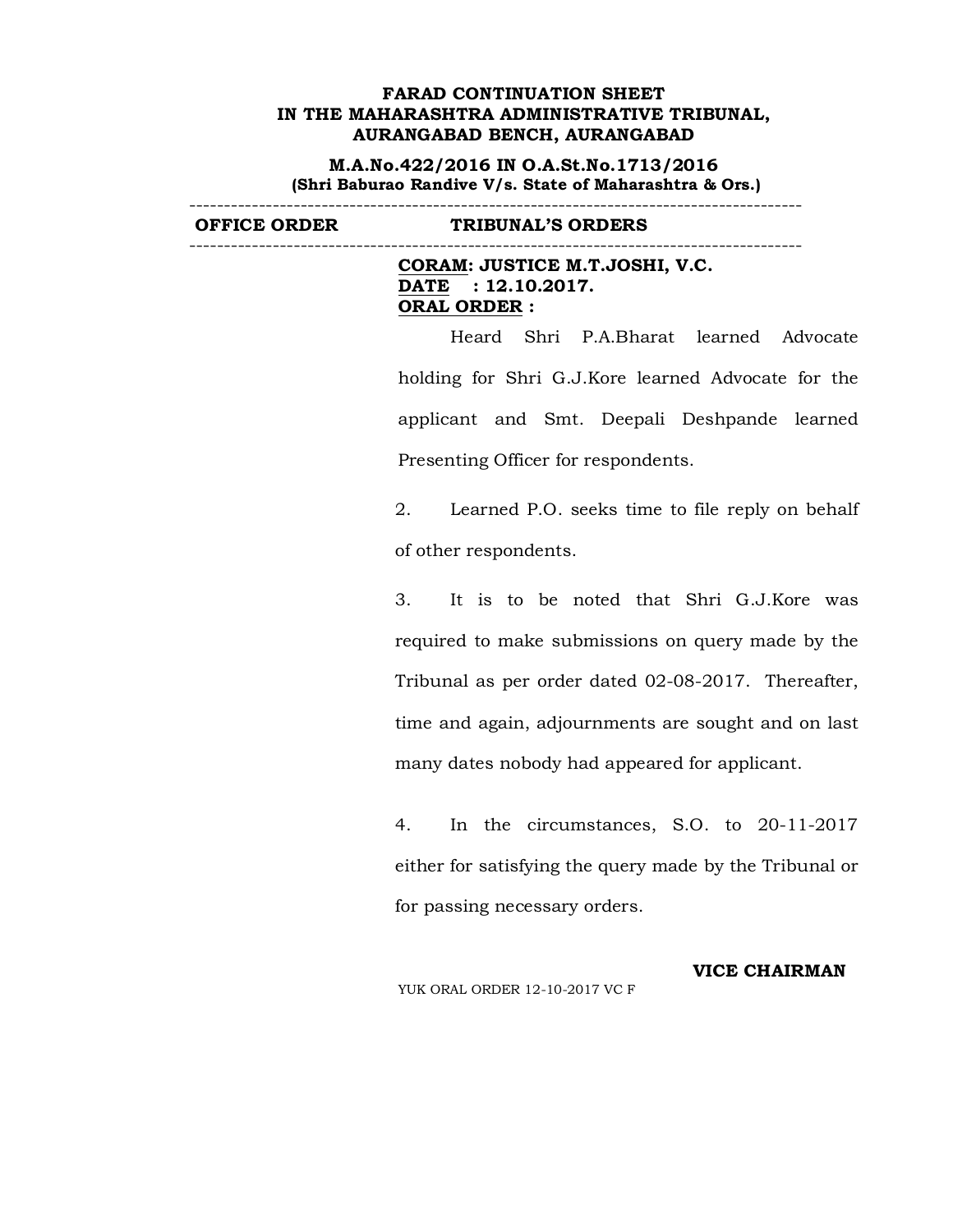**ORIGINAL APPLICATION NO. 237 OF 2017 (Shri Mukund S. Kachare V/s. State of Maharashtra & Ors.)**

----------------------------------------------------------------------------------------

----------------------------------------------------------------------------------------

#### **OFFICE ORDER TRIBUNAL'S ORDERS**

**CORAM : B. P. PATIL, MEMBER (J)**

**DATE : 12.10.2017.**

#### **ORAL ORDER :**

Heard Shri J.B. Choudhary, learned Advocate for the applicant and Smt. Resha S. Deshmukh, learned Presenting Officer for the respondents.

2. Learned Presenting Officer seeks time to file affidavit in reply. Time granted.

3. S.O. to 27th November, 2017.

**MEMBER (J)** ORAL ORDERS 12.10.2017-HDD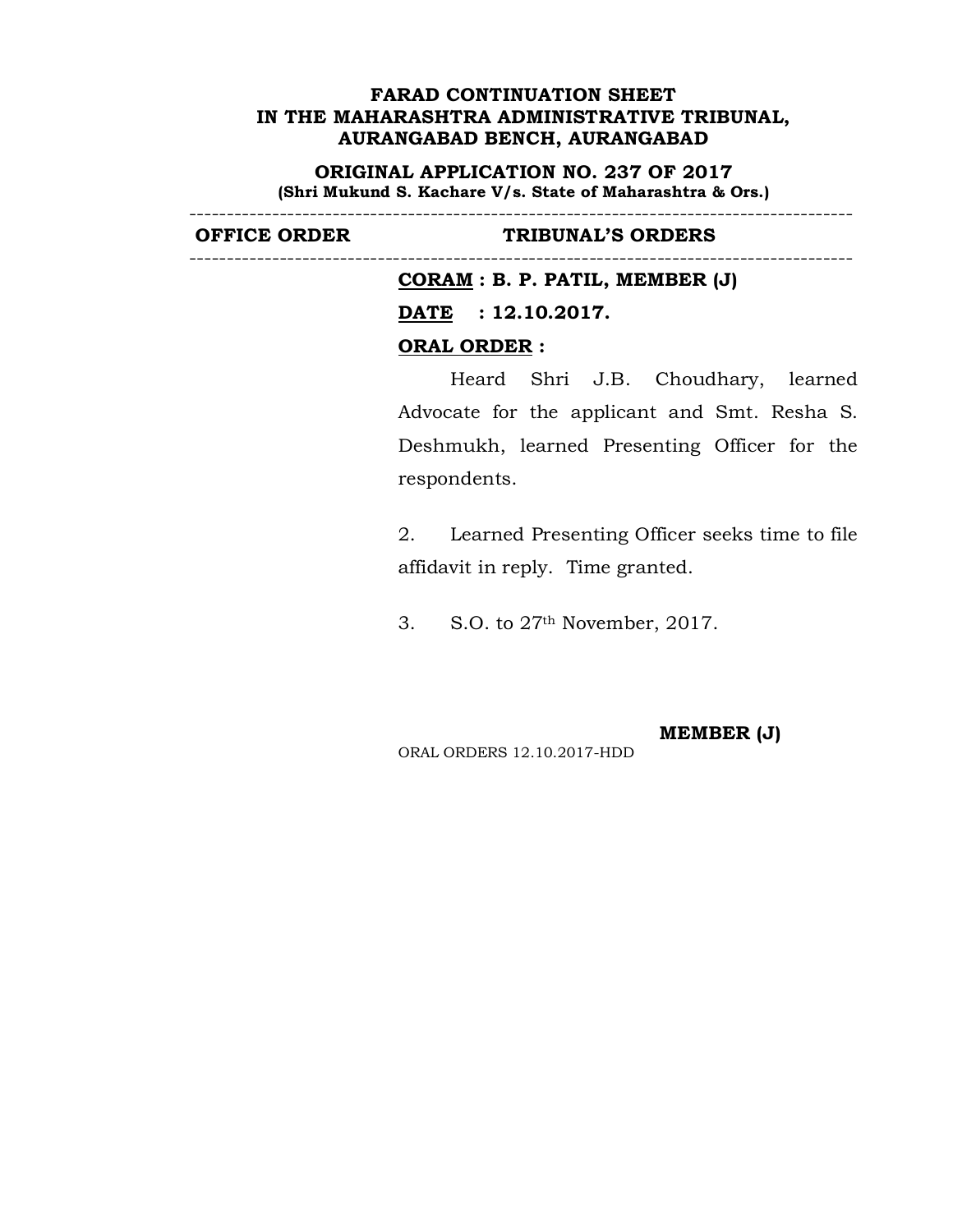**ORIGINAL APPLICATION NO. 238 OF 2017 (Shri Pramod D. Sangave V/s. State of Maharashtra & Ors.)**

----------------------------------------------------------------------------------------

#### **OFFICE ORDER TRIBUNAL'S ORDERS**

----------------------------------------------------------------------------------------

**CORAM : B. P. PATIL, MEMBER (J)**

**DATE : 12.10.2017.**

#### **ORAL ORDER :**

Heard Shri J.B. Choudhary, learned Advocate for the applicant and Mrs. Priya R. Bharaswadkar, learned Presenting Officer for the respondents.

2. Learned Presenting Officer seeks time to file affidavit in reply. Time granted.

3. S.O. to 27th November, 2017.

**MEMBER (J)** ORAL ORDERS 12.10.2017-HDD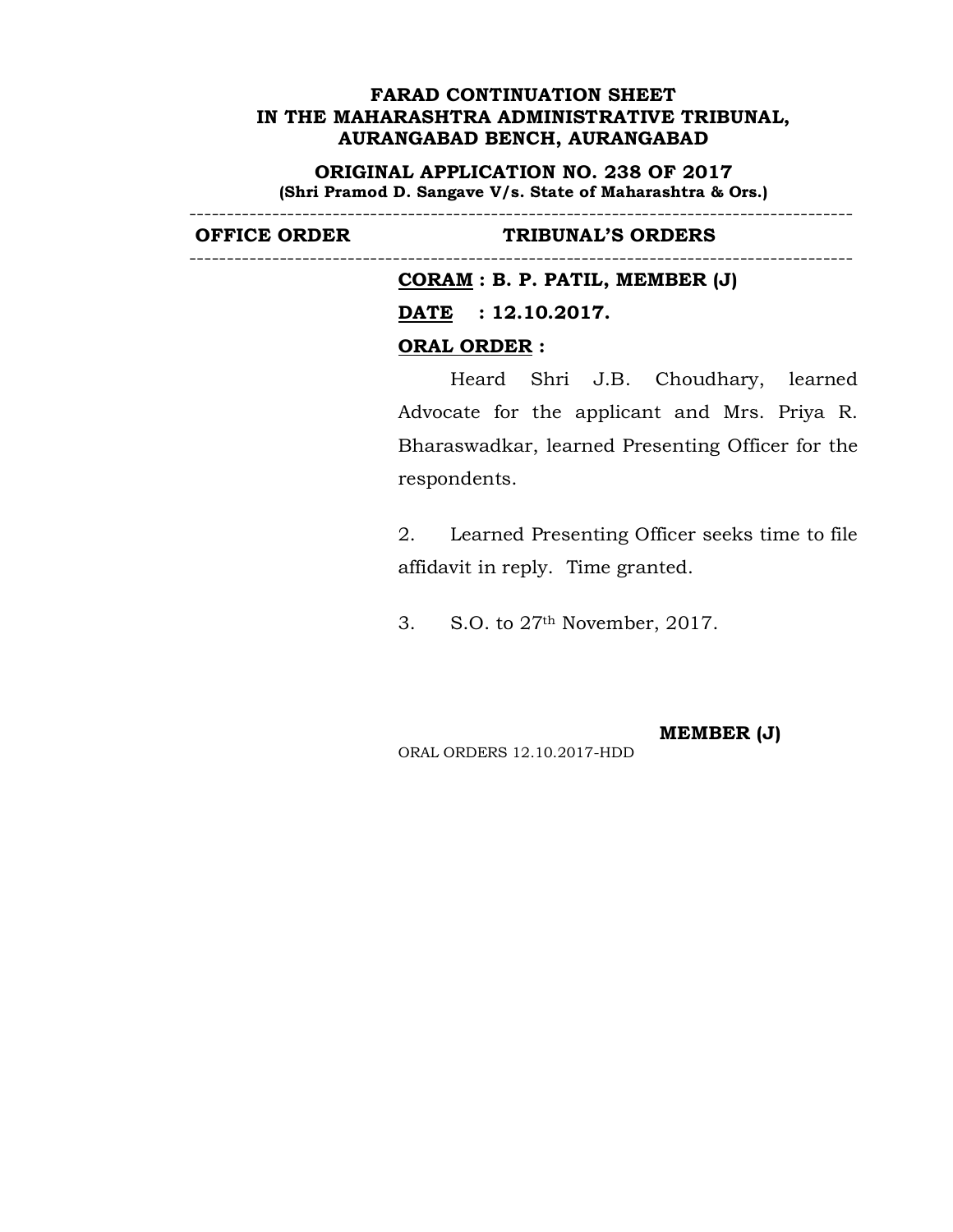**ORIGINAL APPLICATION NO. 629 OF 2017 (Shri Vijay N. Lokhande V/s. State of Maharashtra & Ors.)**

----------------------------------------------------------------------------------------

----------------------------------------------------------------------------------------

### **OFFICE ORDER TRIBUNAL'S ORDERS**

**CORAM : B. P. PATIL, MEMBER (J) DATE : 12.10.2017. ORAL ORDER :**

Heard Shri J.B. Choudhary, learned Advocate for the applicant and Shri I.S. Thorat, learned Presenting Officer for the respondents.

2. Learned Presenting Officer seeks time to file affidavit in reply. Time granted.

3. S.O. to 27th November, 2017.

**MEMBER (J)**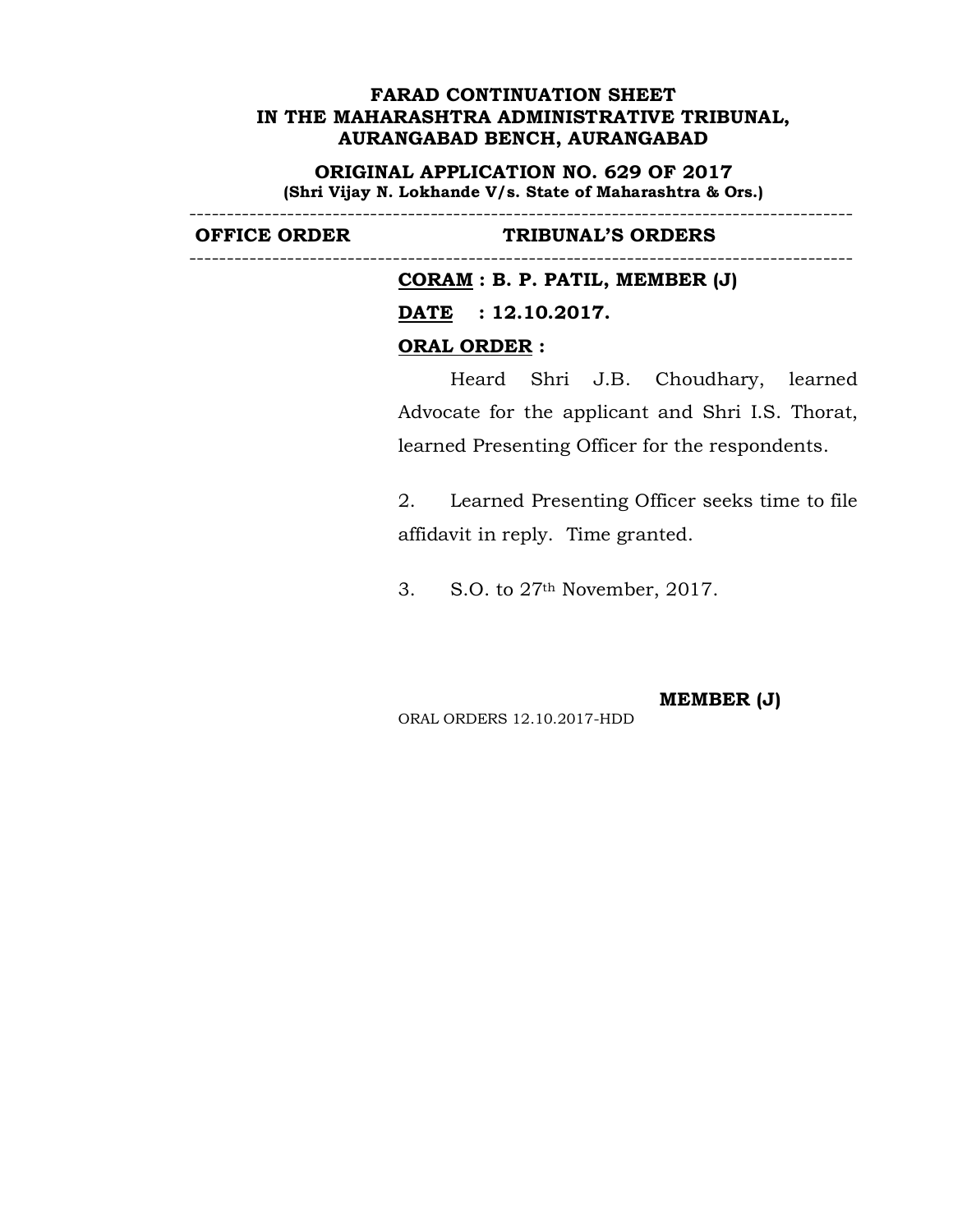**ORIGINAL APPLICATION NO. 635 OF 2017 (Shri Sakharam B. Rakh V/s. State of Maharashtra & Ors.)**

----------------------------------------------------------------------------------------

----------------------------------------------------------------------------------------

### **OFFICE ORDER TRIBUNAL'S ORDERS**

**CORAM : B. P. PATIL, MEMBER (J) DATE : 12.10.2017. ORAL ORDER :**

Heard Shri V.G. Pingle, learned Advocate for the applicant and Shri I.S. Thorat, learned Presenting Officer for the respondents.

2. Learned Presenting Officer seeks time to file affidavit in reply. Time granted.

3. S.O. to 27th November, 2017.

**MEMBER (J)**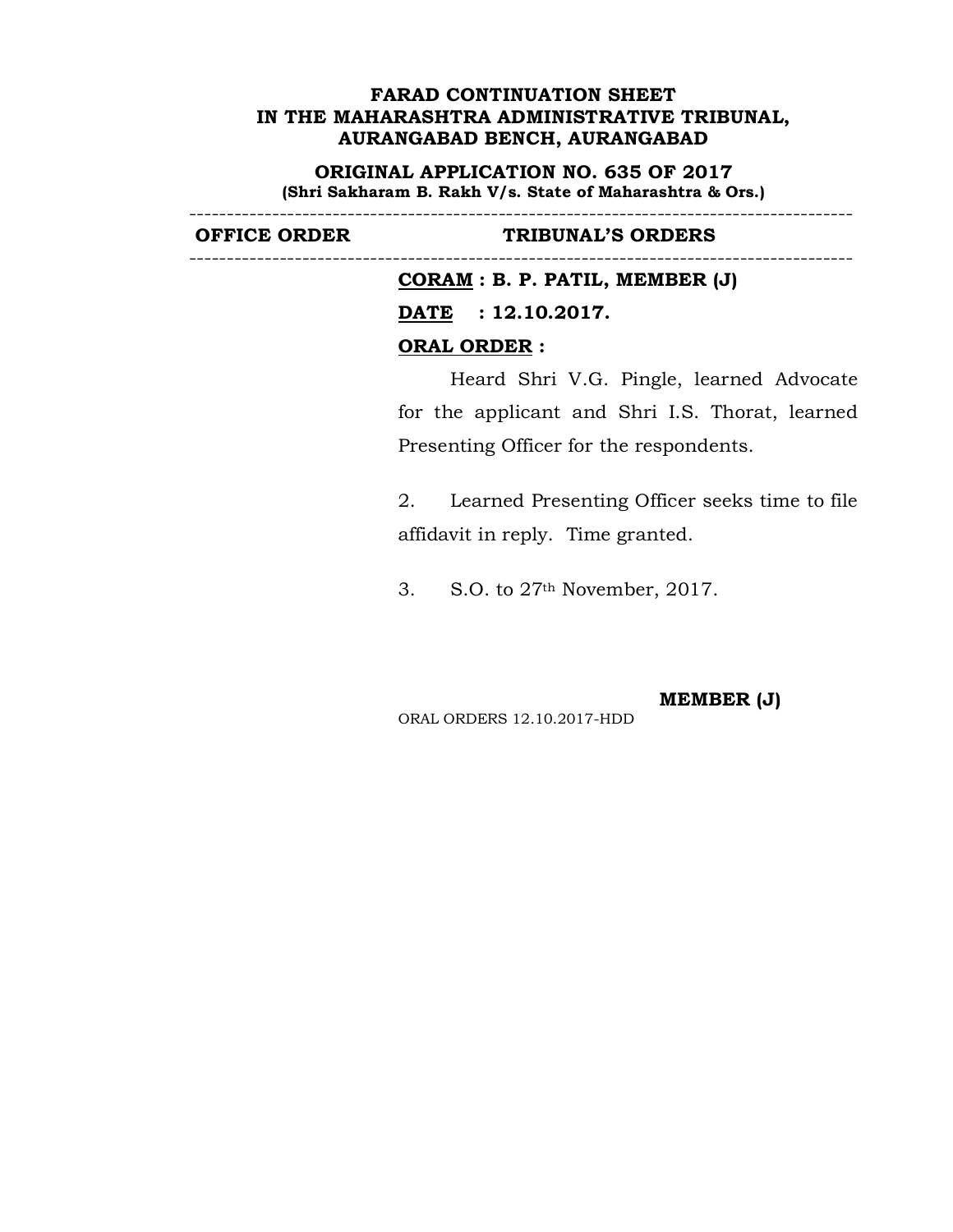**ORIGINAL APPLICATION NO. 909 OF 2016 (Shri Laxman A. Lomte V/s. State of Maharashtra & Ors.)**

----------------------------------------------------------------------------------------

----------------------------------------------------------------------------------------

## **OFFICE ORDER TRIBUNAL'S ORDERS**

**CORAM : B. P. PATIL, MEMBER (J) DATE : 12.10.2017. ORAL ORDER :**

Heard Smt. Juee Parlikar, learned Advocate holding for Shri S.D. Joshi, learned Advocate for the applicant and Smt. Sanjivani Deshmukh-Ghate, learned Presenting Officer for the respondents.

2. Learned Advocate for the applicant prays for time. Time granted.

3. S.O. to 20th November, 2017.

**MEMBER (J)**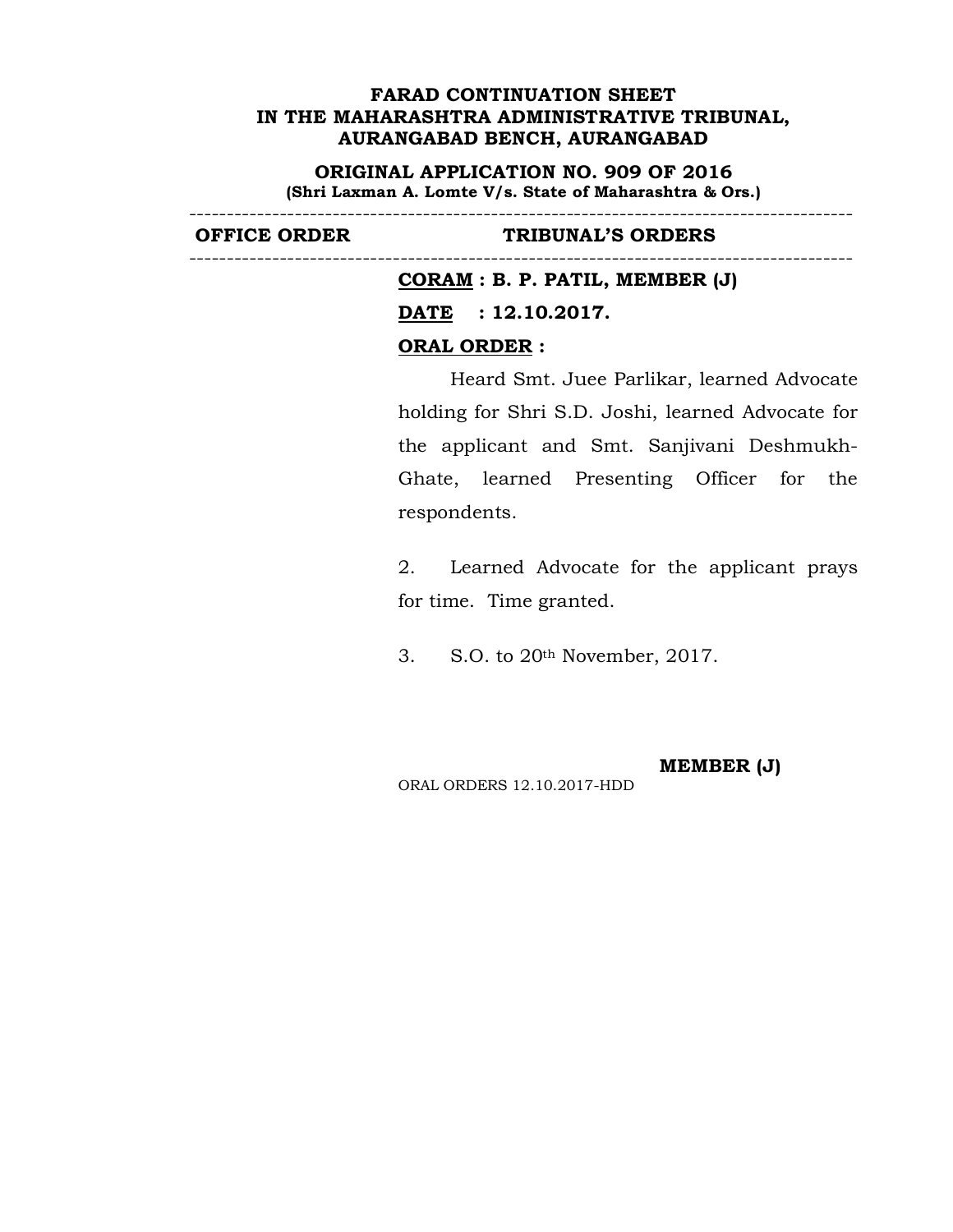**ORIGINAL APPLICATION NO. 194 OF 2016 (Shri Ramesh M. Jakatdar V/s. State of Maharashtra & Ors.)**

----------------------------------------------------------------------------------------

----------------------------------------------------------------------------------------

## **OFFICE ORDER TRIBUNAL'S ORDERS**

**CORAM : B. P. PATIL, MEMBER (J) DATE : 12.10.2017. ORAL ORDER :**

Heard Shri V.G. Pingle, learned Advocate for the applicant and Shri M.P. Gude, learned Presenting Officer for the respondents.

2. Learned Presenting Officer seeks time to file affidavit in reply. Time granted as a most last chance.

3. S.O. to 27th November, 2017.

**MEMBER (J)** ORAL ORDERS 12.10.2017-HDD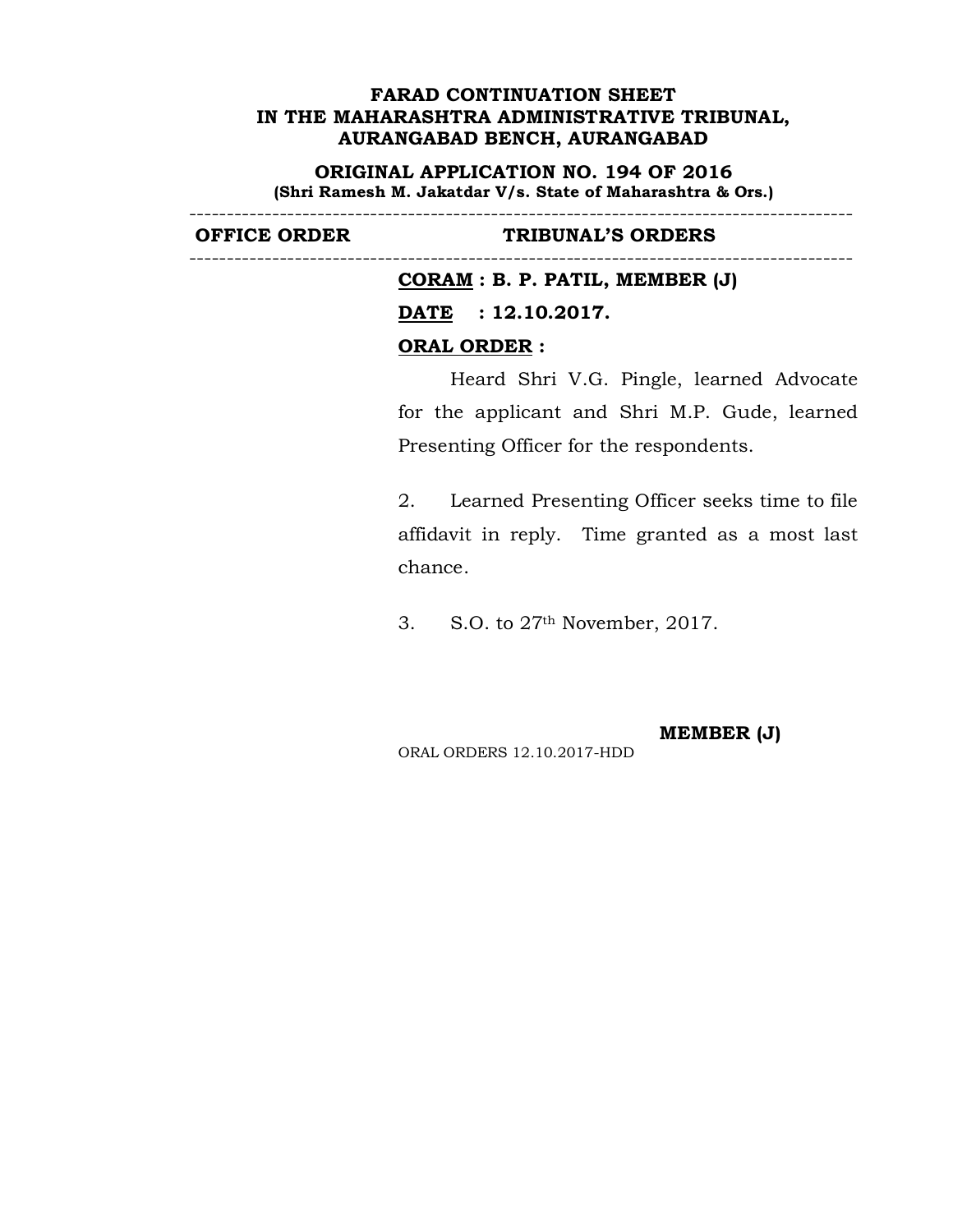**ORIGINAL APPLICATION NO. 565 OF 2016 (Shri Ashok R. Kotwal V/s. State of Maharashtra & Ors.)**

----------------------------------------------------------------------------------------

----------------------------------------------------------------------------------------

### **OFFICE ORDER TRIBUNAL'S ORDERS**

**CORAM : B. P. PATIL, MEMBER (J) DATE : 12.10.2017. ORAL ORDER :**

Heard Shri V.G. Pingle, learned Advocate for the applicant and Shri M.P. Gude, learned Presenting Officer for the respondents.

2. Learned Presenting Officer seeks time to file affidavit in reply. Time granted as a most last chance.

3. S.O. to 27th November, 2017.

**MEMBER (J)**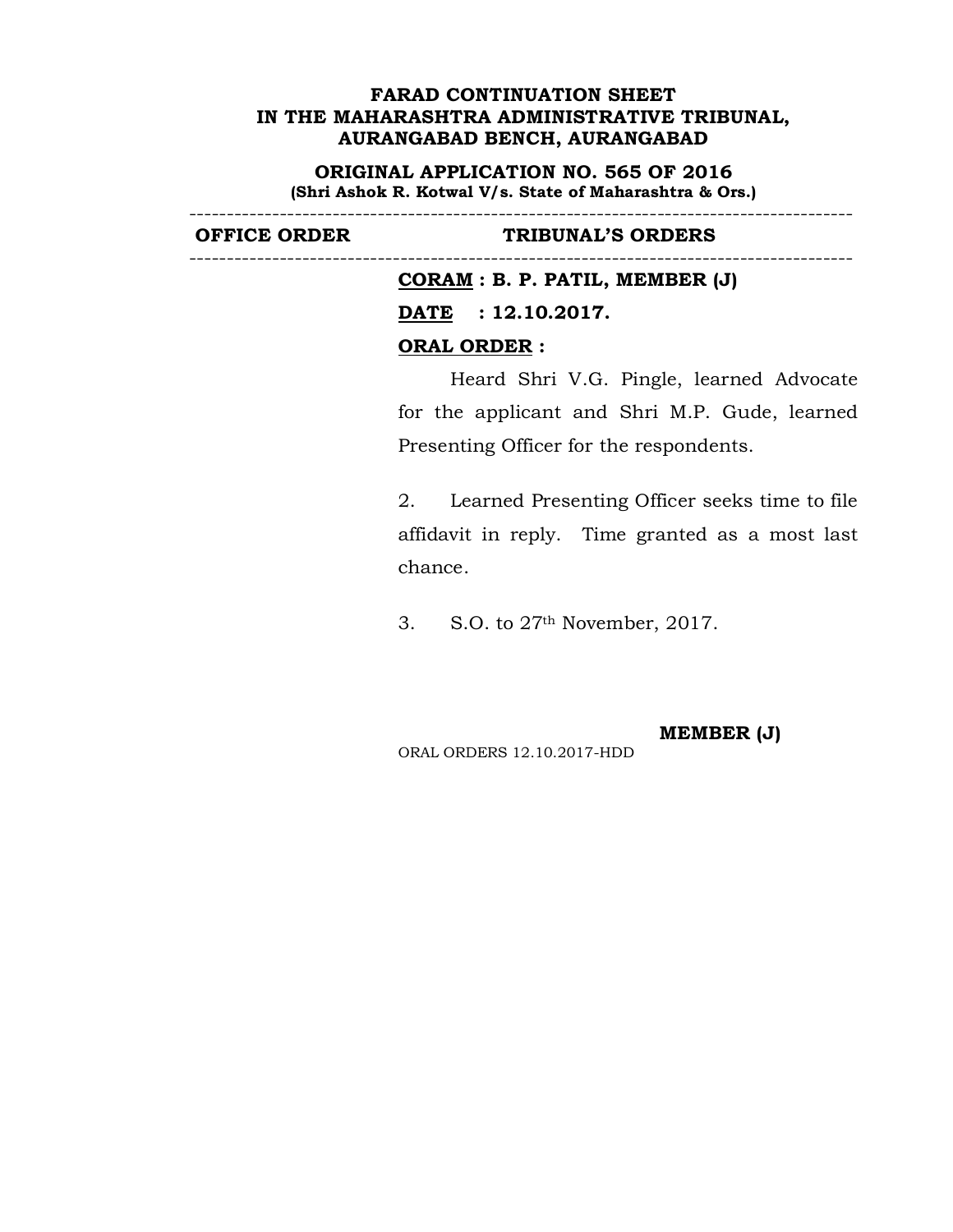**ORIGINAL APPLICATION NO. 923 OF 2016 (Shri Ashok R. Kotwal V/s. State of Maharashtra & Ors.)**

----------------------------------------------------------------------------------------

----------------------------------------------------------------------------------------

#### **OFFICE ORDER TRIBUNAL'S ORDERS**

**CORAM : B. P. PATIL, MEMBER (J) DATE : 12.10.2017. ORAL ORDER :**

Heard Shri V.G. Pingle, learned Advocate for the applicant and Shri D.R. Patil, learned Presenting Officer for the respondents.

2. Learned Presenting Officer has filed affidavit in reply on behalf of respondent Nos. 1 to 5 and the same is taken on record and the copy thereof has been served on the learned Advocate for the applicant.

3. At the request and by consent of both the parties, S.O. to 27<sup>th</sup> November, 2017.

**MEMBER (J)**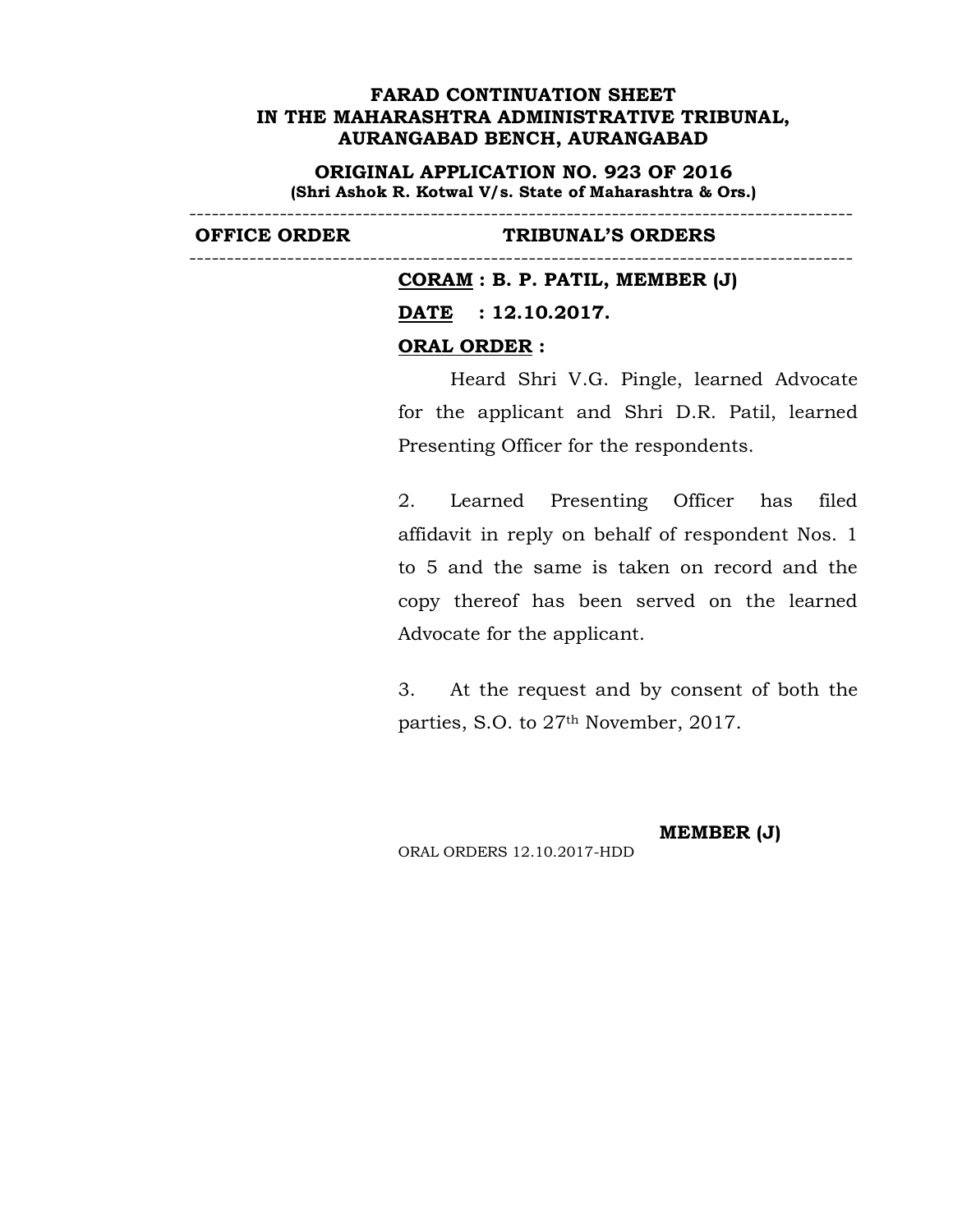**ORIGINAL APPLICATION ST. NO. 1506 OF 2017 (Smt. Vanita U. Shejul V/s. State of Maharashtra & Ors.)**

----------------------------------------------------------------------------------------

----------------------------------------------------------------------------------------

### **OFFICE ORDER TRIBUNAL'S ORDERS**

**CORAM : B. P. PATIL, MEMBER (J)**

**DATE : 12.10.2017.**

# **ORAL ORDER :**

Heard Shri S.G. Kulkarni, learned Advocate holding for Shri Amit S. Dhongde, learned Advocate for the applicant and Shri M.S. Mahajan, learned Chief Presenting Officer for the respondents.

2. At the request of learned Advocate for the applicant, S.O. to 30th October, 2017.

**MEMBER (J)**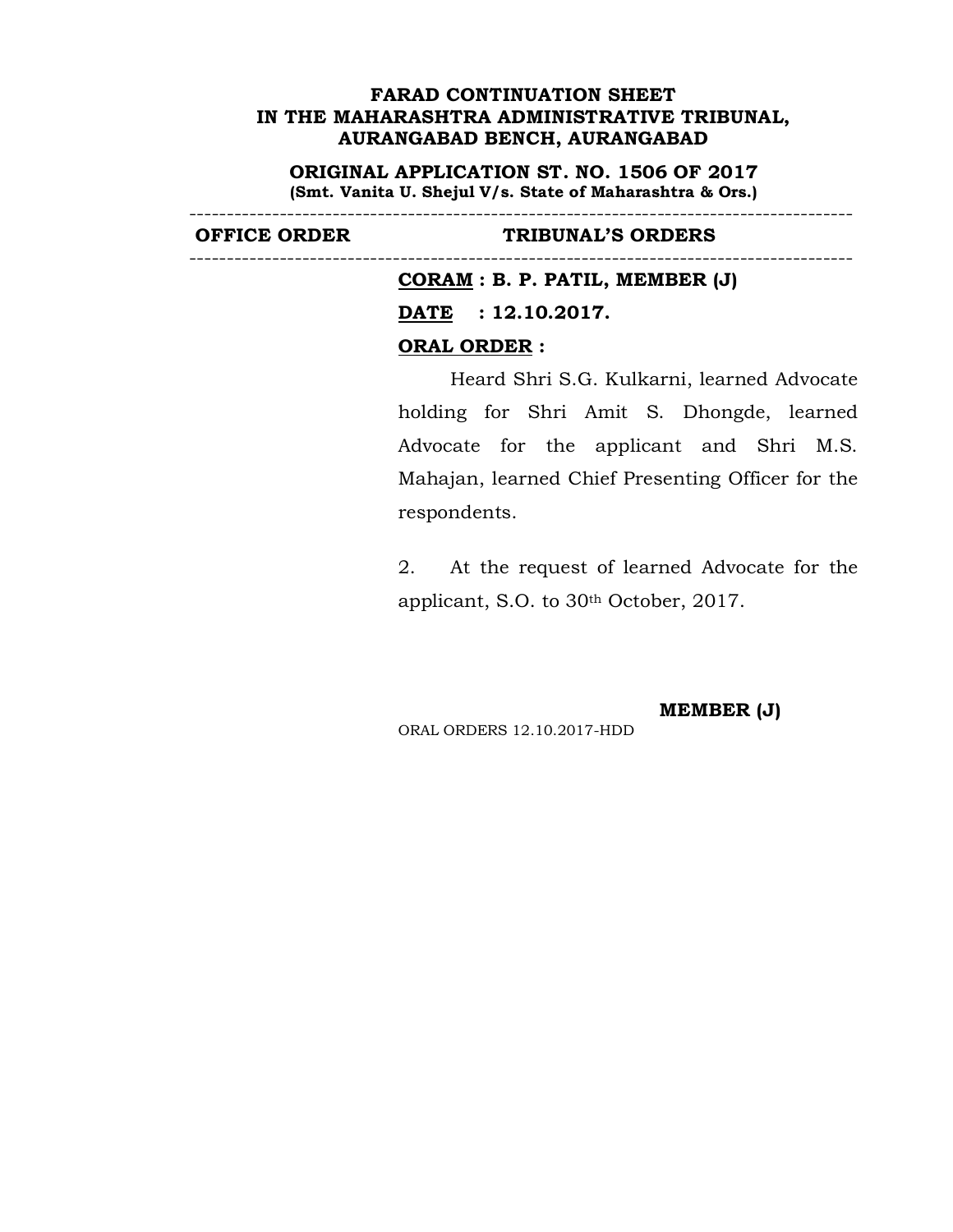**ORIGINAL APPLICATION NO. 596 OF 2016 (Shri Subhash G. Chavan V/s. State of Maharashtra & Ors.)**

----------------------------------------------------------------------------------------

----------------------------------------------------------------------------------------

### **OFFICE ORDER TRIBUNAL'S ORDERS**

**CORAM : B. P. PATIL, MEMBER (J) DATE : 12.10.2017. ORAL ORDER :**

Heard Shri S.G. Kulkarni, learned Advocate for the applicant and Smt. Sanjivani Deshmukh-Ghate, learned Presenting Officer for the respondents.

2. At the request of learned Advocate for the applicant, S.O. to 6th November, 2017.

**MEMBER (J)**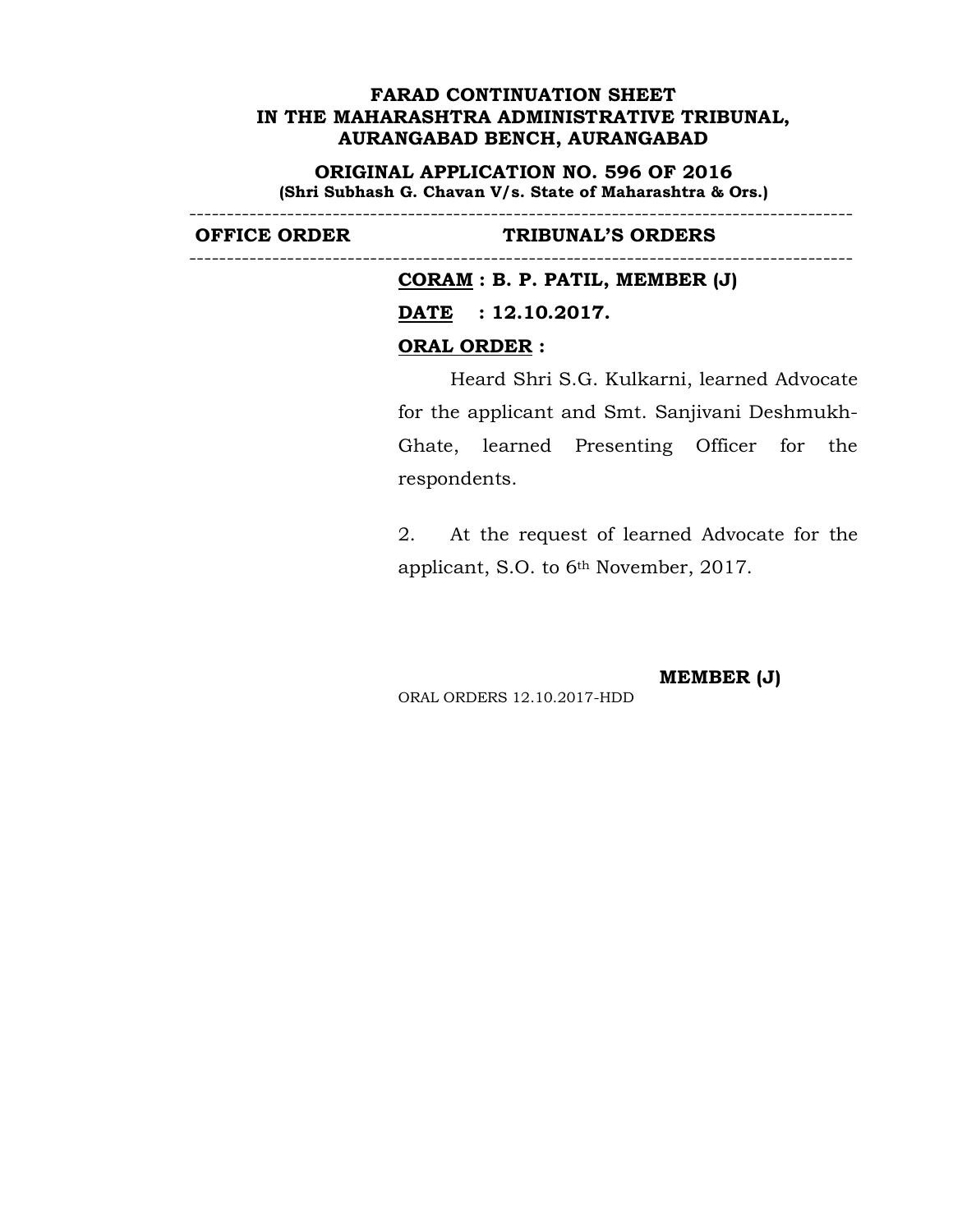**ORIGINAL APPLICATION NO. 879 OF 2016 (Shri Shaikh Mujib V/s. State of Maharashtra & Ors.)**

----------------------------------------------------------------------------------------

----------------------------------------------------------------------------------------

### **OFFICE ORDER TRIBUNAL'S ORDERS**

**CORAM : B. P. PATIL, MEMBER (J) DATE : 12.10.2017. ORAL ORDER :**

Heard Shri A.D. Gadekar, learned Advocate for the applicant and Shri V.R. Bhumkar, learned Presenting Officer for the respondents.

2. At the request of learned Advocate for the applicant, S.O. to 27th November, 2017.

**MEMBER (J)**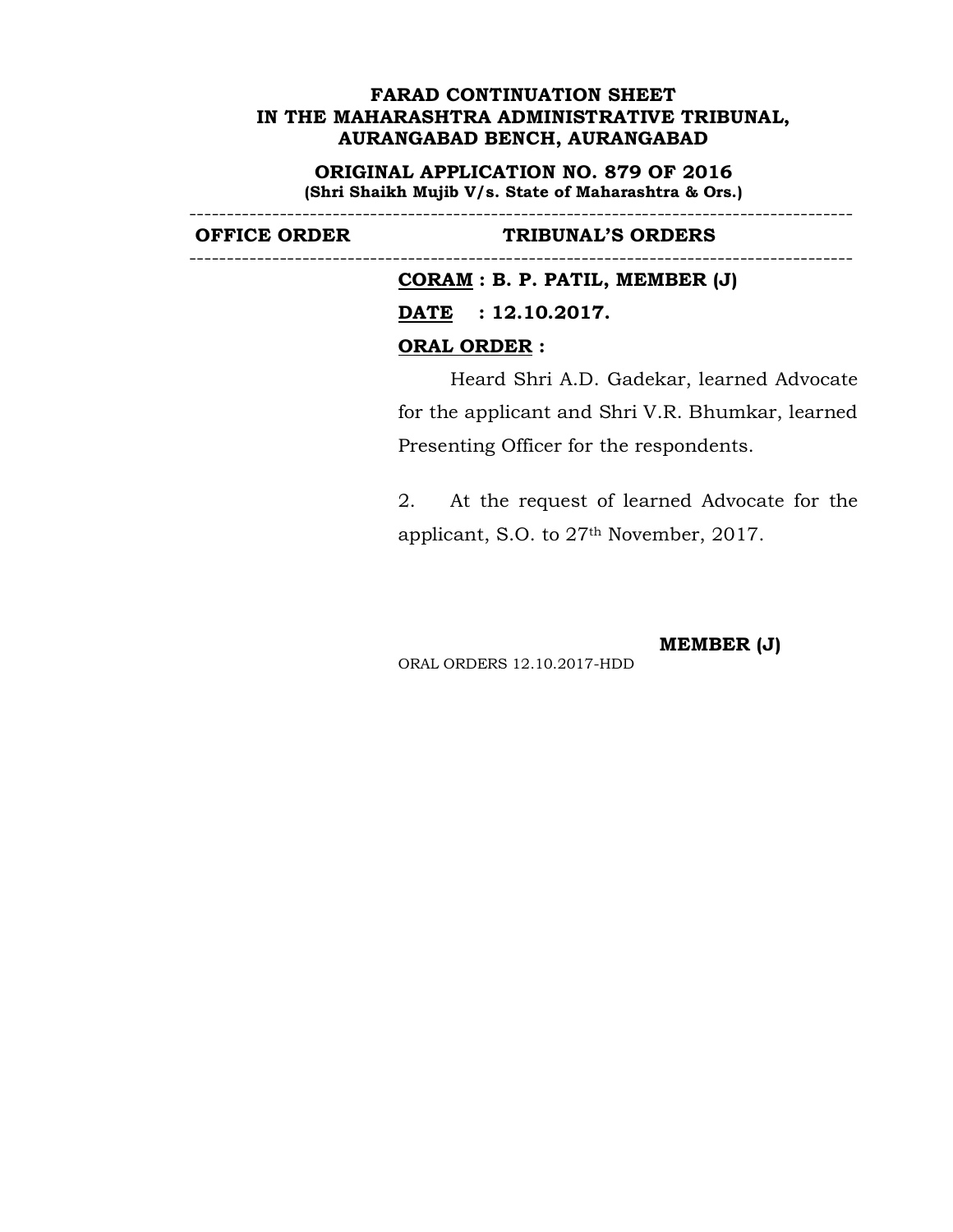**ORIGINAL APPLICATION NO. 125 OF 2017 (Shri Syed Amjad V/s. State of Maharashtra & Ors.)**

----------------------------------------------------------------------------------------

----------------------------------------------------------------------------------------

#### **OFFICE ORDER TRIBUNAL'S ORDERS**

**CORAM : B. P. PATIL, MEMBER (J)**

**DATE : 12.10.2017.**

### **ORAL ORDER :**

Heard Shri A.D. Gadekar, learned Advocate for the applicant and Mrs. Priya R. Bharaswadkar, learned Presenting Officer for the respondents.

2. At the request of learned Advocate for the applicant, S.O. to 27th November, 2017.

**MEMBER (J)**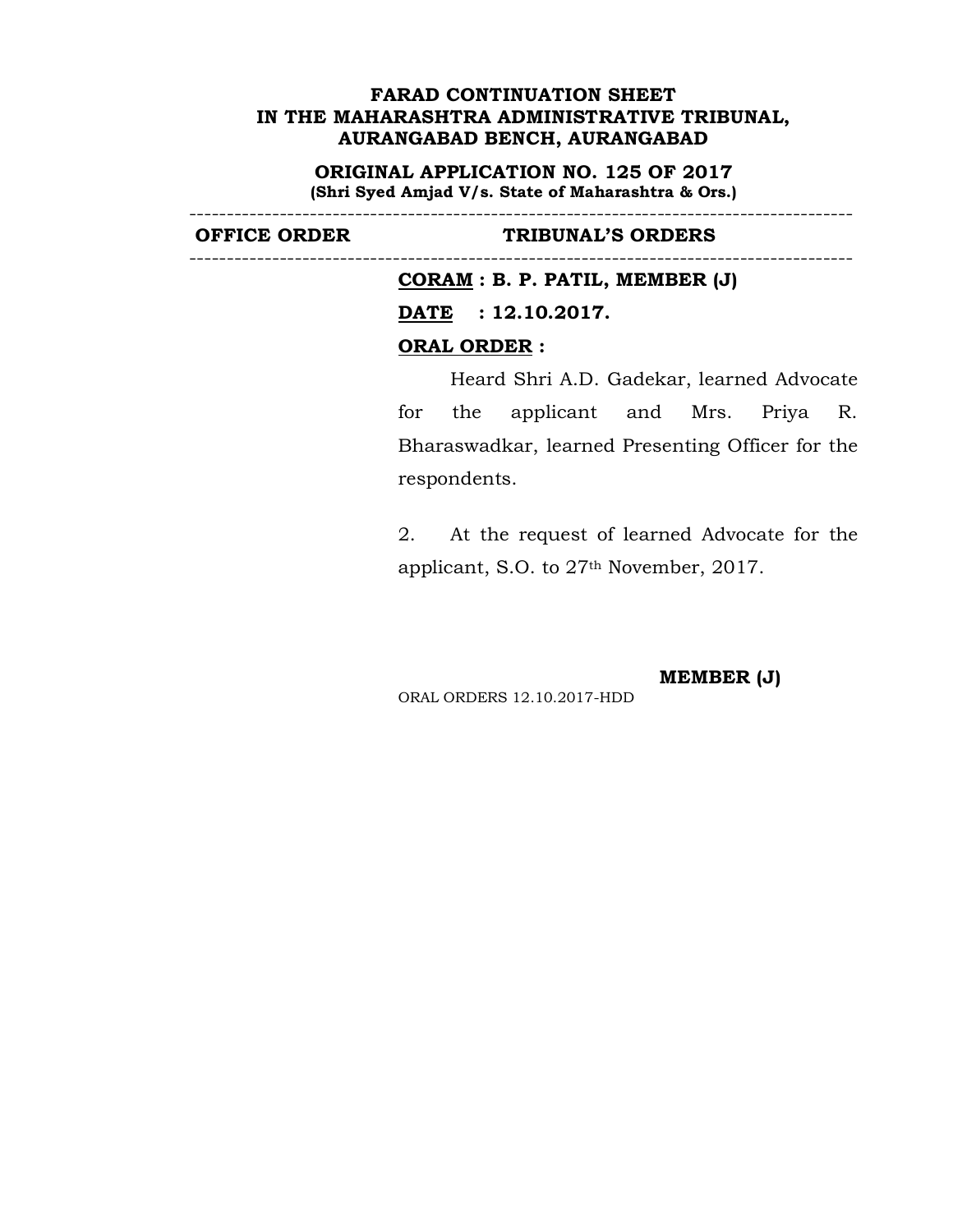**ORIGINAL APPLICATION NO. 65 OF 2017 (Shri Kundan V. Deshmukh V/s. State of Maharashtra & Ors.)**

----------------------------------------------------------------------------------------

----------------------------------------------------------------------------------------

### **OFFICE ORDER TRIBUNAL'S ORDERS**

**CORAM : B. P. PATIL, MEMBER (J) DATE : 12.10.2017. ORAL ORDER :**

Heard Smt. Juee Parlikar, learned Advocate holding for Shri S.D. Joshi, learned Advocate for the applicant and Shri N.U. Yadav, learned Presenting Officer for the respondents.

2. Learned Advocate for the applicant prays for time. Time granted.

3. S.O. to 20th November, 2017.

**MEMBER (J)** ORAL ORDERS 12.10.2017-HDD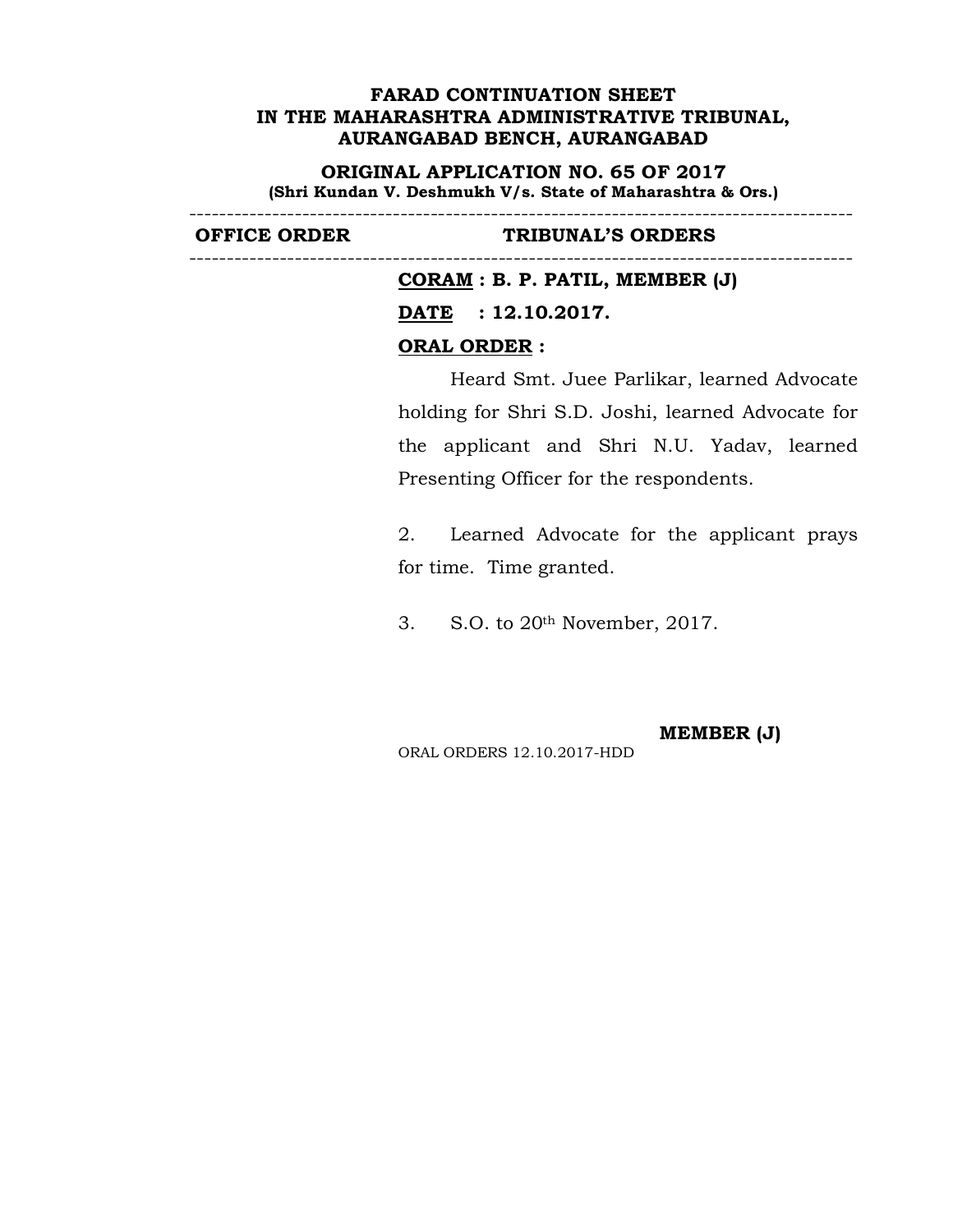**ORIGINAL APPLICATION NO. 741 OF 2017 (Smt. Anita G. Rathod V/s. State of Maharashtra & Ors.)**

----------------------------------------------------------------------------------------

----------------------------------------------------------------------------------------

### **OFFICE ORDER TRIBUNAL'S ORDERS**

**CORAM : B. P. PATIL, MEMBER (J) DATE : 12.10.2017. ORAL ORDER :**

Heard Shri R.B. Narwade Patil, learned Advocate for the applicant and Mrs. Priya R. Bharaswadkar, learned Presenting Officer for the respondents.

2. Issue notices to the respondents, returnable on 27th November, 2017.

3. Tribunal may take the case for final disposal at this stage and separate notice for final disposal shall not be issued.

4. Applicant is authorized and directed to serve on Respondents intimation/notice of date of hearing duly authenticated by Registry, along with complete paper book of 0.A.. Respondents are put to notice that the case would be taken up for final disposal at the stage of admission hearing.

5. This intimation/notice is ordered under Rule 11 of the Maharashtra Administrative Tribunal (Procedure) Rules, 1988, and the questions such as limitation and alternate remedy are kept open.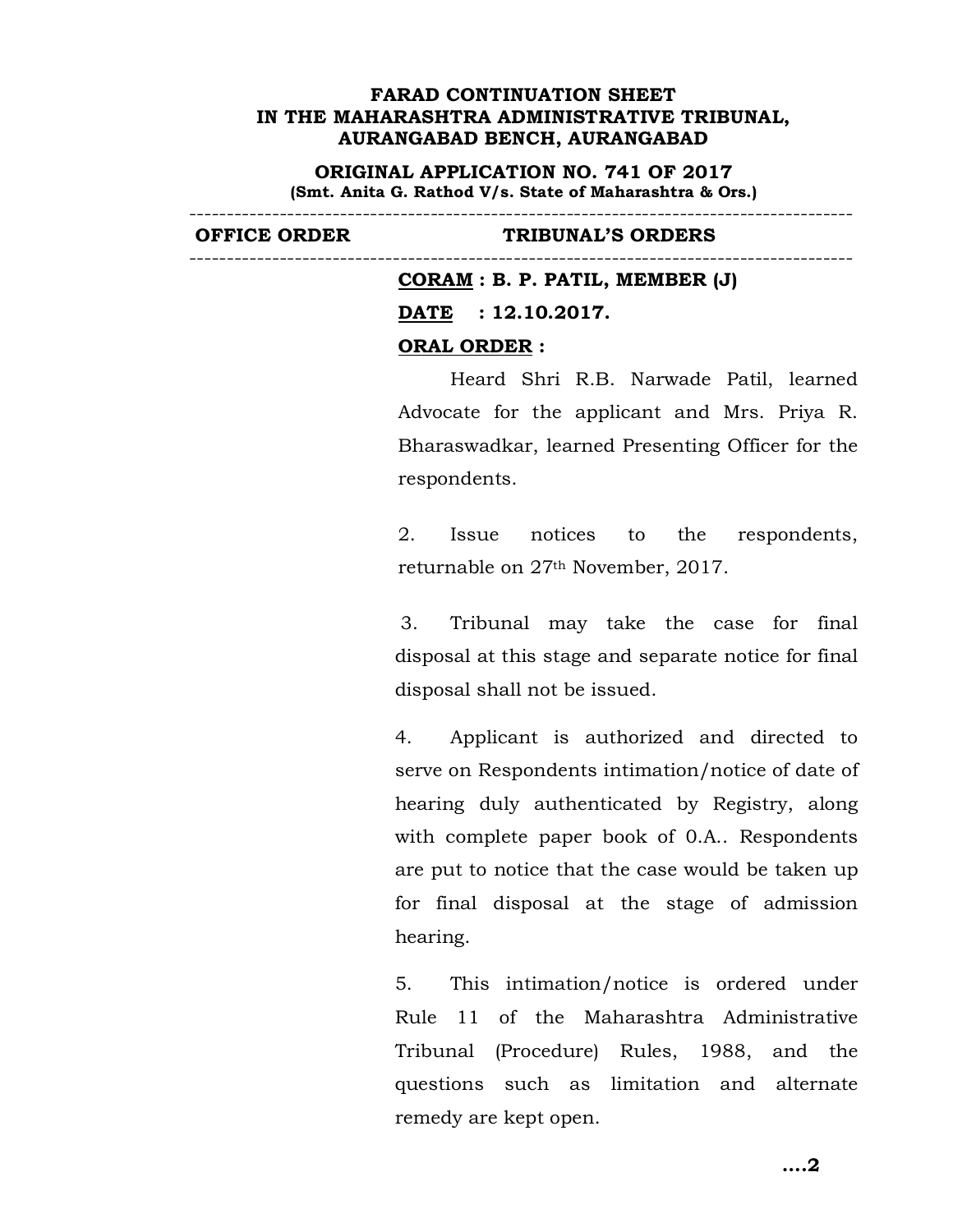# **:: - 2 - ::**

# **O.A. NO. 741 OF 2017**

6. The service may be done by Hand delivery, speed post, courier and acknowledgement be obtained and produced along with affidavit of compliance in the Registry within one week. Applicants are directed to file Affidavit of compliance and notice.

7. The respondents shall file affidavit in reply on or before the next date.

8. S.O. to 27th November, 2017.

9. Steno copy and hamdust is allowed to both the parties.

**MEMBER (J)**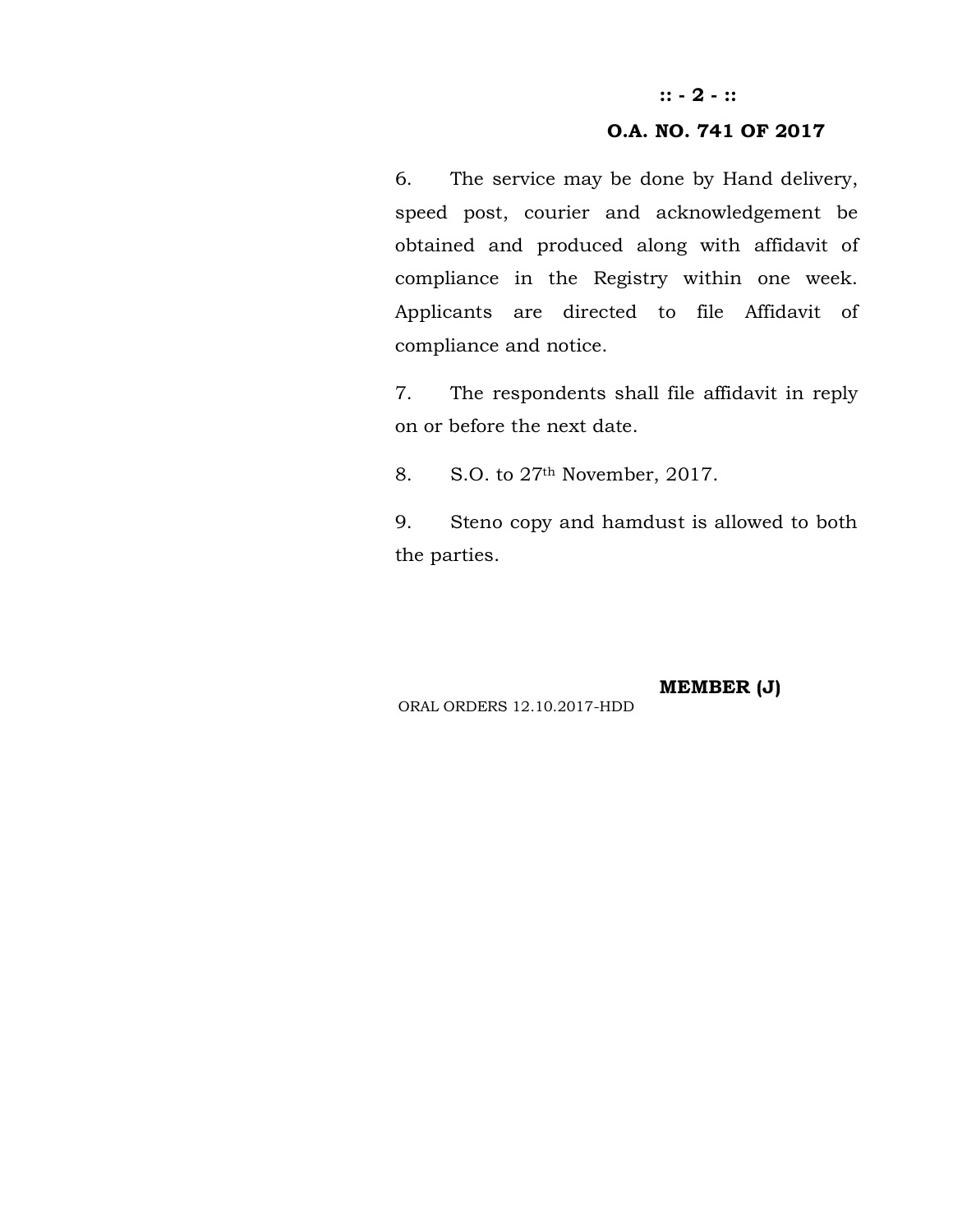**ORIGINAL APPLICATION NO. 742 OF 2017 (Shri Kazi Syed V/s. State of Maharashtra & Ors.)**

----------------------------------------------------------------------------------------

----------------------------------------------------------------------------------------

### **OFFICE ORDER TRIBUNAL'S ORDERS**

**CORAM : B. P. PATIL, MEMBER (J) DATE : 12.10.2017. ORAL ORDER :**

Heard Shri G.L. Deshpande, learned Advocate for the applicant and Shri M.S. Mahajan, learned Chief Presenting Officer for the respondents.

2. Learned Advocate for the applicant seeks leave of this Tribunal to withdraw the present Original Application with liberty to file fresh O.A. before the appropriate forum.

3. Leave is granted. Withdrawal allowed. Accordingly, the present Original Application stands disposed of as withdrawn with liberty as prayed for by the applicant. No order as to costs.

ORAL ORDERS 12.10.2017-HDD

**MEMBER (J)**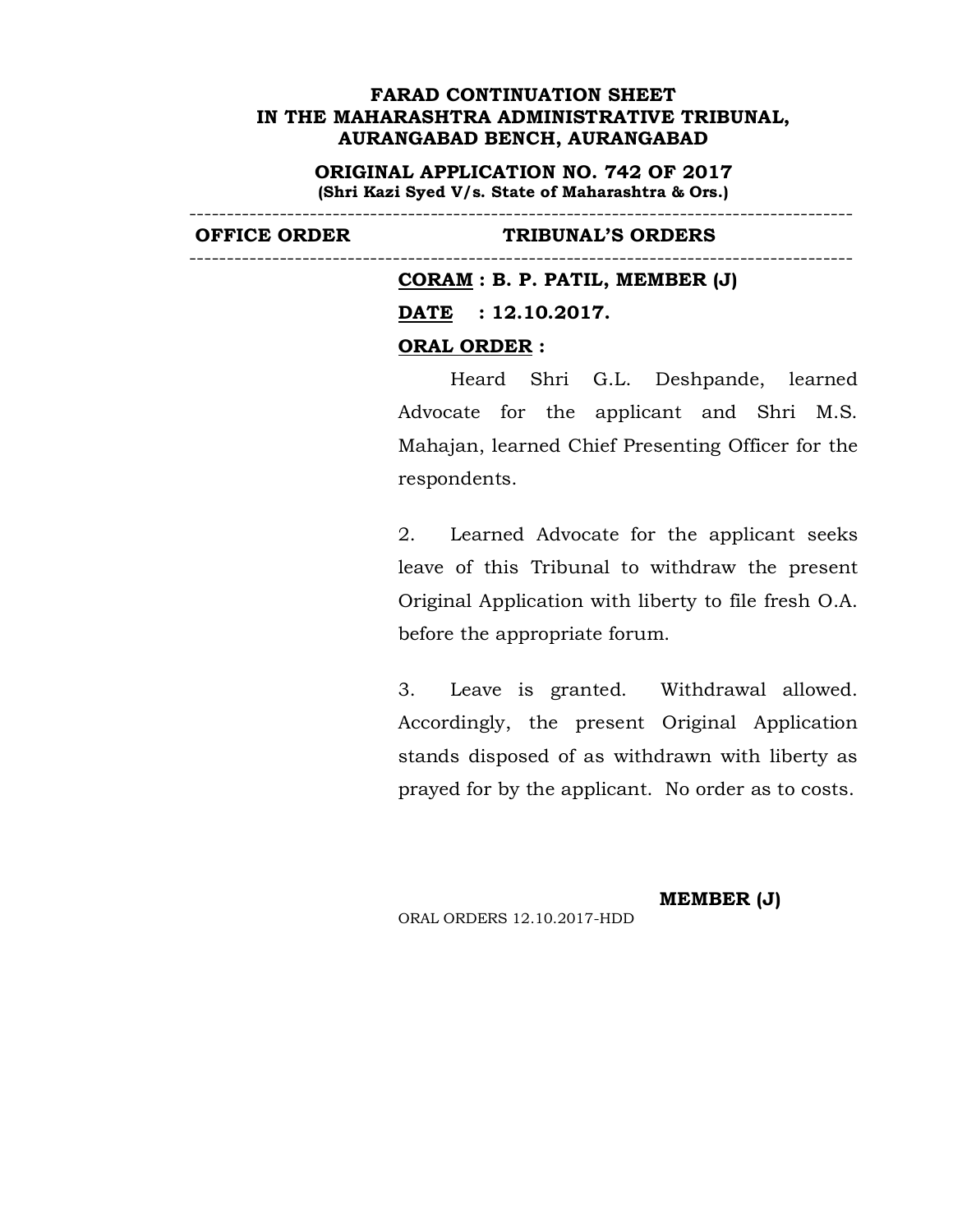**M.A.NO. 432/2017 IN O.A.ST.NO. 1532/2017 (Shri Satilal Zaga Patil V/s. State of Maharashtra & Ors.)**

----------------------------------------------------------------------------------------

----------------------------------------------------------------------------------------

#### **OFFICE ORDER TRIBUNAL'S ORDERS**

**CORAM : B. P. PATIL, MEMBER (J) DATE : 12.10.2017. ORAL ORDER :**

Heard Shri A.D. Sugdare, learned Advocate for the applicant and Shri M.S. Mahajan, learned Chief Presenting Officer for the respondents.

2. This is an application filed by the applicant for condonation of delay of about 7 years caused in filing the accompanying Original Application.

3. Issue notices to the respondents in M.A. No. 432/2017, returnable on 28th November, 2017.

4. Tribunal may take the case for final disposal at this stage and separate notice for final disposal shall not be issued.

5. Applicant is authorized and directed to serve on Respondents intimation/notice of date of hearing duly authenticated by Registry, along with complete paper book of M.A.. Respondents are put to notice that the case would be taken up for final disposal at the stage of admission hearing.

6. This intimation/notice is ordered under Rule 11 of the Maharashtra Administrative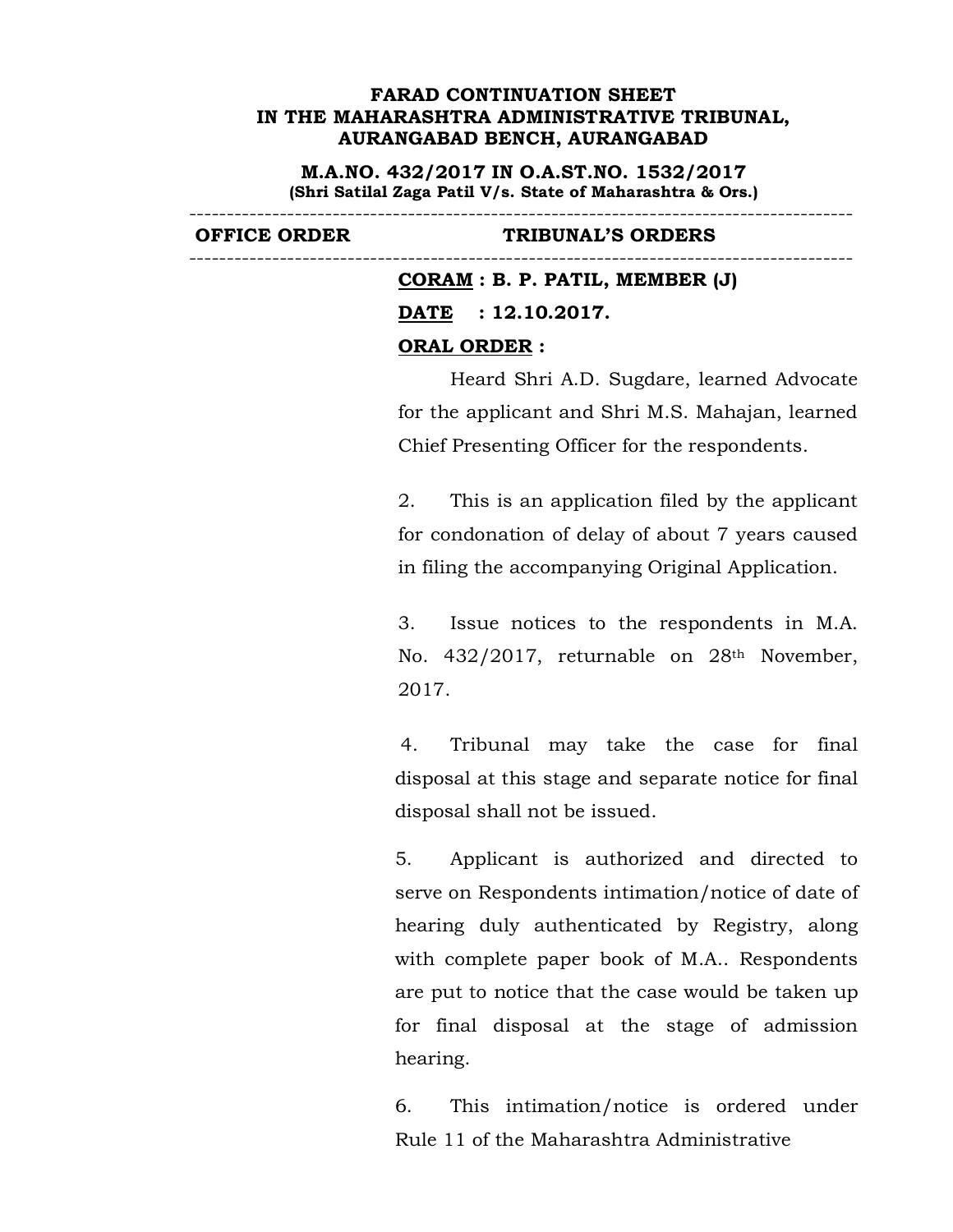# **M.A.NO. 432/2017 IN O.A.ST.NO. 1532/2017**

Tribunal (Procedure) Rules, 1988, and the questions such as limitation and alternate remedy are kept open.

7. The service may be done by Hand delivery, speed post, courier and acknowledgement be obtained and produced along with affidavit of compliance in the Registry within one week. Applicants are directed to file Affidavit of compliance and notice.

8. The respondents shall file affidavit in reply on or before the next date.

9. S.O. to 28th November, 2017.

10. Steno copy and hamdust is allowed to both the parties.

**MEMBER (J)**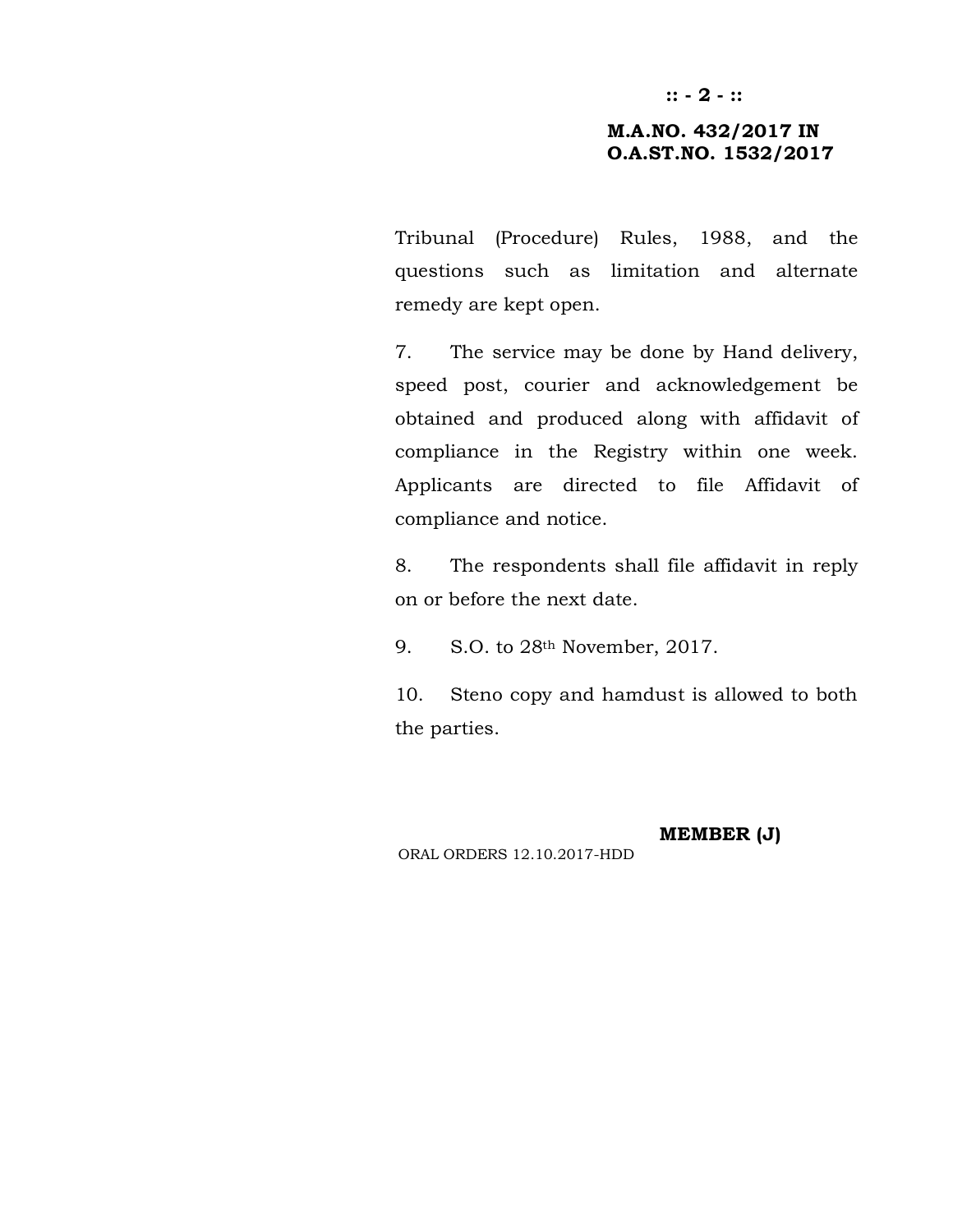**ORIGINAL APPLICATION NO. 744 OF 2017 (Shri Dashrath A. Gaikwad V/s. State of Maharashtra & Ors.)**

---------------------------------------------------------------------------------------- ----------------------------------------------------------------------------------------

### **OFFICE ORDER TRIBUNAL'S ORDERS**

**CORAM : B. P. PATIL, MEMBER (J) DATE : 12.10.2017. ORAL ORDER :**

Heard Shri Amol P. Ghule Patil, learned Advocate for the applicant and Shri M.S. Mahajan, learned Chief Presenting Officer for the respondents.

2. Issue notices to the respondents, returnable on 8th November, 2017.

3. Tribunal may take the case for final disposal at this stage and separate notice for final disposal shall not be issued.

4. Applicant is authorized and directed to serve on Respondents intimation/notice of date of hearing duly authenticated by Registry, along with complete paper book of O.A.. Respondents are put to notice that the case would be taken up for final disposal at the stage of admission hearing.

5. This intimation/notice is ordered under Rule 11 of the Maharashtra Administrative Tribunal (Procedure) Rules, 1988, and the questions such as limitation and alternate remedy are kept open.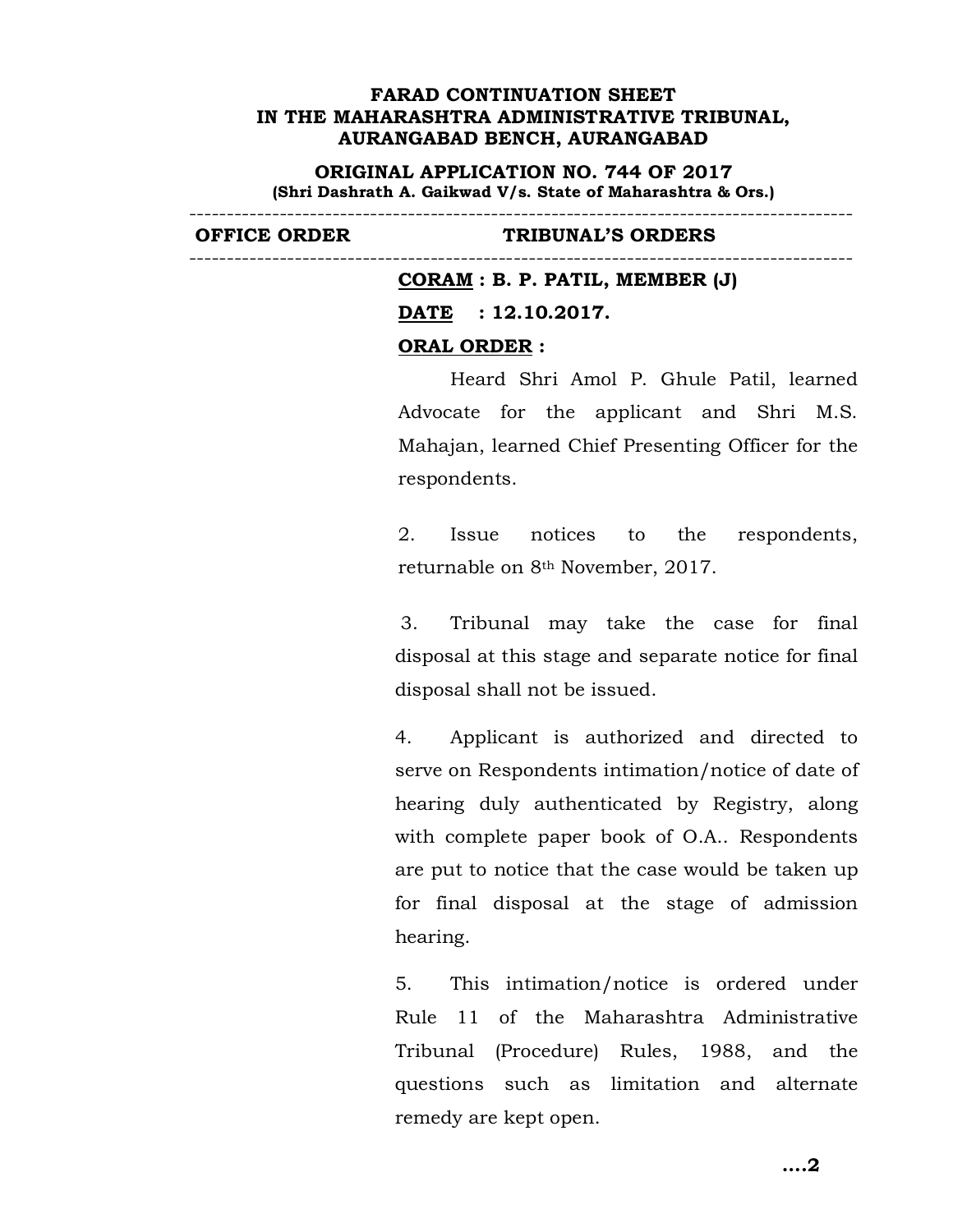# **:: - 2 - ::**

# **O.A. NO. 744 OF 2017**

6. The service may be done by Hand delivery, speed post, courier and acknowledgement be obtained and produced along with affidavit of compliance in the Registry within one week. Applicants are directed to file Affidavit of compliance and notice.

7. The respondents shall file affidavit in reply on or before the next date.

8. S.O. to 8th November, 2017.

9. Steno copy and hamdust is allowed to both the parties.

**MEMBER (J)**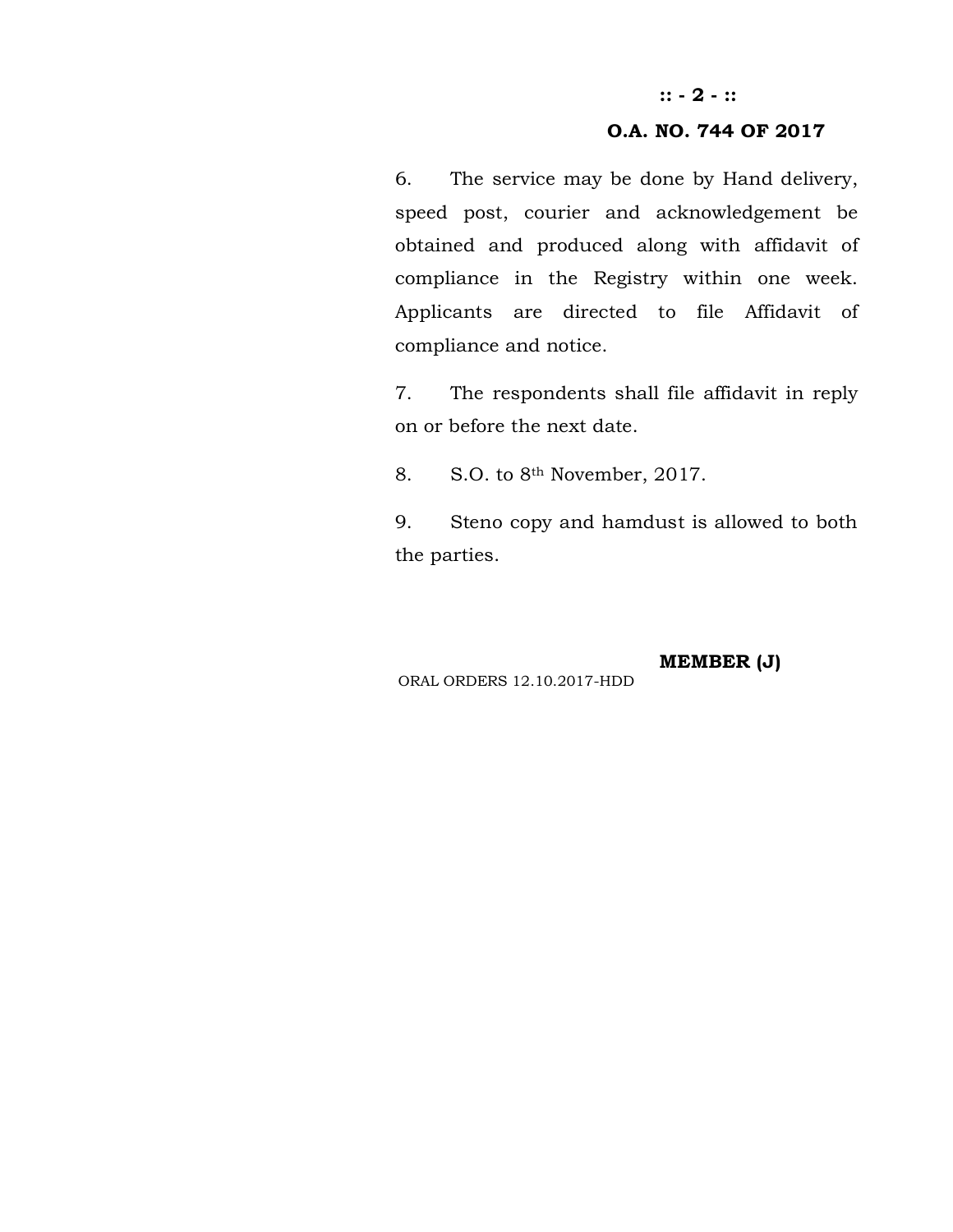**ORIGINAL APPLICATION NO. 665 OF 2017 (Shri Rambhau L. Kuskar V/s. State of Maharashtra & Ors.)**

----------------------------------------------------------------------------------------

----------------------------------------------------------------------------------------

#### **OFFICE ORDER TRIBUNAL'S ORDERS**

**CORAM : B. P. PATIL, MEMBER (J) DATE : 12.10.2017. ORAL ORDER :**

Heard Shri Kakasaheb B. Jadhav, learned Advocate for the applicant and Shri M.P. Gude, learned Presenting Officer for the respondents.

2. Issue notices to the respondents, returnable on 22nd November, 2017.

3. Tribunal may take the case for final disposal at this stage and separate notice for final disposal shall not be issued.

4. Applicant is authorized and directed to serve on Respondents intimation/notice of date of hearing duly authenticated by Registry, along with complete paper book of O.A.. Respondents are put to notice that the case would be taken up for final disposal at the stage of admission hearing.

5. This intimation/notice is ordered under Rule 11 of the Maharashtra Administrative Tribunal (Procedure) Rules, 1988, and the questions such as limitation and alternate remedy are kept open.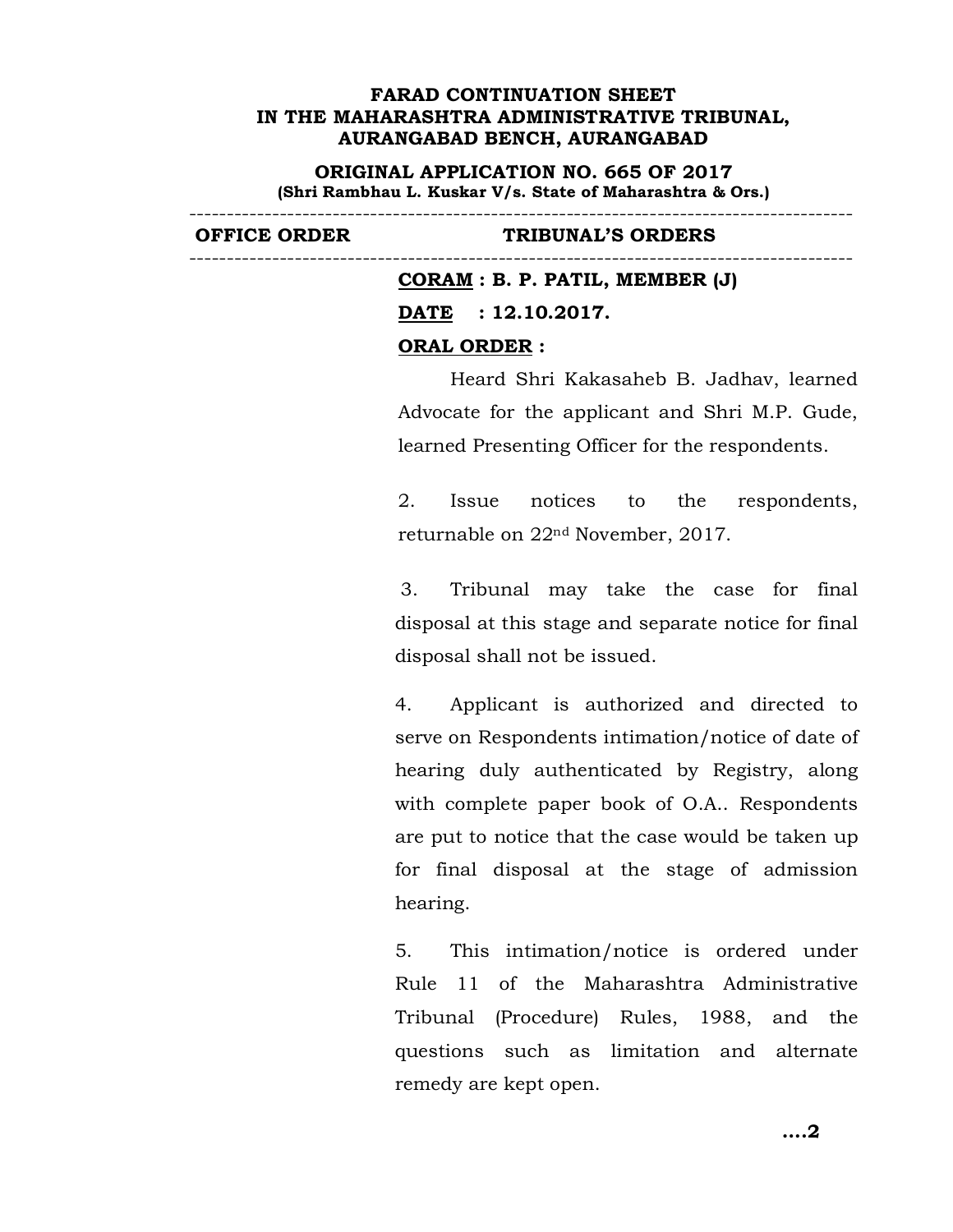# **:: - 2 - ::**

# **O.A. NO. 665 OF 2017**

6. The service may be done by Hand delivery, speed post, courier and acknowledgement be obtained and produced along with affidavit of compliance in the Registry within one week. Applicants are directed to file Affidavit of compliance and notice.

7. The respondents shall file affidavit in reply on or before the next date.

8. S.O. to 22nd November, 2017.

9. Steno copy and hamdust is allowed to both the parties.

**MEMBER (J)**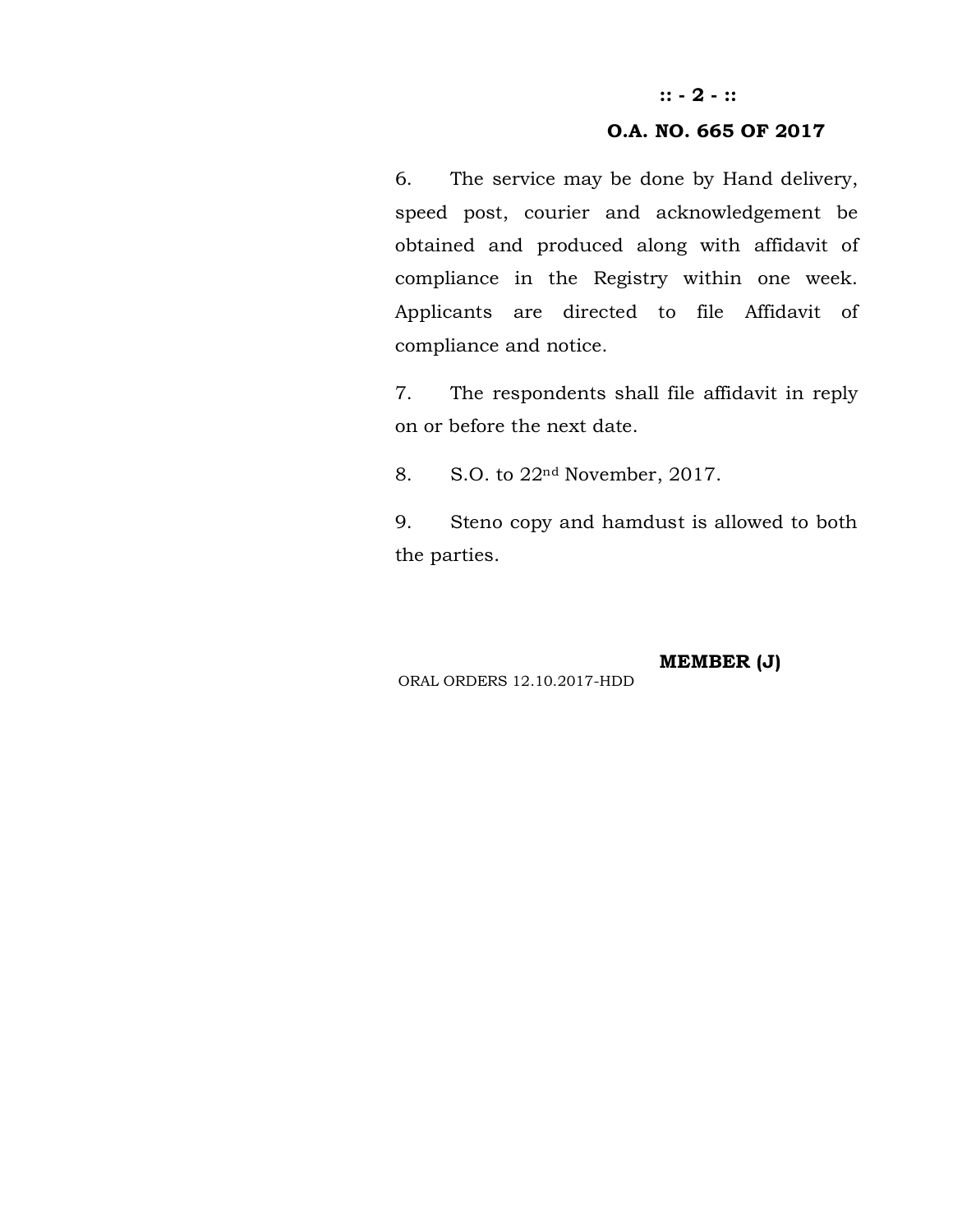**ORIGINAL APPLICATION NO. 657 OF 2017 (Shri Rajesh D. Mane V/s. State of Maharashtra & Ors.)**

----------------------------------------------------------------------------------------

----------------------------------------------------------------------------------------

### **OFFICE ORDER TRIBUNAL'S ORDERS**

**CORAM : B. P. PATIL, MEMBER (J)**

**DATE : 12.10.2017.**

### **ORAL ORDER :**

Heard Smt. Lata Zombade, learned Advocate holding for Shri A.B. Gaikwad, learned Advocate for the applicant and Shri M.S. Mahajan, learned Chief Presenting Officer for the respondents.

2. At the request of learned Advocate for the applicant, S.O. to 22nd November, 2017.

**MEMBER (J)**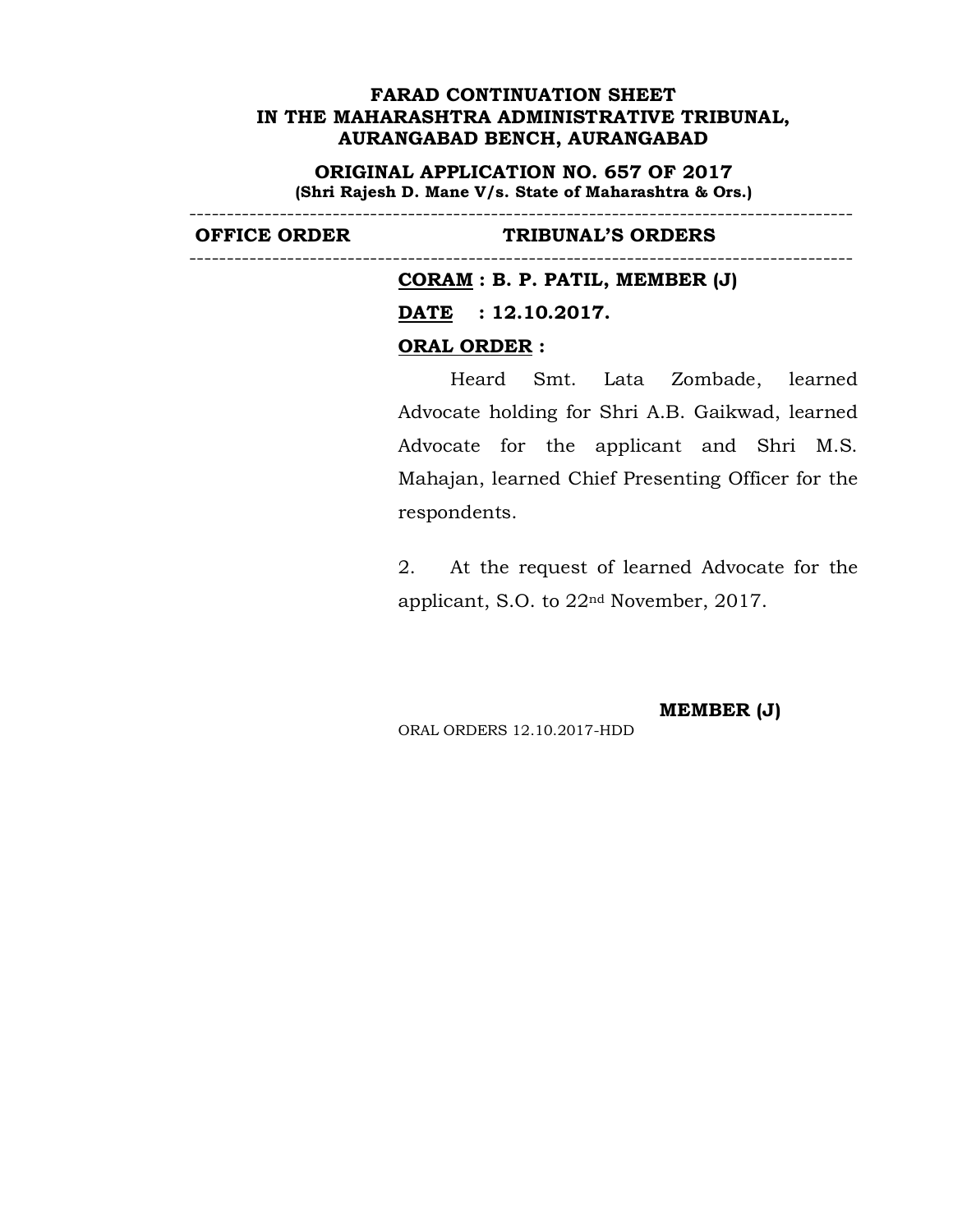**ORIGINAL APPLICATION NO. 849 OF 2016 (Shri Ratnakar T. Kahat V/s. State of Maharashtra & Ors.)**

----------------------------------------------------------------------------------------

----------------------------------------------------------------------------------------

### **OFFICE ORDER TRIBUNAL'S ORDERS**

**CORAM : B. P. PATIL, MEMBER (J) DATE : 12.10.2017. ORAL ORDER :**

Heard Shri A.G. Deshmukh, learned Advocate for the applicant and Shri S.K. Shirse, learned Presenting Officer for the respondents.

2. At the request of learned Advocate for the applicant, S.O. to 28th November, 2017.

**MEMBER (J)**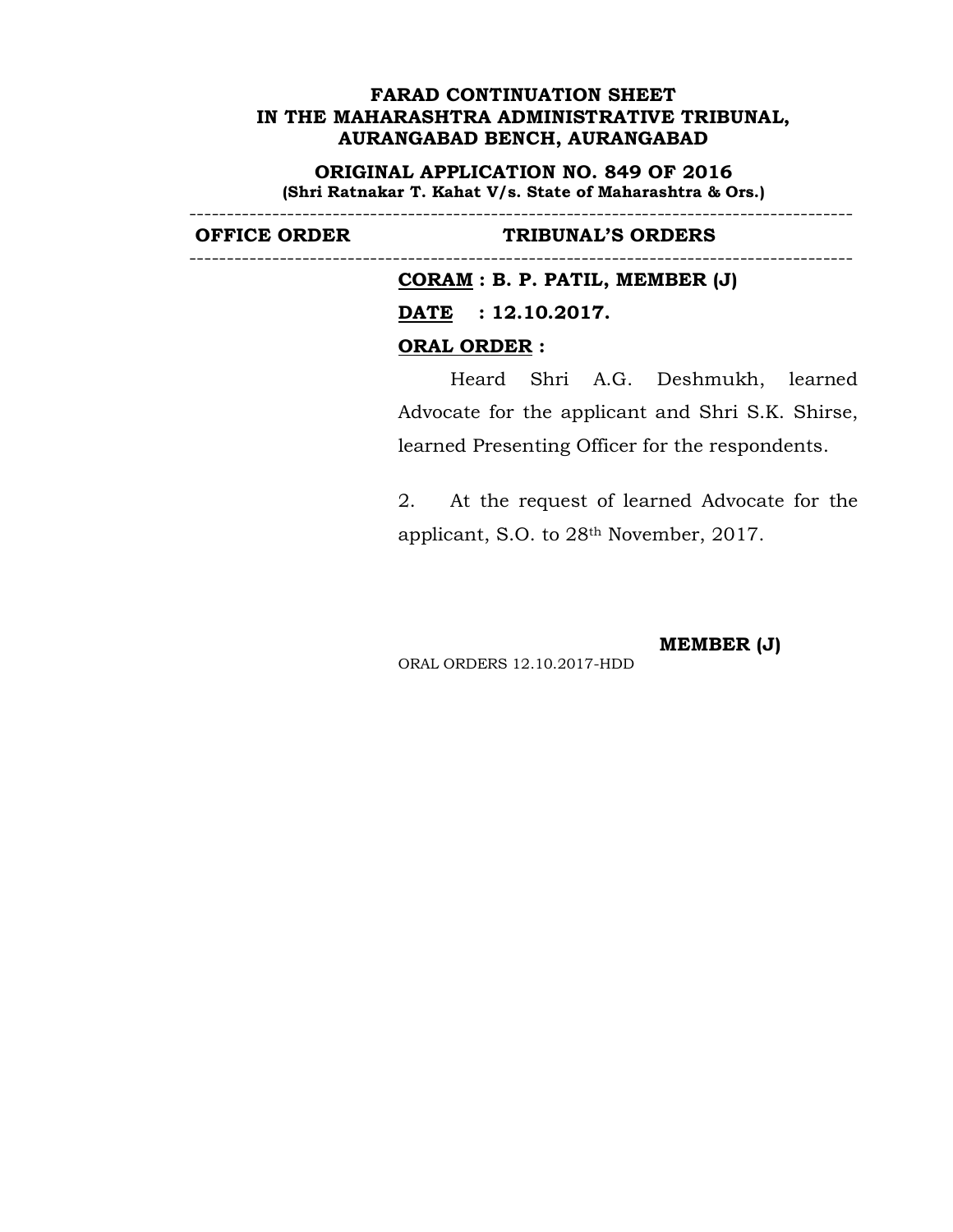**ORIGINAL APPLICATION NO. 318 OF 2017 (Shri Shravan Y. Khairnar V/s. State of Maharashtra & Ors.)**

----------------------------------------------------------------------------------------

----------------------------------------------------------------------------------------

### **OFFICE ORDER TRIBUNAL'S ORDERS**

**CORAM : B. P. PATIL, MEMBER (J)**

**DATE : 12.10.2017.**

#### **ORAL ORDER :**

Heard Shri S.A. Ambilwade, learned Advocate holding for Shri D.J. Patil, learned Advocate for the applicant and Smt. R.S. Deshmukh, learned Presenting Officer for the respondents.

2. At the request of learned Advocate for the applicant, S.O. to 29th November, 2017.

**MEMBER (J)**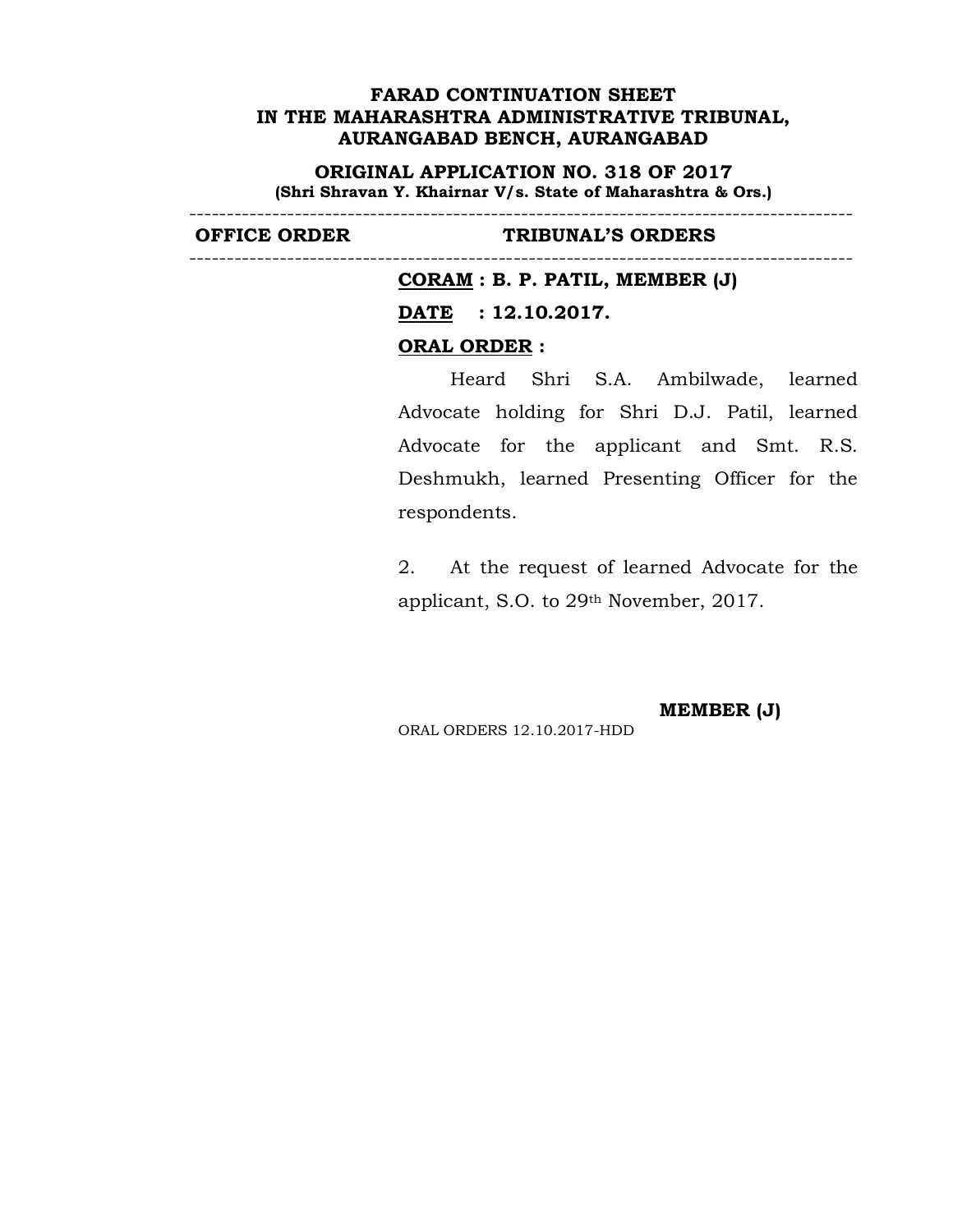**ORIGINAL APPLICATION NO. 373 OF 2017 (Shri Kashinath G. Pawar V/s. State of Maharashtra & Ors.)**

----------------------------------------------------------------------------------------

----------------------------------------------------------------------------------------

### **OFFICE ORDER TRIBUNAL'S ORDERS**

**CORAM : B. P. PATIL, MEMBER (J) DATE : 12.10.2017. ORAL ORDER :**

Heard Shri Kakasaheb B. Jadhav, learned Advocate for the applicant and Shri N.U. Yadav, learned Presenting Officer for the respondents.

2. At the request of learned Advocate for the applicant, S.O. to 15th November, 2017.

**MEMBER (J)**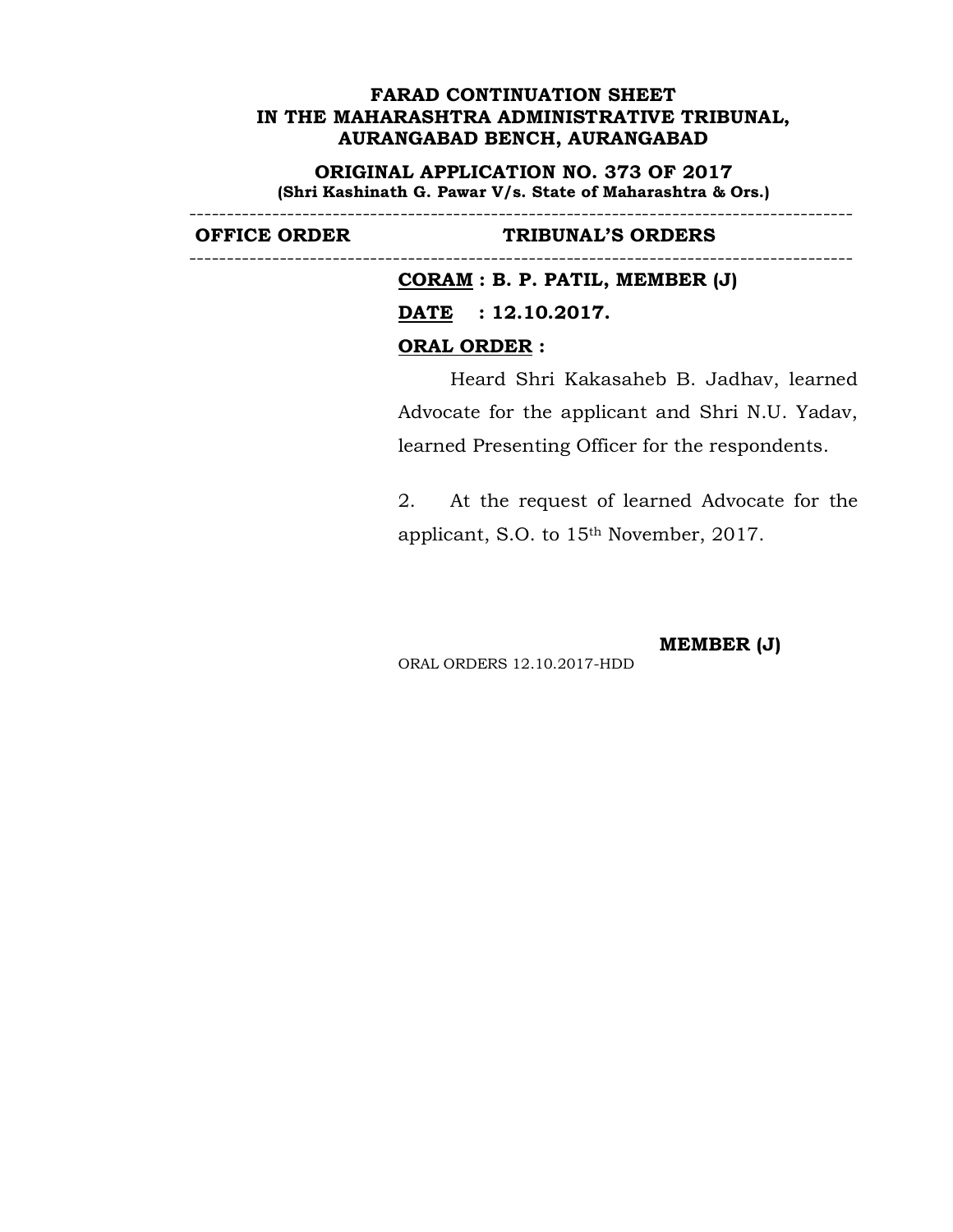**ORIGINAL APPLICATION NO. 265 OF 2017 (Dr. Suresh M. Karamunge V/s. State of Maharashtra & Ors.)**

----------------------------------------------------------------------------------------

----------------------------------------------------------------------------------------

## **OFFICE ORDER TRIBUNAL'S ORDERS**

**CORAM : B. P. PATIL, MEMBER (J) DATE : 12.10.2017. ORAL ORDER :**

Heard Shri I.D. Maniyar, learned Advocate for the applicant and Mrs. Deepali S. Deshpande, learned Presenting Officer for the respondents.

2. Learned Presenting Officer prays for time for filing affidavit in reply. Time granted as a most last chance.

3. S.O. to 29th November, 2017.

ORAL ORDERS 12.10.2017-HDD

**MEMBER (J)**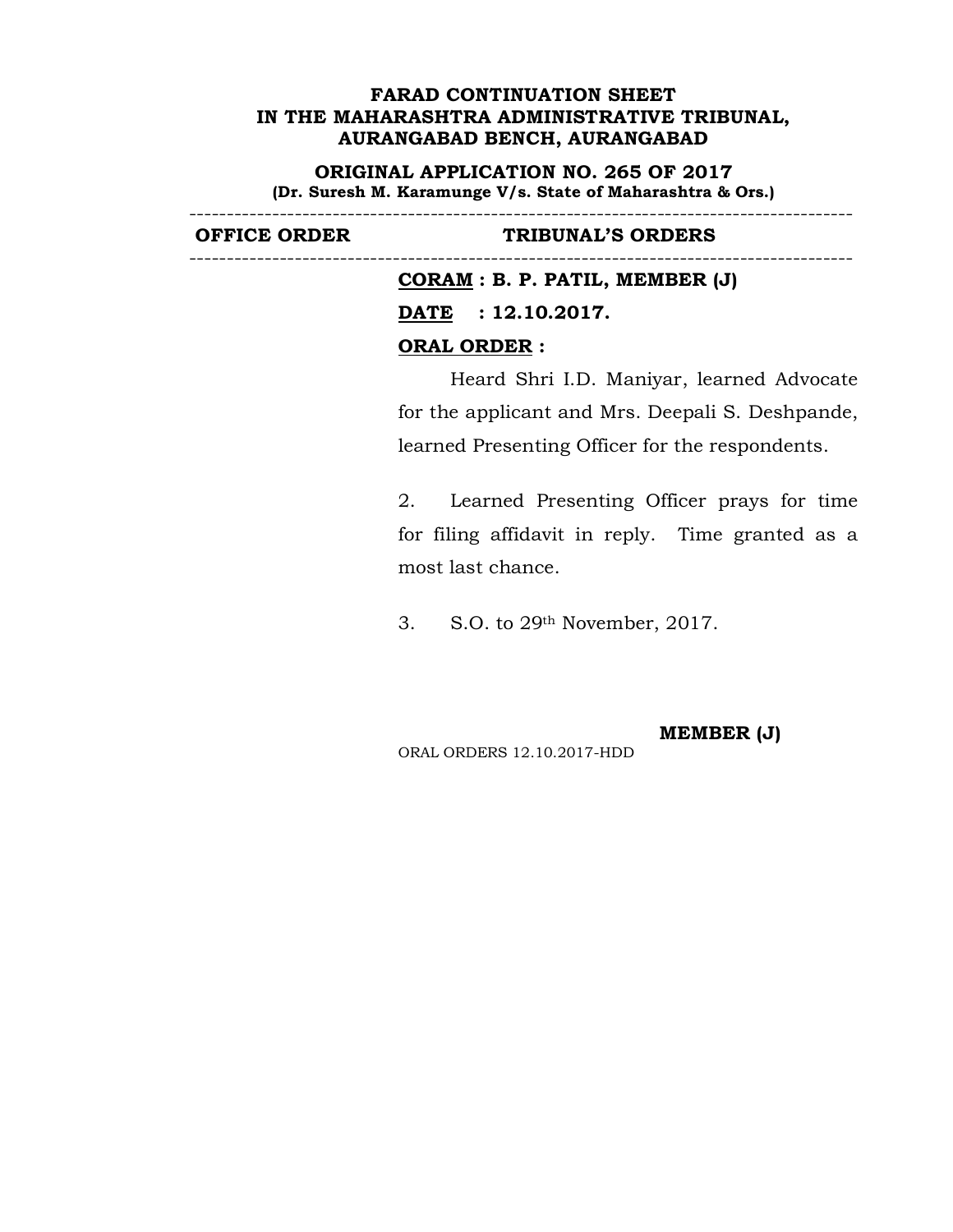**ORIGINAL APPLICATION NO. 430 OF 2017 (Shri Chous Galeb Ahmed Amodi V/s. State of Maharashtra & Ors.)**

----------------------------------------------------------------------------------------

----------------------------------------------------------------------------------------

### **OFFICE ORDER TRIBUNAL'S ORDERS**

**CORAM : B. P. PATIL, MEMBER (J) DATE : 12.10.2017. ORAL ORDER :**

Heard Shri V.B. Wagh, learned Advocate for the applicant and Shri V.R. Bhumkar, learned Presenting Officer for the respondents.

2. It is reported that the present Original Application pertains to Division Bench and it has been wrongly placed before the Single Bench today.

3. In view thereof, the present case be removed from the board of Single Bench and it be placed before the Division Bench on the next date.

3. S.O. to 16th November, 2017.

**MEMBER (J)**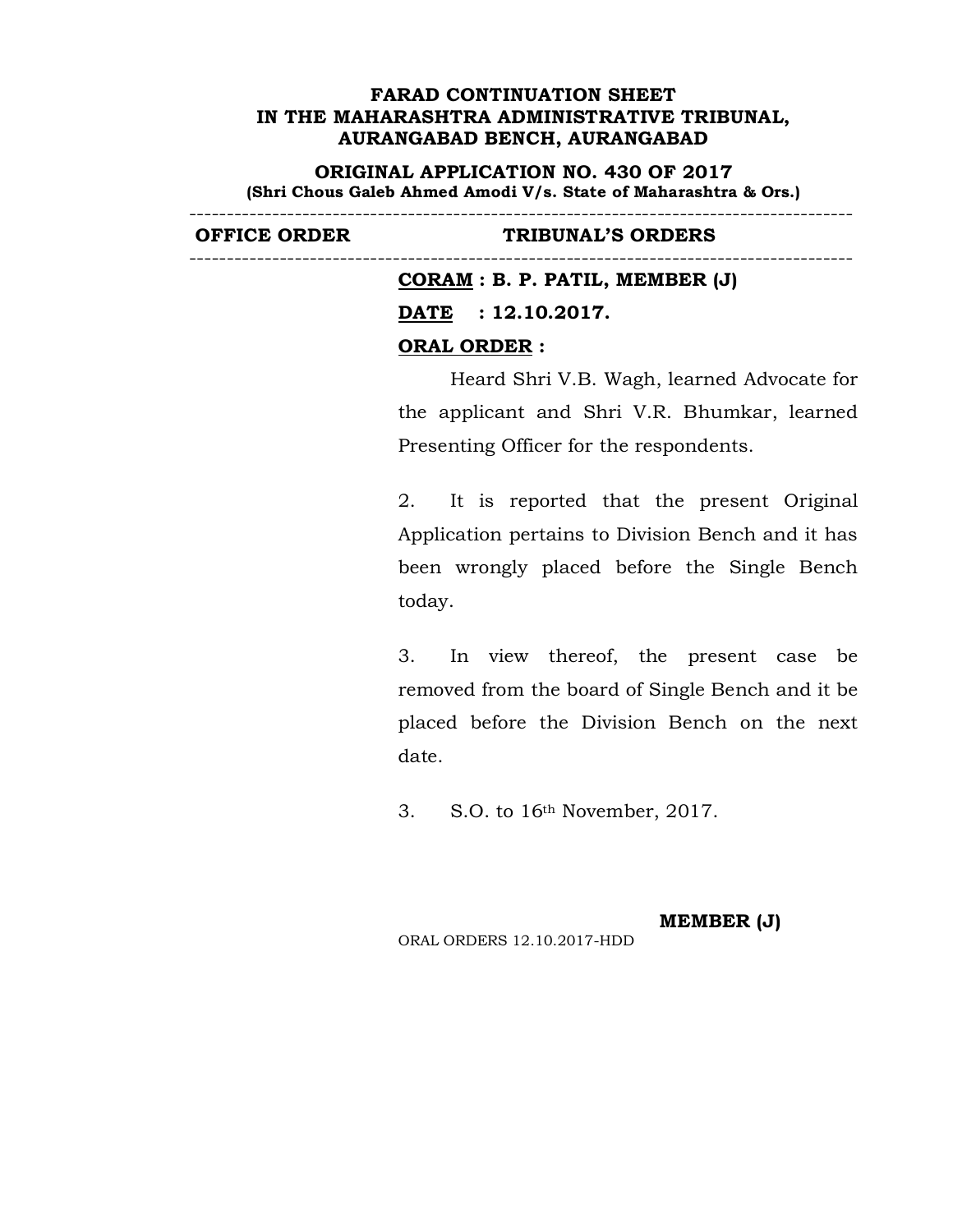**ORIGINAL APPLICATION NO. 229 OF 2017 (Shri Sunil S. Pawar V/s. State of Maharashtra & Ors.)**

----------------------------------------------------------------------------------------

----------------------------------------------------------------------------------------

#### **OFFICE ORDER TRIBUNAL'S ORDERS**

**CORAM : B. P. PATIL, MEMBER (J)**

**DATE : 12.10.2017.**

### **ORAL ORDER :**

Shri Sunil P. Salgar, learned Advocate for the applicant (**absent**). Smt. Resha S. Deshmukh, learned Presenting Officer for respondent Nos. 1, 3 & 4 and Shri G.N. Patil, learned Advocate for respondent No. 2, were present.

2. Since nobody appears for the applicant, S.O. to 29th November, 2017.

**MEMBER (J)**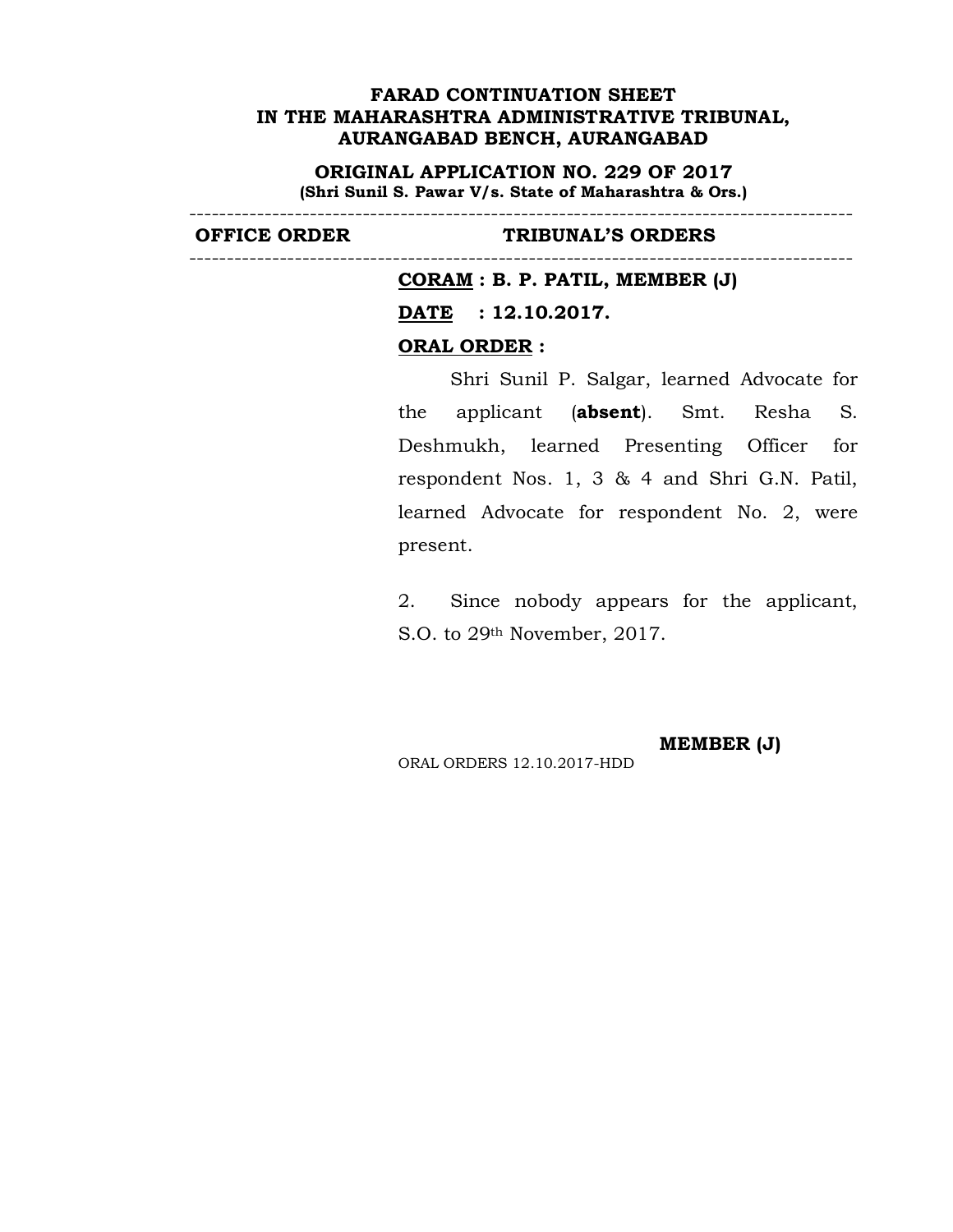**ORIGINAL APPLICATION NO. 134 OF 2017 (Shri Babhishan B. Surwase V/s. State of Maharashtra & Ors.)**

----------------------------------------------------------------------------------------

----------------------------------------------------------------------------------------

### **OFFICE ORDER TRIBUNAL'S ORDERS**

**CORAM : B. P. PATIL, MEMBER (J)**

**DATE : 12.10.2017.**

## **ORAL ORDER :**

Shri Rajeev B. Deshmukh, learned Advocate for the applicant (**absent**). Smt. Resha S. Deshmukh, learned Presenting Officer for the respondents, present.

2. Since nobody appears for the applicant, S.o. to 28th November, 2017.

**MEMBER (J)**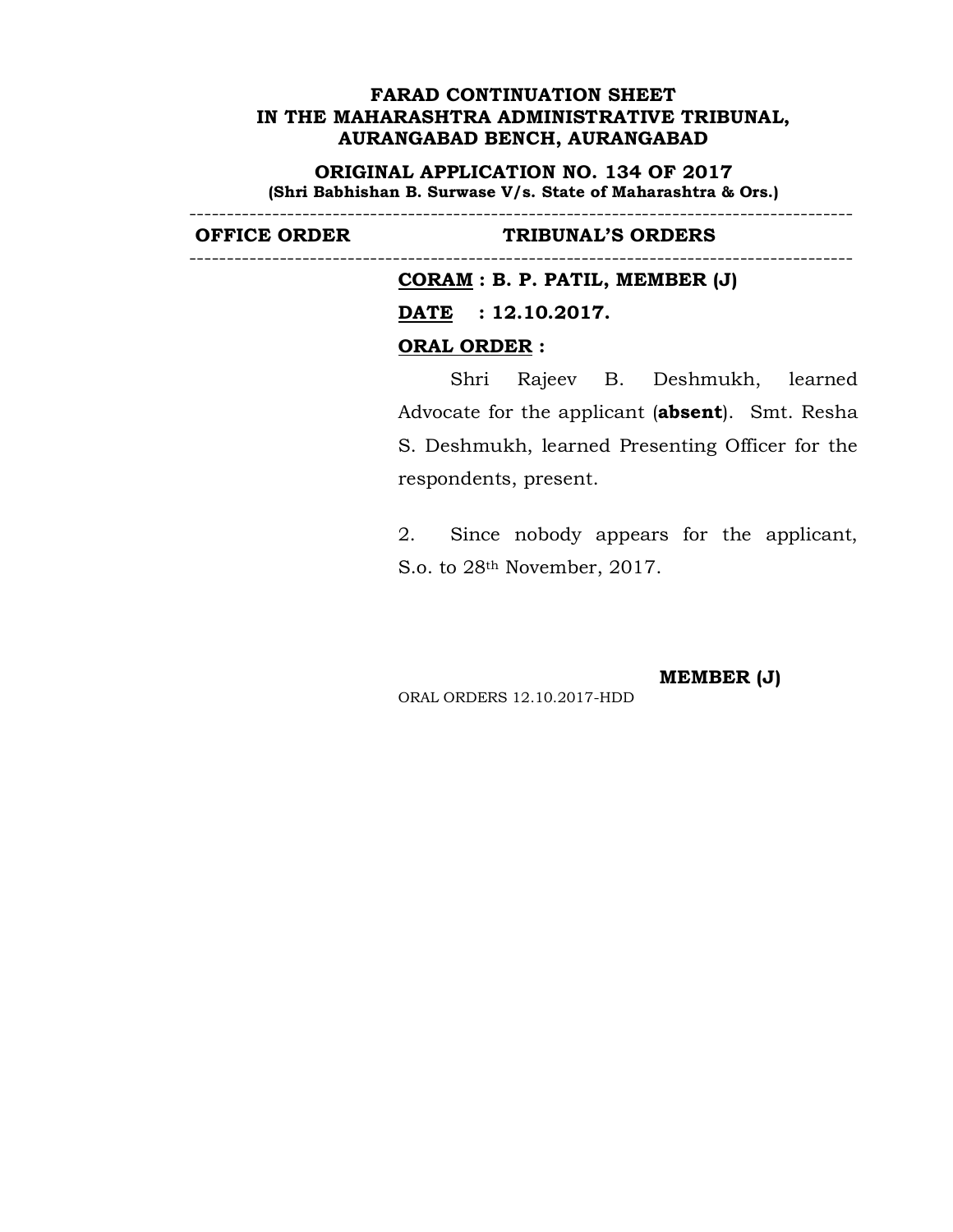**ORIGINAL APPLICATION NO. 344 OF 2017 (Farida Usman Aattar V/s. State of Maharashtra & Ors.)**

----------------------------------------------------------------------------------------

----------------------------------------------------------------------------------------

### **OFFICE ORDER TRIBUNAL'S ORDERS**

**CORAM : B. P. PATIL, MEMBER (J) DATE : 12.10.2017. ORAL ORDER :**

Heard S.P. Dhoble, learned Advocate holding for Shri N.L. Choudhari, learned Advocate for the applicant and Shri S.K. Shirse, learned Presenting Officer for the respondents.

2. Learned Presenting Officer has submitted that the representation dated  $1<sup>st</sup>$  June, 2017 filed by the applicant is under consideration of the respondents. He has submitted that he will take necessary instructions from the concerned respondent and will make submissions about the status of the said representation on the next date. Therefore, he prays for time.

3. Time granted.

4. S.O. to 7th November, 2017. Interim relief granted earlier to continue till then.

5. Learned Presenting Officer to act upon Steno Copy.

### **MEMBER (J)**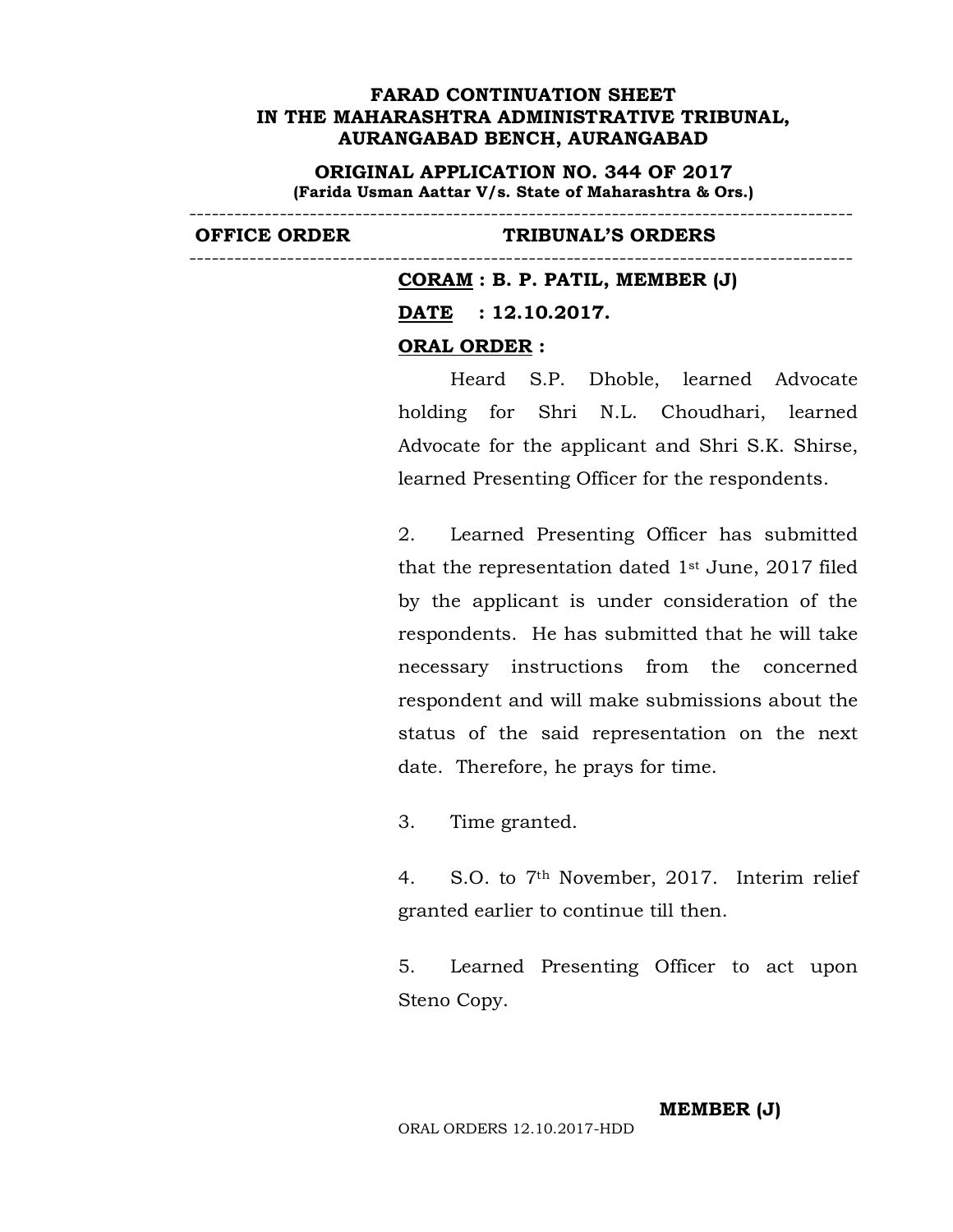**ORIGINAL APPLICATION NO. 581 OF 2017 (Smt. Mangal S. Kathar V/s. State of Maharashtra & Ors.)**

----------------------------------------------------------------------------------------

----------------------------------------------------------------------------------------

### **OFFICE ORDER TRIBUNAL'S ORDERS**

**CORAM : B. P. PATIL, MEMBER (J) DATE : 12.10.2017. ORAL ORDER :**

Heard Shri D.T. Devane, learned Advocate for the applicant and Shri V.R. Bhumkar, learned Presenting Officer for the respondents.

2. Learned Presenting Officer prays for time for filing affidavit in reply. Time granted.

3. S.O. to 23rd November, 2017.

**MEMBER (J)**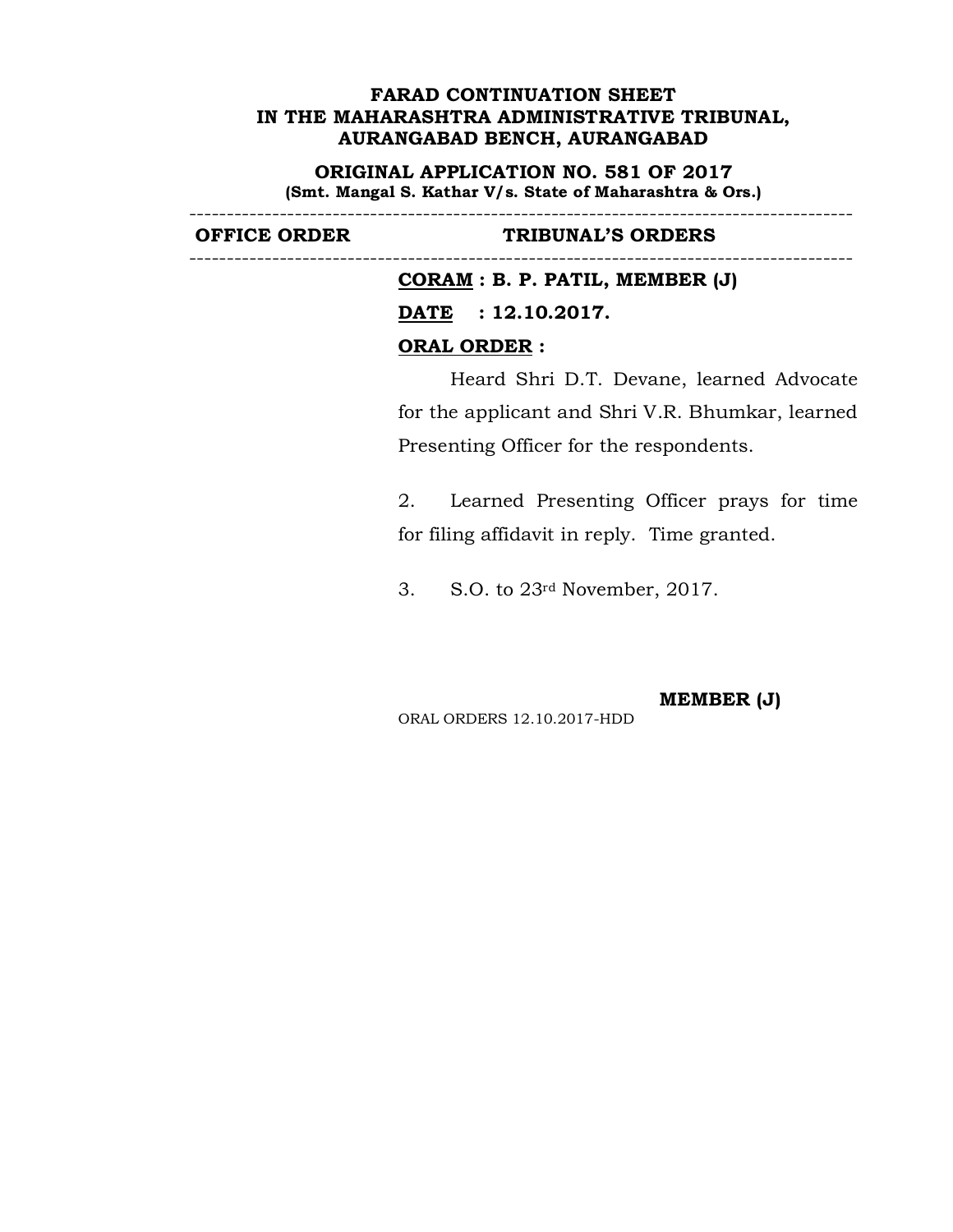**ORIGINAL APPLICATION NO. 573 OF 2015 (Shri Ajinath K. Kharat V/s. State of Maharashtra & Ors.)**

----------------------------------------------------------------------------------------

----------------------------------------------------------------------------------------

#### **OFFICE ORDER TRIBUNAL'S ORDERS**

**CORAM : B. P. PATIL, MEMBER (J) DATE : 12.10.2017. ORAL ORDER :**

Heard Ms. Ashlesha Ratu, learned Advocate holding for Shri S.B. Talekar, learned Advocate for the applicant and Shri M.S. Mahajan, learned Chief Presenting Officer for the respondents.

2. Learned Chief Presenting Officer for the respondents has filed documents and the same are taken on record and marked as Exhibit 'X' for identification purpose.

3. At the request of learned Advocate for the applicant, S.O. to 2nd November, 2017, as a last chance.

**MEMBER (J)**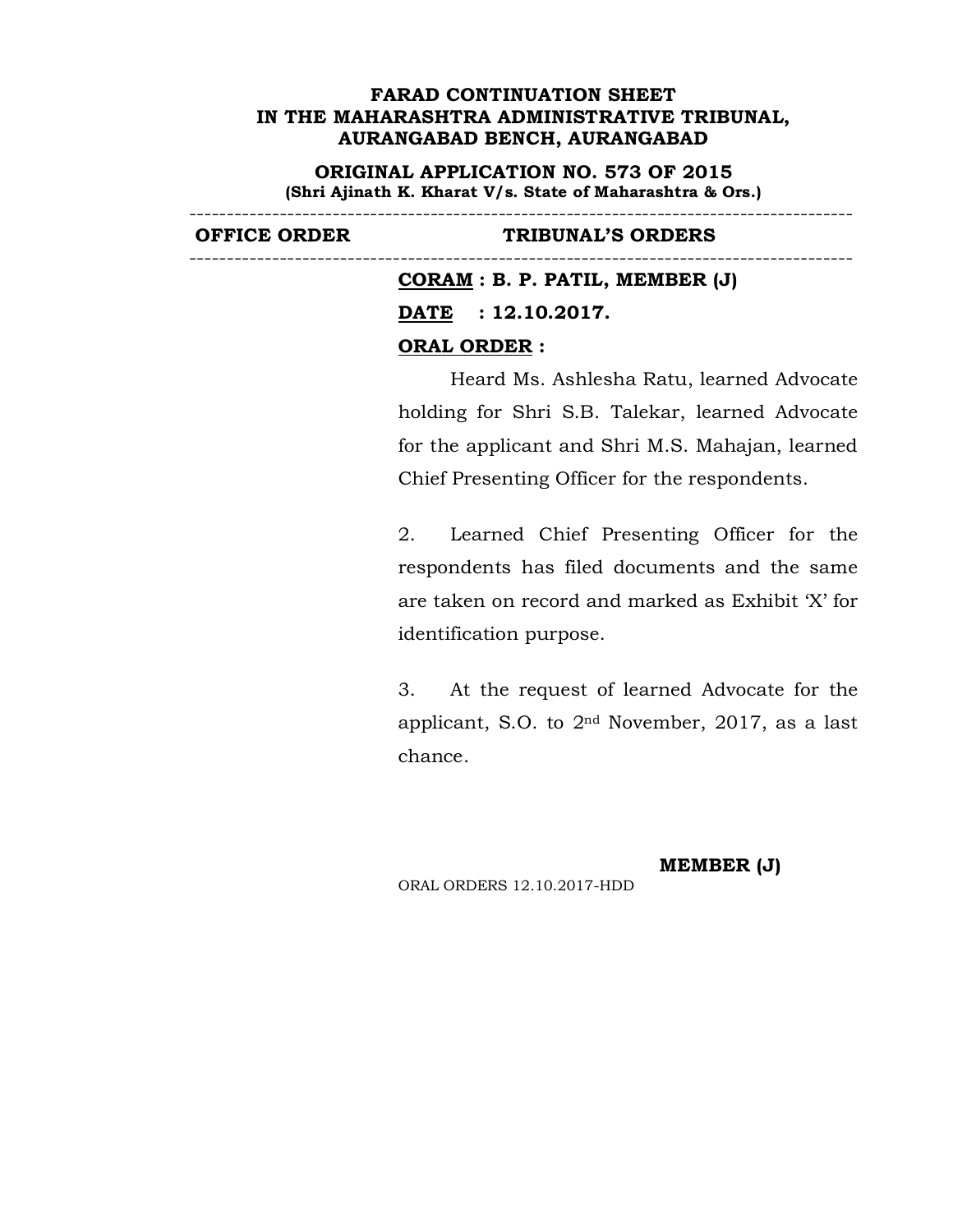**M.A.NO. 258/2017 IN O.A.ST.NO. 910/2017 (Sau. Seema A. Patil V/s. State of Maharashtra & Ors.)**

----------------------------------------------------------------------------------------

----------------------------------------------------------------------------------------

#### **OFFICE ORDER TRIBUNAL'S ORDERS**

**CORAM : B. P. PATIL, MEMBER (J)**

**DATE : 12.10.2017.**

## **ORAL ORDER :**

Heard Shri M.M. Parghane, learned Advocate holding for Shri Gajanan Kadam, learned Advocate for the applicant and Shri D.R. Patil, learned Presenting Officer for the respondents.

2. Learned Presenting Officer prays for time for filing affidavit in reply. Time granted as a last chance.

3. S.O. to 22nd November, 2017.

ORAL ORDERS 12.10.2017-HDD

**MEMBER (J)**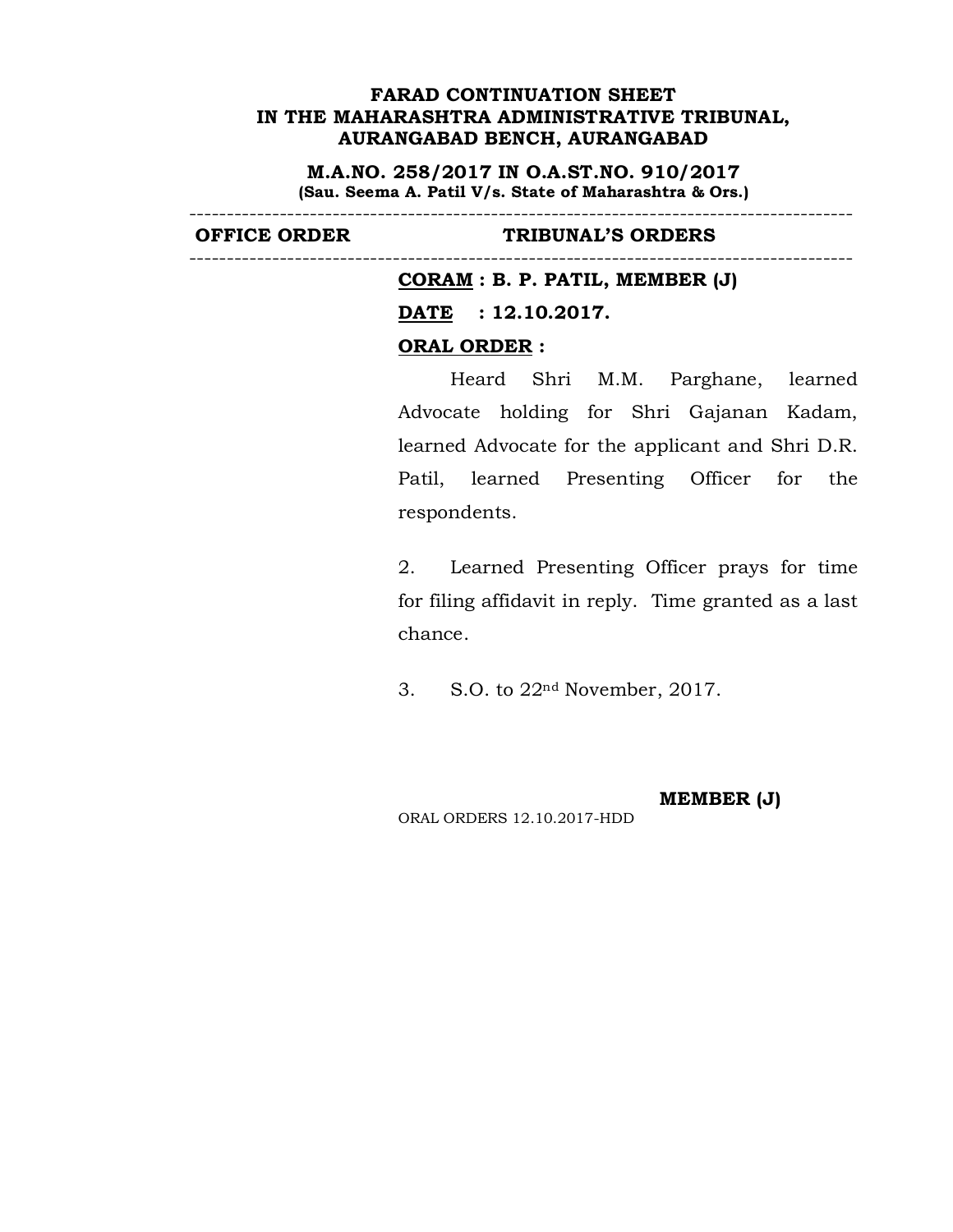**M.A.NO. 50/2017 IN O.A.ST.NO. 107/2017 (Shri Niwrutee K. Suradkar V/s. State of Maharashtra & Ors.)**

----------------------------------------------------------------------------------------

----------------------------------------------------------------------------------------

## **OFFICE ORDER TRIBUNAL'S ORDERS**

**CORAM : B. P. PATIL, MEMBER (J) DATE : 12.10.2017. ORAL ORDER :**

Shri V.G. Salgare, learned Advocate for the applicant (**absent**). Shri M.P. Gude, learned Presenting Officer for the respondents, present.

2. Since nobody appears for the applicant, S.O. to 21st November, 2017 for passing necessary orders.

**MEMBER (J)**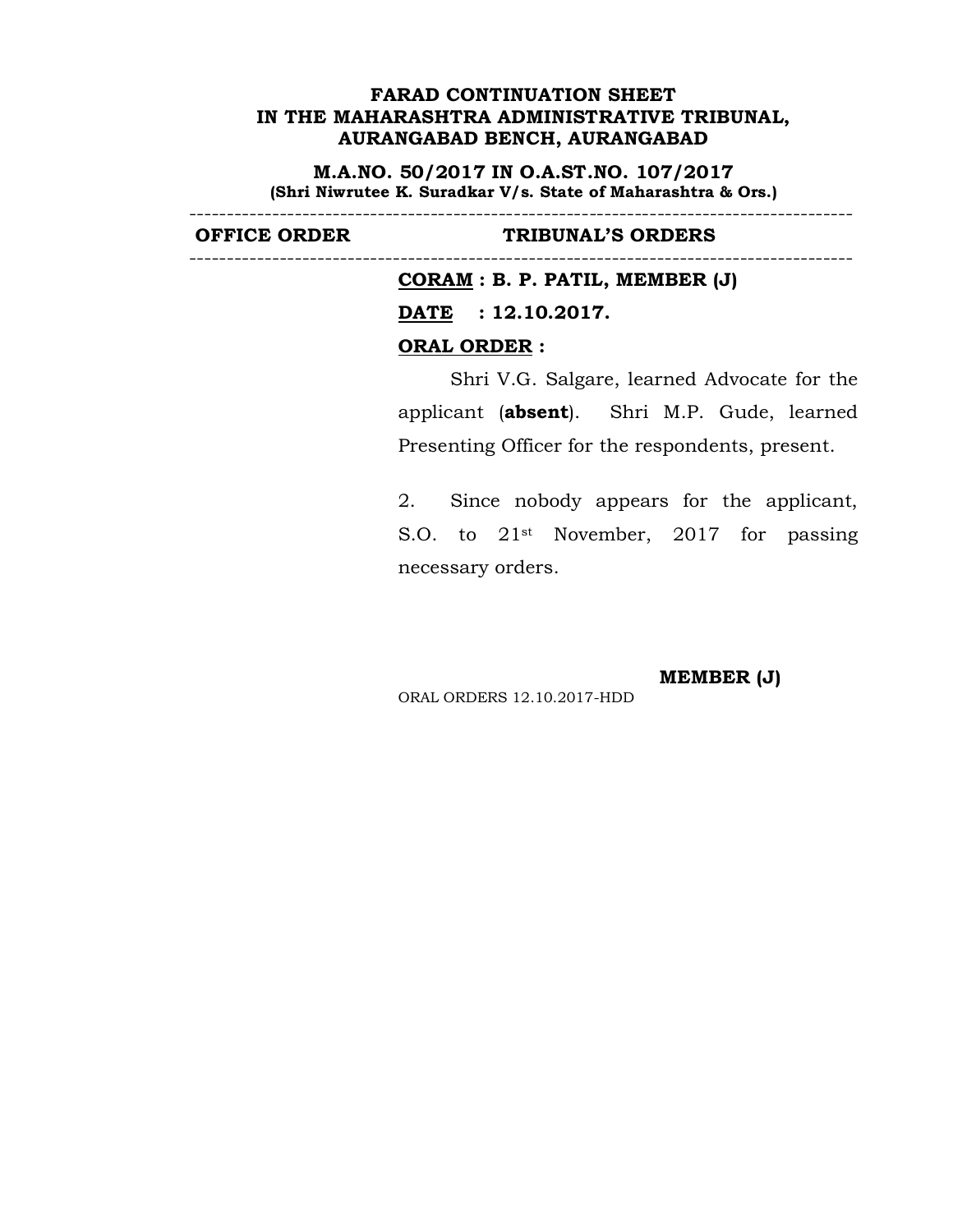**ORIGINAL APPLICATION NO. 626 OF 2017 (Shri Ashok S. Patil V/s. State of Maharashtra & Ors.)**

----------------------------------------------------------------------------------------

----------------------------------------------------------------------------------------

## **OFFICE ORDER TRIBUNAL'S ORDERS**

**CORAM : B. P. PATIL, MEMBER (J) DATE : 12.10.2017. ORAL ORDER :**

Heard Shri S.A. Wakure, learned Advocate for the applicant and Shri N.U. Yadav, learned Presenting Officer for the respondents.

2. Learned Presenting Officer prays for time for filing affidavit in reply. Time granted.

3. S.O. to 9th November, 2017.

**MEMBER (J)**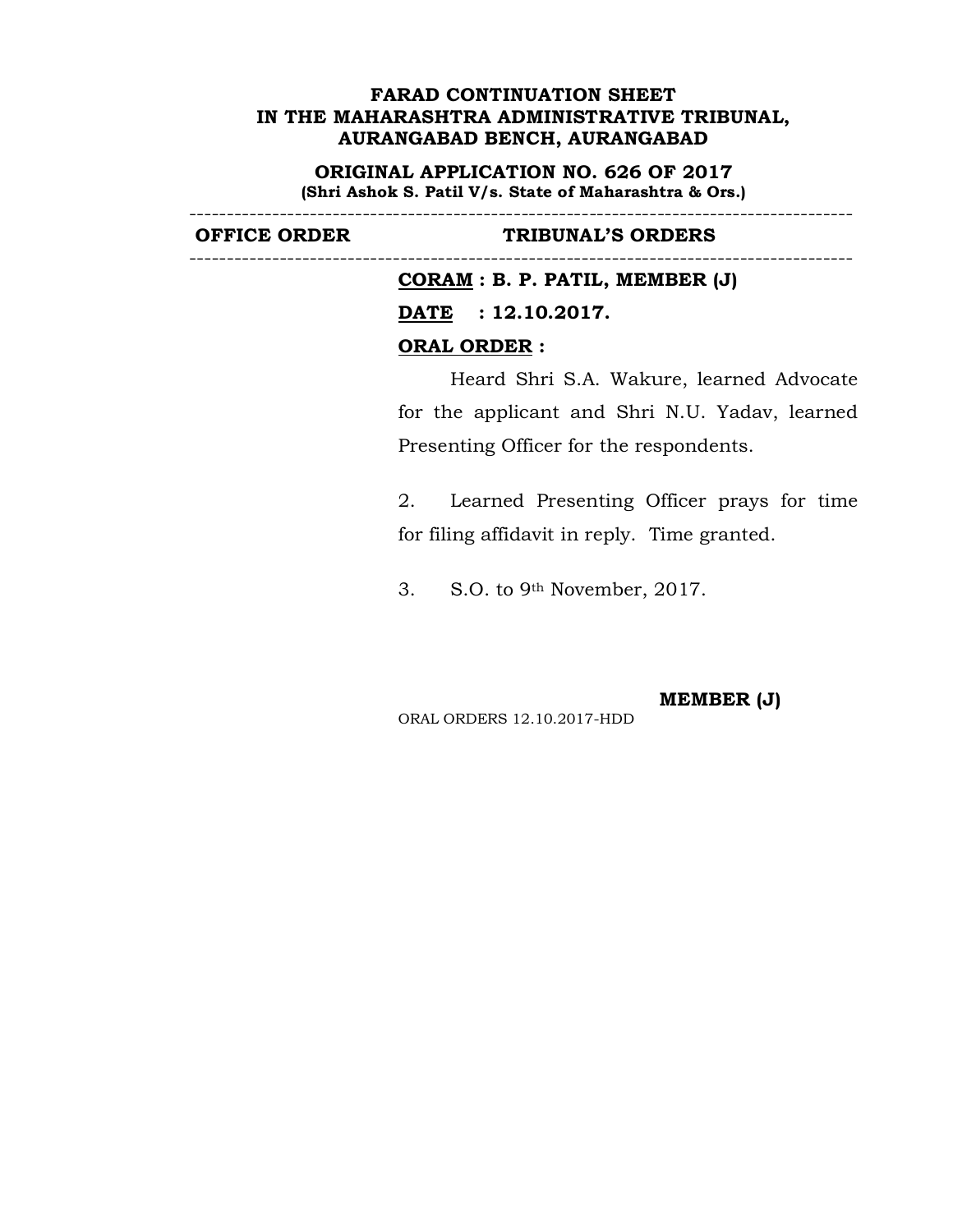**ORIGINAL APPLICATION NO. 505 OF 2017 (Shri Vijaykumar R. Shinde V/s. State of Maharashtra & Ors.)**

----------------------------------------------------------------------------------------

----------------------------------------------------------------------------------------

**OFFICE ORDER TRIBUNAL'S ORDERS** 

**CORAM : B. P. PATIL, MEMBER (J) DATE : 12.10.2017. ORAL ORDER :**

Heard Shri A.S. Deshmukh, learned Advocate for the applicant and Shri S.K. Shirse, learned Presenting Officer for the respondents.

2. Learned Advocate for the applicant has filed rejoinder affidavit to the reply filed on behalf of respondent Nos. 1 & 2 and the same is taken on record and the copy thereof has been served on the learned Presenting Officer for the respondents.

3. At the request of learned Presenting Officer, S.O. to 2nd November, 2017. Interim relief granted earlier to continue till then.

ORAL ORDERS 12.10.2017-HDD

**MEMBER (J)**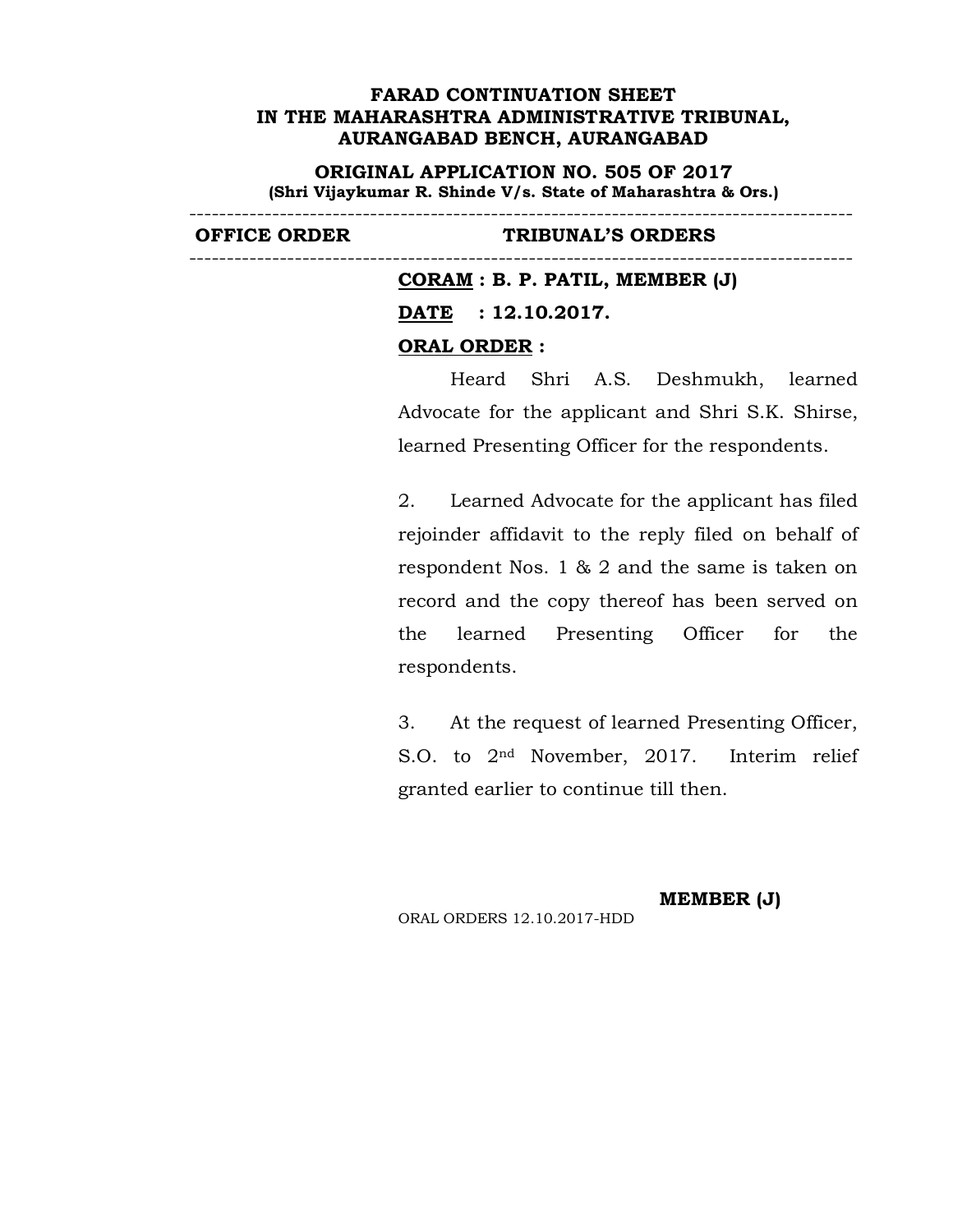**ORIGINAL APPLICATION NO. 725 OF 2017 (Shri Rahul G. Kotade V/s. State of Maharashtra & Ors.)**

----------------------------------------------------------------------------------------

----------------------------------------------------------------------------------------

### **OFFICE ORDER TRIBUNAL'S ORDERS**

### **CORAM : B. P. PATIL, MEMBER (J)**

### **DATE : 12.10.2017.**

### **ORAL ORDER :**

Heard Shri V.B. Wagh, learned Advocate for the applicant and Shri M.S. Mahajan, learned Chief Presenting Officer for the respondents.

2. Learned Advocate for the applicant has filed service affidavit of respondent No. 2 and the same is taken on record.

3. Learned Advocate for the applicant has submitted that the applicant does not want to proceed against the respondent No. 3 and he wants to delete the name of respondent No. 3 from the array of the Original Application. Therefore, he seeks leave of this Tribunal to amend the O.A. accordingly.

4. Leave to amend the O.A. is granted. The applicant shall carry out the necessary amendment in the O.A. forthwith.

5. Learned Chief Presenting Officer has submitted that he will file affidavit in reply on behalf of respondent Nos. 1 & 2 during the course of the day.

6. S.O. to 9th November, 2017.

**MEMBER (J)**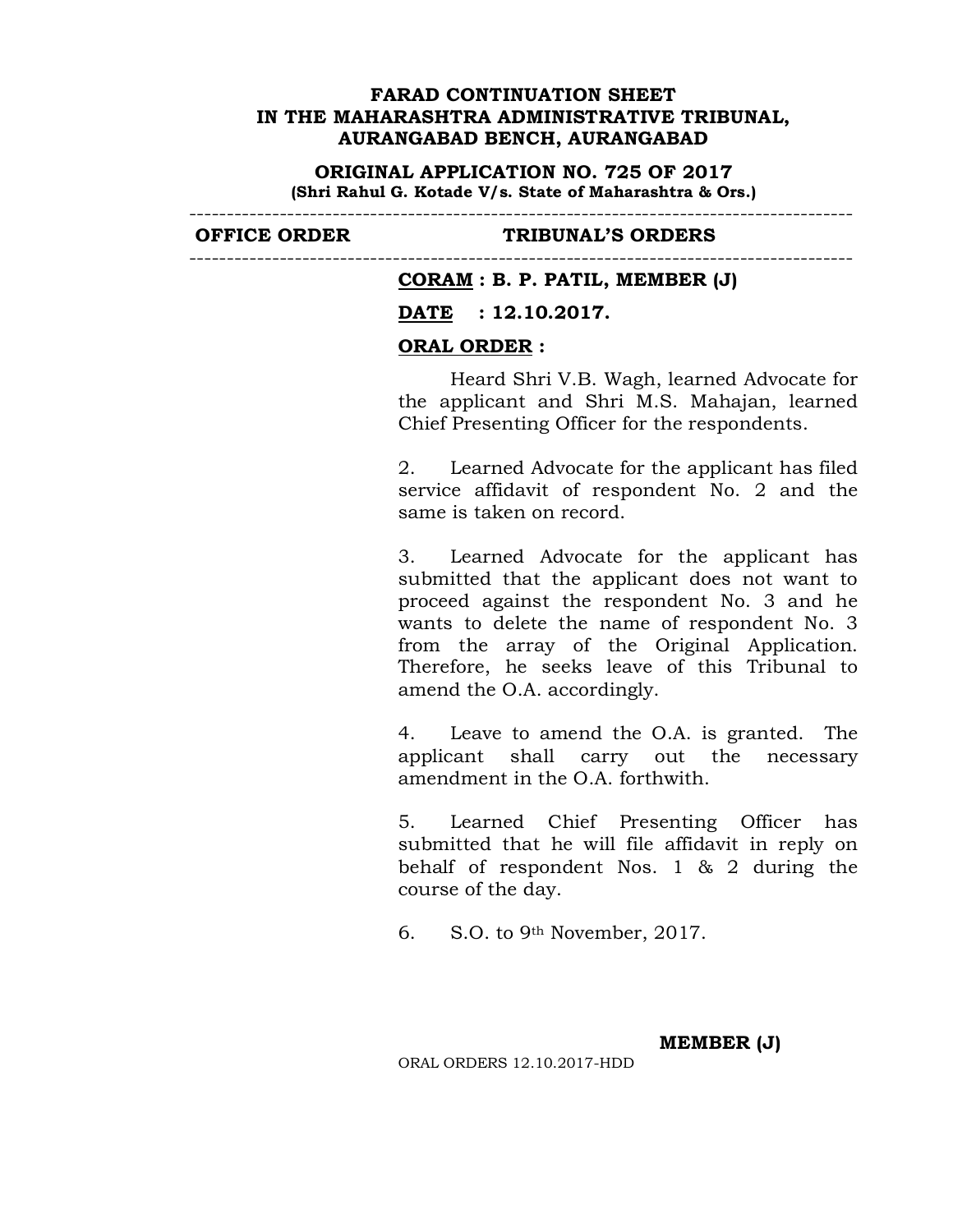**ORIGINAL APPLICATION NO. 475 OF 2017 (Shri Chandrakant S. Jadhav V/s. State of Maharashtra & Ors.)**

----------------------------------------------------------------------------------------

----------------------------------------------------------------------------------------

### **OFFICE ORDER TRIBUNAL'S ORDERS**

**CORAM : B. P. PATIL, MEMBER (J) DATE : 12.10.2017. ORAL ORDER :**

Heard Shri P.P. More, learned Advocate for the applicant and Shri D.R. Patil, learned Presenting Officer for the respondents.

2. Learned Advocate for the applicant has filed rejoinder affidavit to the reply filed by respondent No. 2 and the same is taken on record and the copy thereof has been served on the other side.

3. At the request of learned Presenting Officer for the respondents, S.O. to 2nd November, 2017, to enable him to produce the entire record of transfer of the applicant.

**MEMBER (J)**

ORAL ORDERS 12.10.2017-HDD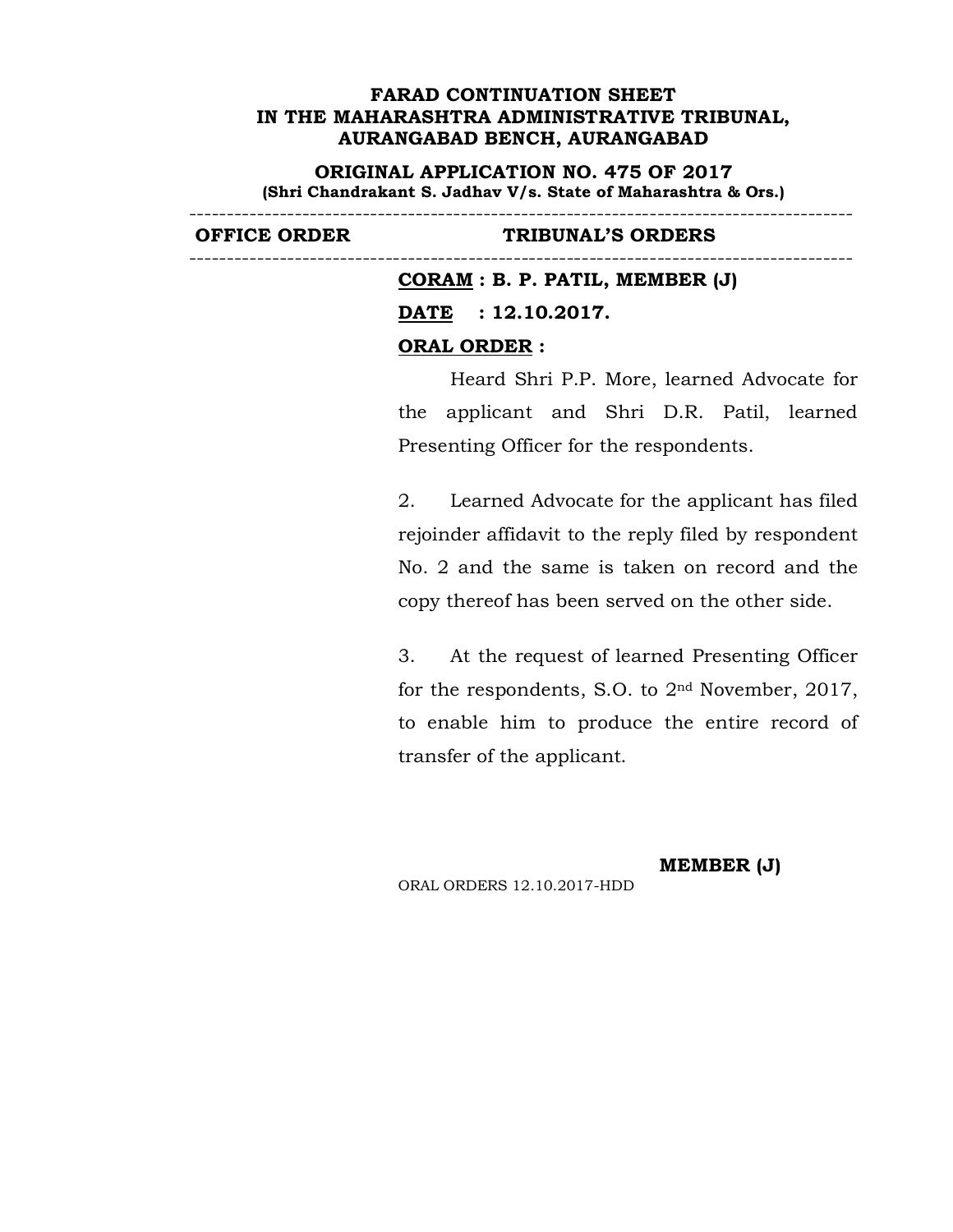**ORIGINAL APPLICATION NO. 280 OF 2017 (Shri Subhash H. Reddy & Anr. V/s. State of Maharashtra & Ors.)**

----------------------------------------------------------------------------------------

----------------------------------------------------------------------------------------

### **OFFICE ORDER TRIBUNAL'S ORDERS**

# **CORAM : B. P. PATIL, MEMBER (J) DATE : 12.10.2017. ORAL ORDER :**

Heard Shri V.G. Pingle, learned Advocate for the applicants and Mrs. Deepali S. Deshpande, learned Presenting Officer for the respondents.

2. Learned Advocate for the applicants has submitted that the applicants are not pressing prayer clause 9 (b) and they are pressing prayer clause 9 (c) only. He has submitted that the representations made by the applicants on 25.05.2016, 23.04.2016 and 05.04.2017 are not yet decided by the respondents, in view of the G.R. dated 16.07.2015. He, therefore, prayed to direct the respondents to take the decision on the representation on merit within a stipulated time.

3. Learned Presenting Officer has submitted that the appropriate order may be passed.

4. The applicants have claimed that they may be given benefit of posting in their native region in view of the provisions of G.R. dated 16.07.2015. The applicants have made representations dated 25.05.2016, 23.04.2016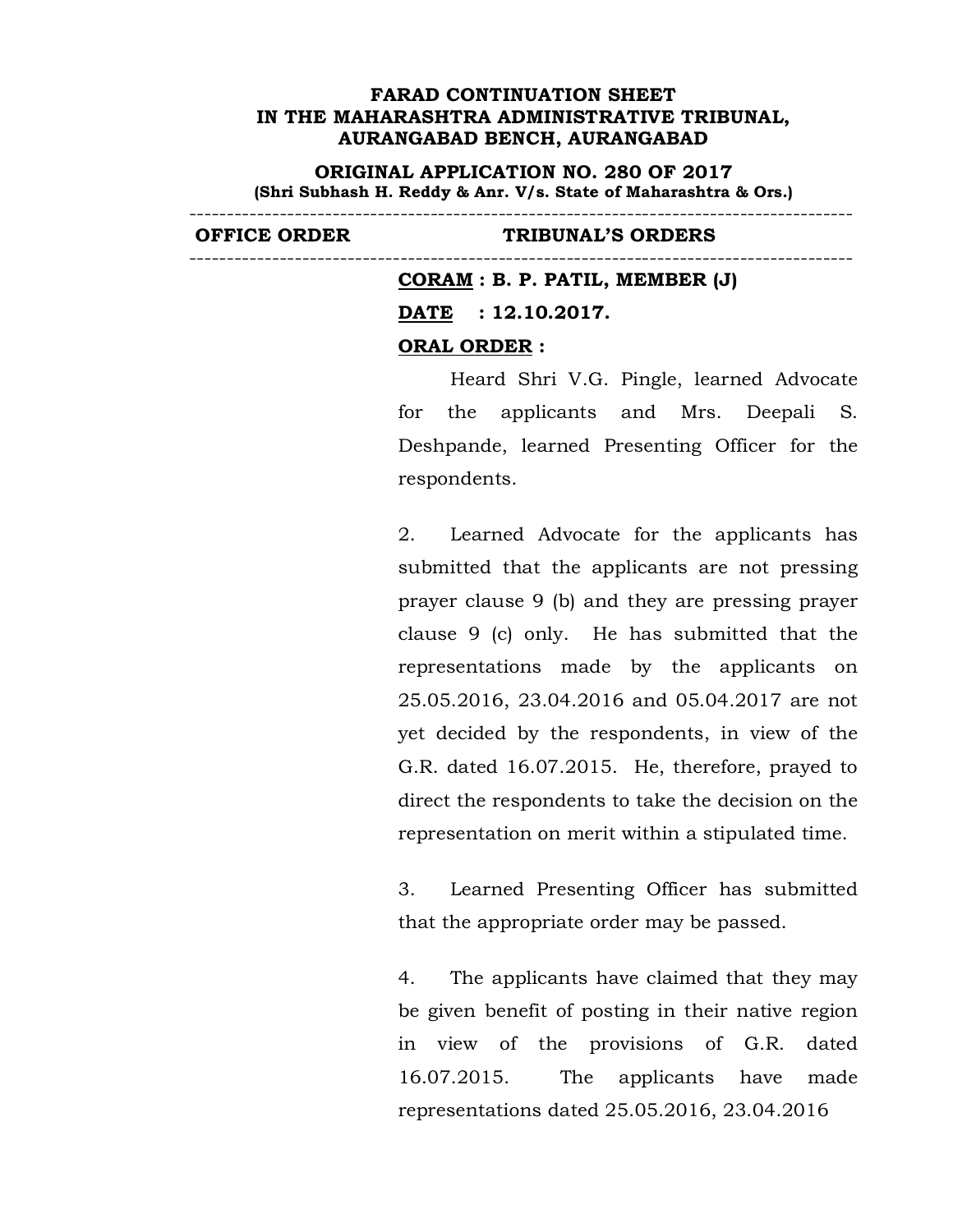# **:: - 2 - :: O.A. NO. 280 OF 2017**

and 05.04.2017 with the respondents, but the respondents have not decided the same till today.

5. In these circumstances, it is just and proper to direct respondent No. 1 i.e. the Secretary, Water Resources Department, Mantralaya, Mumbai, to take decision on the representations made by the applicants within a period of 3 months from the date of this order. Therefore, respondent No. 1 is directed to decide the representations dated 25.05.2016, 23.04.2016 and 05.04.2017 filed by the applicants within a period of 3 months from the date of this order.

6. With the above observations and directions, the present Original Application stands disposed of with no order as to costs.

ORAL ORDERS 12.10.2017-HDD

**MEMBER (J)**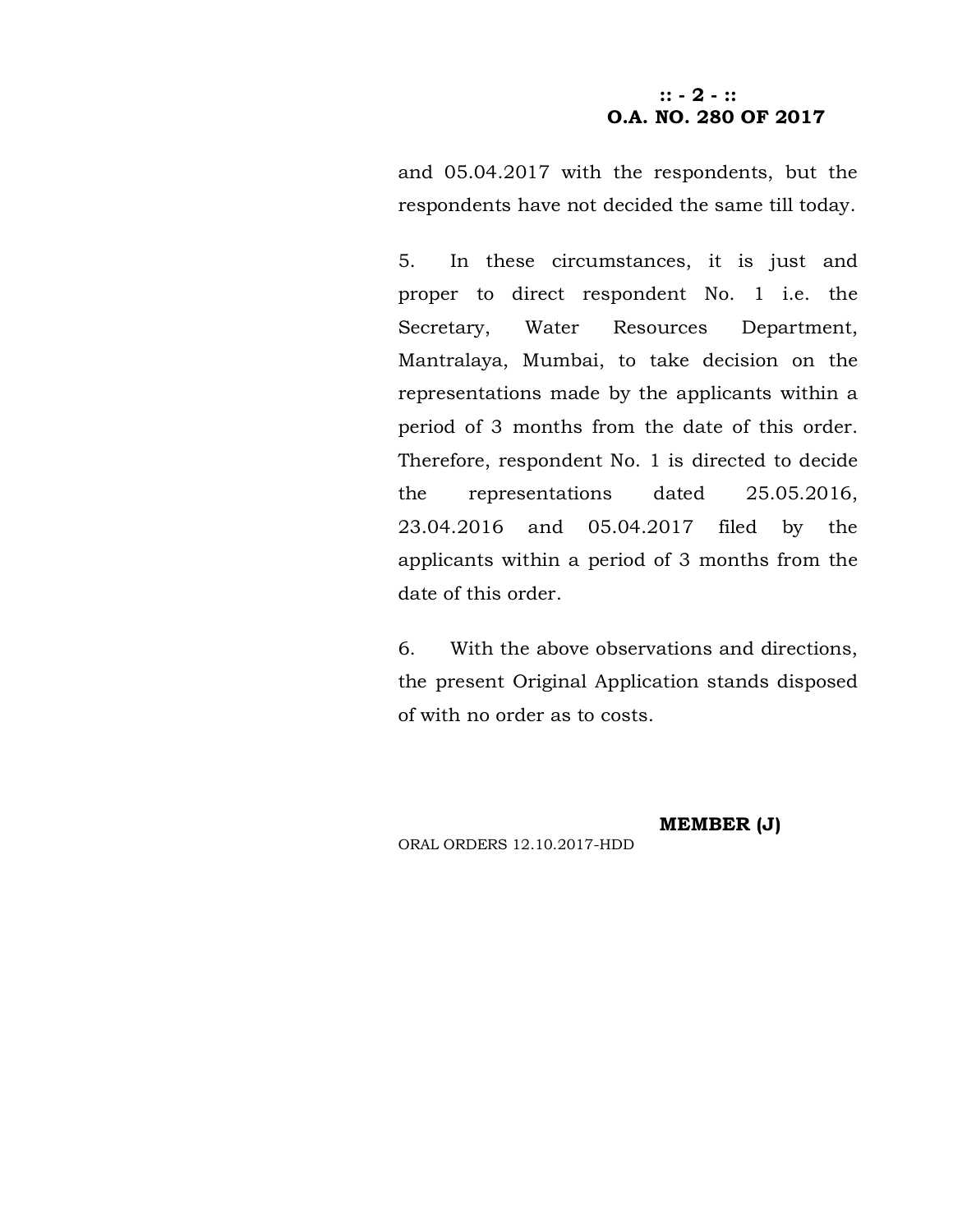**M.A.NO. 407/2017 IN O.A.NO. 921/2016 (State of Maharashtra & Ors. Vs. Shri Sanjay Tukaram Mali)**

----------------------------------------------------------------------------------------

### **OFFICE ORDER TRIBUNAL'S ORDERS**

---------------------------------------------------------------------------------------- **CORAM : B. P. PATIL, MEMBER (J) DATE : 12.10.2017. ORAL ORDER :**

> Heard Shri V.R. Bhumkar, learned Presenting Officer for the miscellaneous applicants/respondents in O.A. and Shri A.D. Sugdare – learned Advocate for the respondent in M.A./ applicant in O.A.

> 2. This is an application filed by the respondents in O.A. for modification of orders passed by this Tribunal on 18.8.2017 and 8.9.2017 in O.A. No. 921/2016.

> 3. Learned Presenting Officer has submitted that the respondents could not be able to file affidavit in reply in time and, therefore, this Tribunal imposed costs of Rs. 15,000/- on the respondents by the orders dated 18.8.2017 and 8.9.2017. He has submitted that the work of fixing the seniority of the Awal Karkun and Circle Officers was in progress in view of the directions given by this Tribunal in O.A. No. 354/2015. He has submitted that unless the seniority of the said employees is fixed, seniority of the applicant cannot be fixed and, therefore, the respondents were not able to file affidavit in reply within time. He has further submitted that in view of these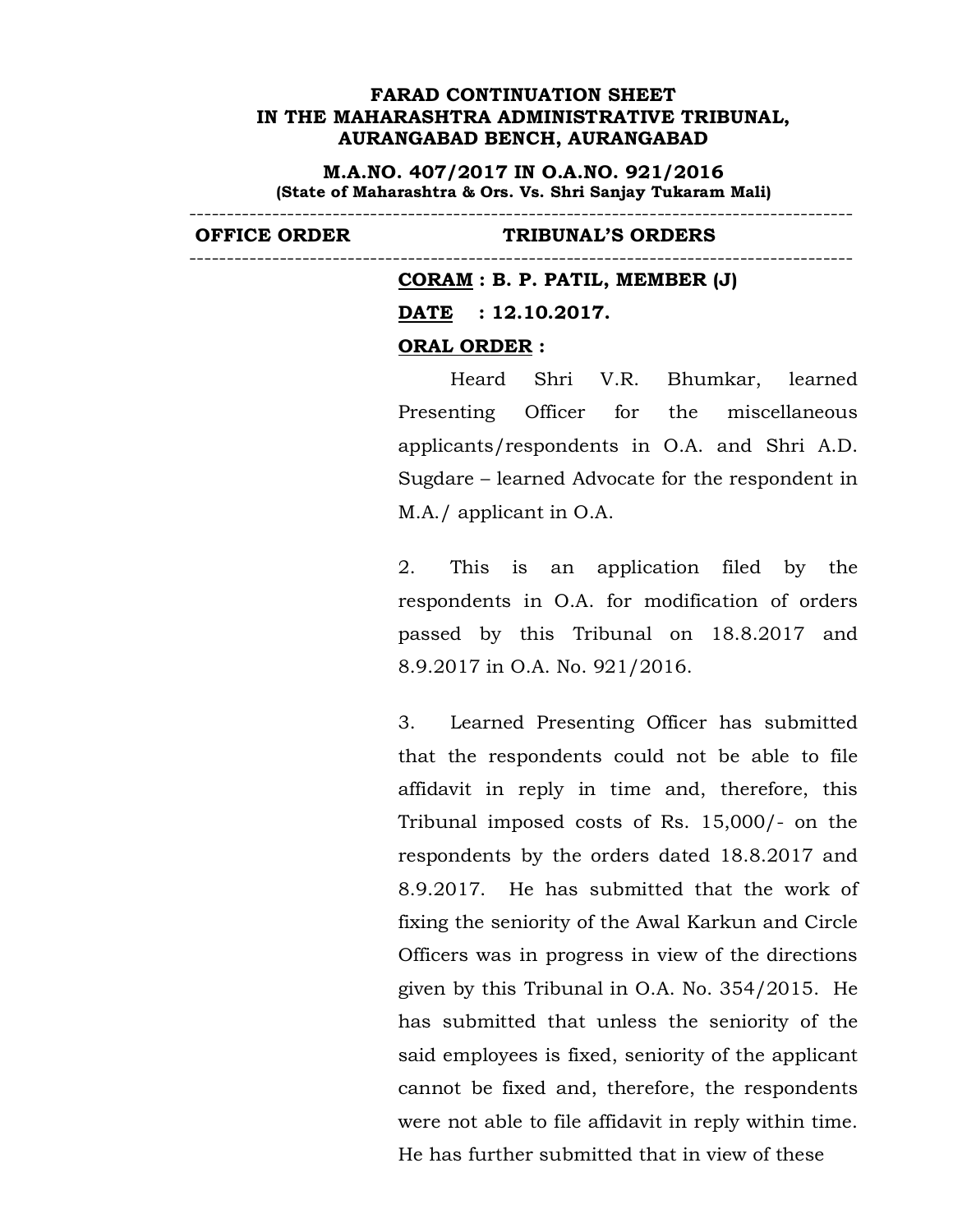# **:: - 2 - :: M.A.NO. 407/2017 IN O.A.NO. 921/2016**

circumstances, it is just to modify the orders dated 18.8.2017 and 8.9.2017 passed by this Tribunal and reduce the cost amount.

4. He has further submitted that the respondents are filing affidavit in reply today and, therefore, he prayed to take it on record and reduce the amount of cost.

5. Considering the submissions made by the learned Presenting Officer, it is just to reduce the amount of the cost and, therefore, I reduce the amount of the costs imposed on the respondents by the orders dated 18.8.2017 and 8.9.2017 to Rs. 7,500/- from Rs. 15,000/-. The respondents undertake to deposit the amount of cost on the next date.

6. The respondents shall deposit the amount of costs of Rs. 7,500/- on the next due date i.e. on 7th November, 2017. It is made clear that on depositing the amount of costs, the reply will be taken on record.

7. Accordingly, the present M.A. stands disposed of with no order as to costs.

ORAL ORDERS 12.10.2017-HDD

**MEMBER (J)**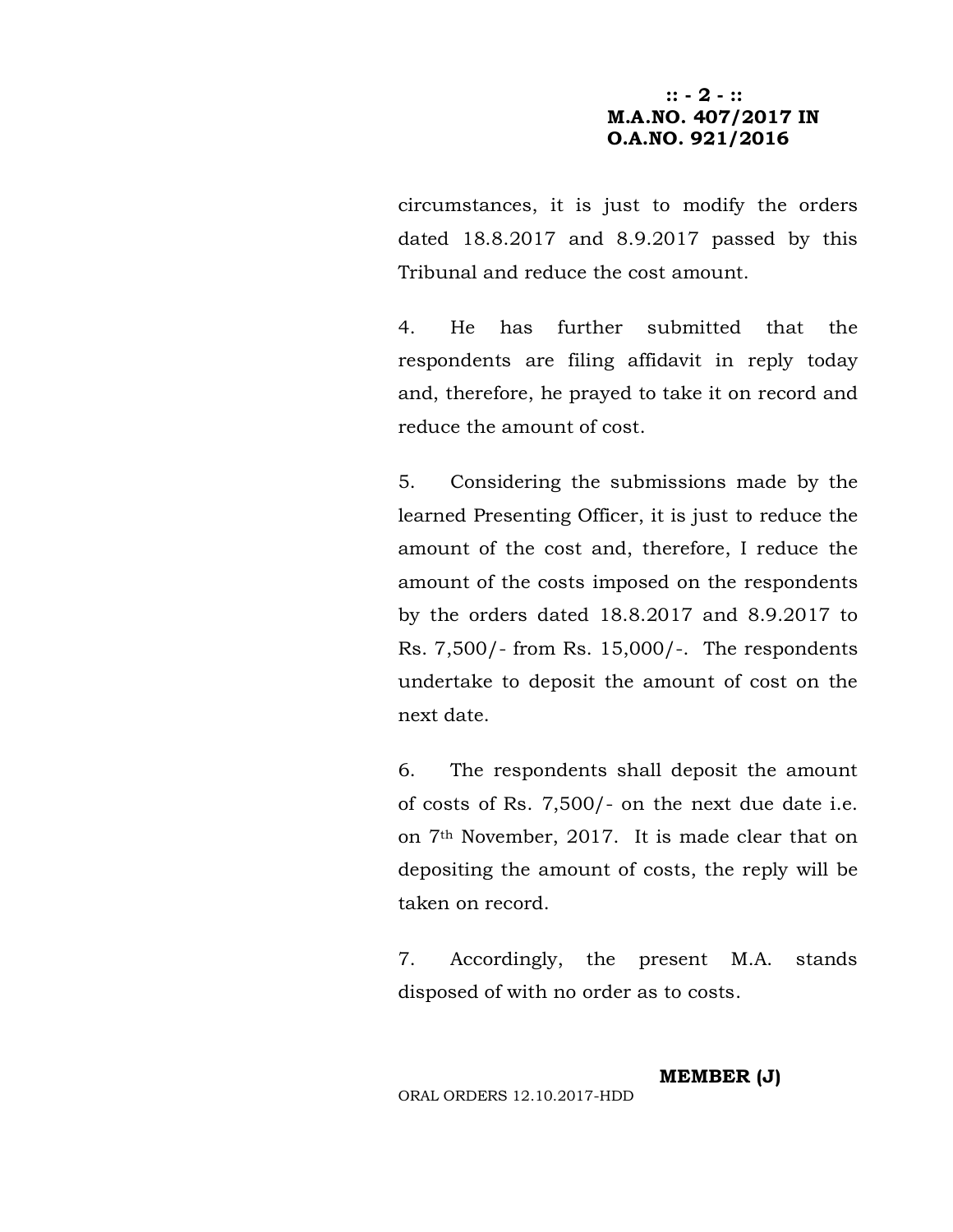**ORIGINAL APPLICATION NO. 921 OF 2016 (Shri Sanjay Tukaram Mali Vs. State of Maharashtra & Ors.)**

----------------------------------------------------------------------------------------

----------------------------------------------------------------------------------------

## **OFFICE ORDER TRIBUNAL'S ORDERS**

**CORAM : B. P. PATIL, MEMBER (J) DATE : 12.10.2017. ORAL ORDER :**

Heard Shri A.D. Sugdare, learned Advocate for the applicant and Shri V.R. Bhumkar, learned Presenting Officer for the respondents.

2. On depositing the amount of costs of Rs. 7,500/- by the respondents, the reply will be accepted and taken on record.

3. S.O. to 7th November, 2017.

**MEMBER (J)**

ORAL ORDERS 12.10.2017-HDD